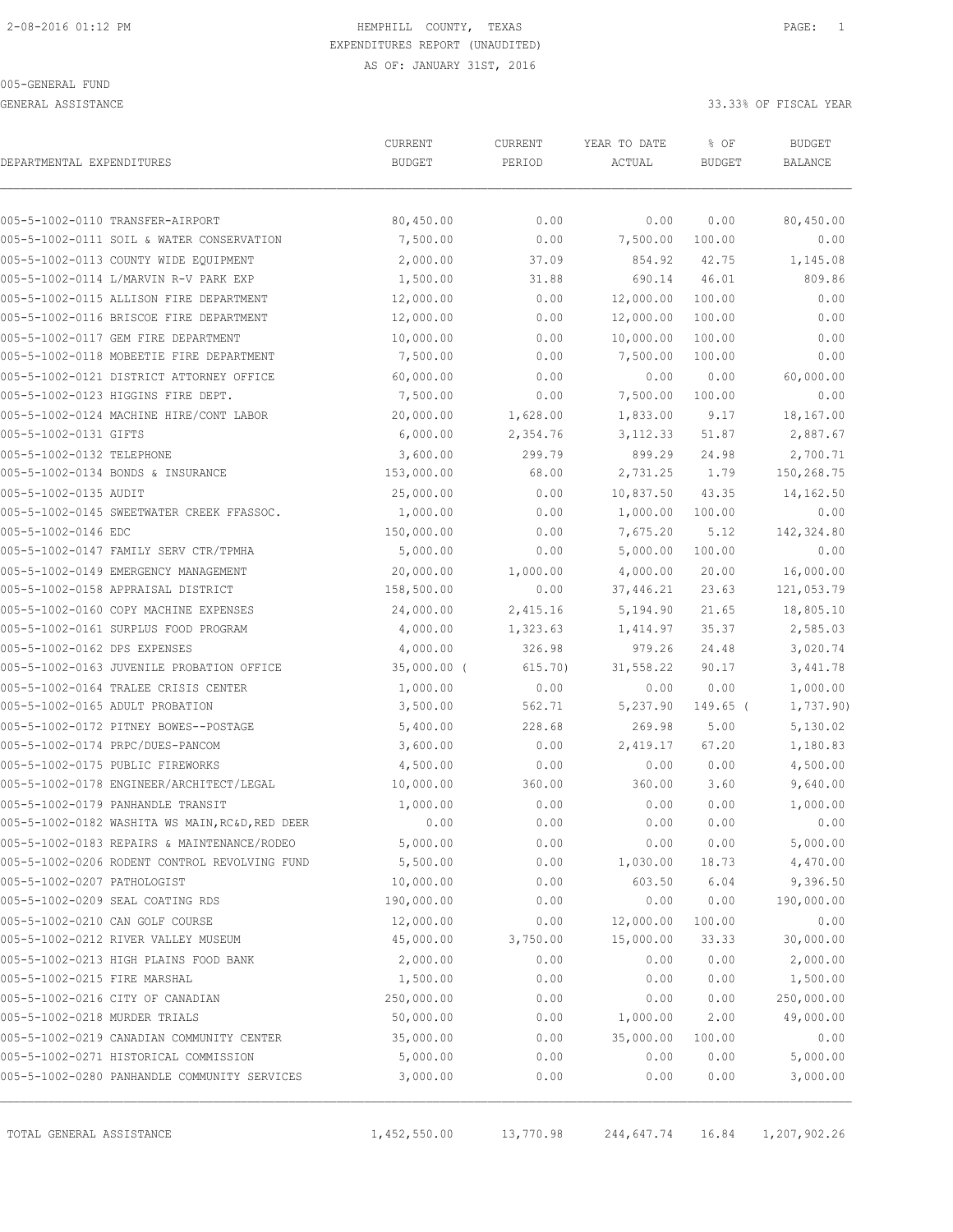COUNTY & DISTRICT CLERK 33.33% OF FISCAL YEAR

| DEPARTMENTAL EXPENDITURES                     | CURRENT<br><b>BUDGET</b> | CURRENT<br>PERIOD | YEAR TO DATE<br>ACTUAL | % OF<br><b>BUDGET</b> | <b>BUDGET</b><br><b>BALANCE</b> |
|-----------------------------------------------|--------------------------|-------------------|------------------------|-----------------------|---------------------------------|
|                                               |                          |                   |                        |                       |                                 |
| 005-5-1510-0090 CO & DISTRICT CLK             | 57,165.00                | 4,751.26          | 19,155.04              | 33.51                 | 38,009.96                       |
| 005-5-1510-0094 DEPUTY CLERK-GUERRERO         | 37,080.00                | 3,077.50          | 12,460.00              | 33.60                 | 24,620.00                       |
| 005-5-1510-0095 DEPUTY CLERK-WITT             | 37,080.00                | 3,077.50          | 12,460.00              | 33.60                 | 24,620.00                       |
| 005-5-1510-0096 LONGEVITY                     | 500.00                   | 30.00             | 110.00                 | 22.00                 | 390.00                          |
| 005-5-1510-0097 CHIEF DEPUTY CLERK-HEMPHILL   | 39,140.00                | 3,249.32          | 13, 147.28             | 33.59                 | 25,992.72                       |
| 005-5-1510-0098 PART TIME                     | 10,000.00                | 193.75            | 2,481.26               | 24.81                 | 7,518.74                        |
| 005-5-1510-0101 SOCIAL SECURITY/MEDICARE      | 13,900.00                | 982.13            | 4,187.87               | 30.13                 | 9,712.13                        |
| 005-5-1510-0102 RETIREMENT                    | 34,000.00                | 2,837.12          | 11,466.48              | 33.72                 | 22,533.52                       |
| 005-5-1510-0103 GROUP TERM LIFE               | 600.00                   | 45.38             | 200.70                 | 33.45                 | 399.30                          |
| 005-5-1510-0104 GROUP INSURANCE               | 30,000.00                | 2,570.32          | 10,839.81              | 36.13                 | 19,160.19                       |
| 005-5-1510-0105 UNEMPLOYMENT INSURANCE        | 1,000.00                 | 30.79             | 30.79                  | 3.08                  | 969.21                          |
| 005-5-1510-0106 WORKERS' COMPENSATION         | 2,400.00                 | 0.00              | 600.00                 | 25.00                 | 1,800.00                        |
| 005-5-1510-0109 POSTAGE                       | 2,300.00                 | 182.01            | 478.62                 | 20.81                 | 1,821.38                        |
| 005-5-1510-0112 TRAVEL                        | 11,000.00                | 531.82            | 2,751.20               | 25.01                 | 8,248.80                        |
| 005-5-1510-0119 DUES & SUBSCRIPTIONS          | 200.00                   | 50.00             | 50.00                  | 25.00                 | 150.00                          |
| 005-5-1510-0132 TELEPHONE                     | 3,800.00                 | 331.91            | 1,014.39               | 26.69                 | 2,785.61                        |
| 005-5-1510-0142 SOFTWARE SUPPORT              | 26,500.00                | 1,625.00          | 6,856.98               | 25.88                 | 19,643.02                       |
| 005-5-1510-0183 OFFICE EQUIP. REPAIRS & MAIN. | 4,000.00                 | 0.00              | 0.00                   | 0.00                  | 4,000.00                        |
| 005-5-1510-0188 OFFICE SUPPLIES               | 11,000.00                | 327.86            | 1,154.72               | 10.50                 | 9,845.28                        |
| 005-5-1510-0189 INVENTORY                     | 5,000.00                 | 0.00              | 0.00                   | 0.00                  | 5,000.00                        |
| 005-5-1510-0510 CAPITAL OUTLAY                | 6,000.00                 | 0.00              | 0.00                   | 0.00                  | 6,000.00                        |
| TOTAL COUNTY & DISTRICT CLERK                 | 332,665.00               | 23,893.67         | 99, 445.14             | 29.89                 | 233, 219.86                     |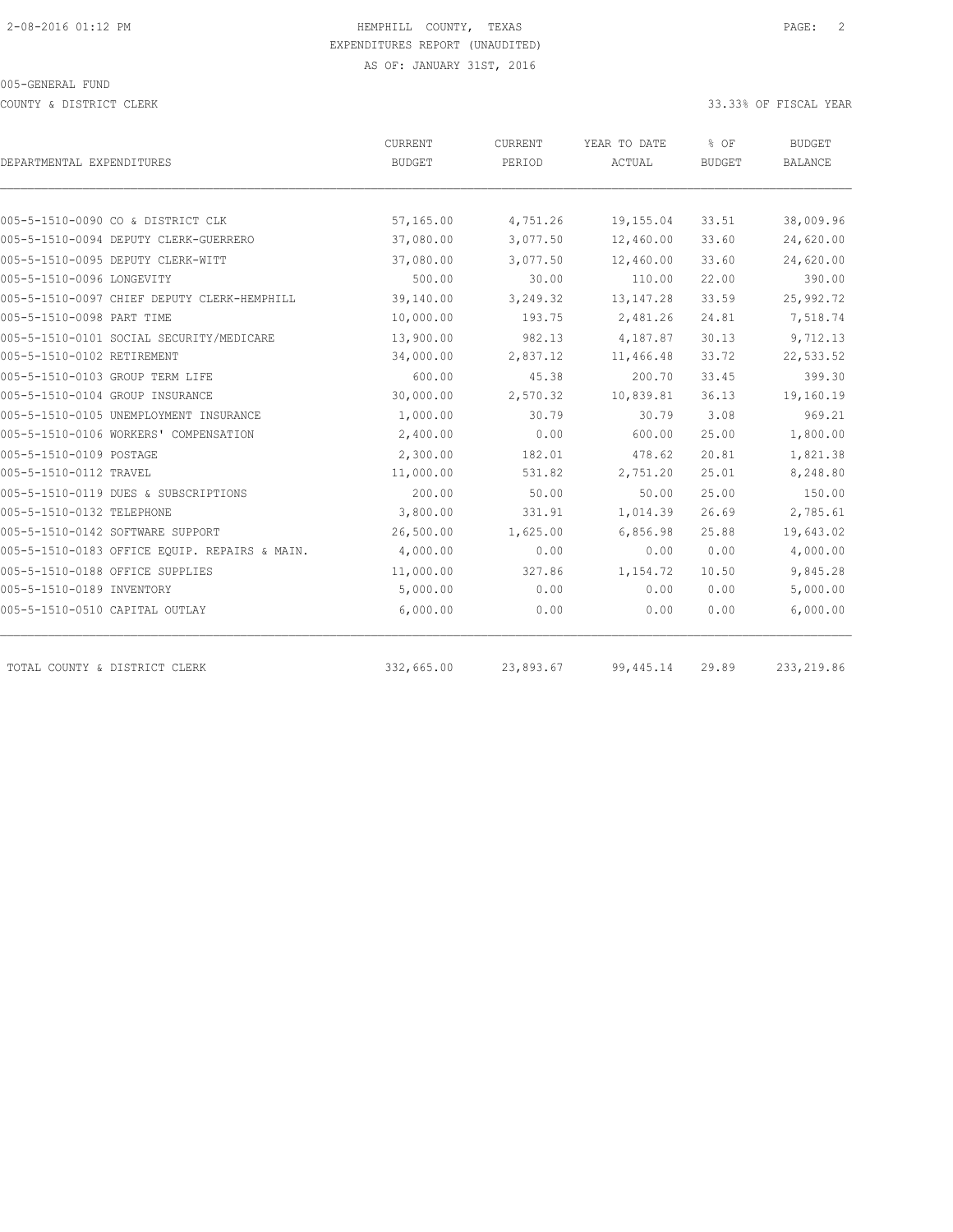COUNTY EXTENSION SERVICE 33.33% OF FISCAL YEAR

| DEPARTMENTAL EXPENDITURES                     | CURRENT<br><b>BUDGET</b> | CURRENT<br>PERIOD | YEAR TO DATE<br>ACTUAL | % OF<br><b>BUDGET</b> | <b>BUDGET</b><br><b>BALANCE</b> |
|-----------------------------------------------|--------------------------|-------------------|------------------------|-----------------------|---------------------------------|
|                                               |                          |                   |                        |                       |                                 |
| 005-5-1520-0091 CEA-AG/A. HOLLOWAY            | 39,758.00                | 3,300.66          | 13,352.64              | 33.58                 | 26,405.36                       |
| 005-5-1520-0092 CEA-FCS/T. HOLLOWAY           | 39,758.00                | 3,300.66          | 13,352.64              | 33.58                 | 26,405.36                       |
| 005-5-1520-0096 LONGEVITY                     | 550.00                   | 40.00             | 135.00                 | 24.55                 | 415.00                          |
| 005-5-1520-0097 CEA SECRETARY-HUFFMAN         | 39,140.00                | 3,249.16          | 13, 146.64             | 33.59                 | 25,993.36                       |
| 005-5-1520-0098 PART-TIME SECRETARY           | 2,500.00                 | 0.00              | 0.00                   | 0.00                  | 2,500.00                        |
| 005-5-1520-0101 SOCIAL SECURITY/MEDICARE      | 9,300.00                 | 743.66            | 3,007.15               | 32.33                 | 6,292.85                        |
| 005-5-1520-0102 RETIREMENT                    | 7,900.00                 | 651.84            | 2,637.36               | 33.38                 | 5,262.64                        |
| 005-5-1520-0103 GROUP TERM LIFE               | 150.00                   | 10.42             | 46.18                  | 30.79                 | 103.82                          |
| 005-5-1520-0104 GROUP INSURANCE               | 7,500.00                 | 642.58            | 2,562.40               | 34.17                 | 4,937.60                        |
| 005-5-1520-0105 UNEMPLOYMENT INSURANCE        | 350.00                   | 30.28             | 30.28                  | 8.65                  | 319.72                          |
| 005-5-1520-0106 WORKERS' COMPENSATION         | 1,700.00                 | 0.00              | 450.00                 | 26.47                 | 1,250.00                        |
| 005-5-1520-0109 POSTAGE                       | 1,000.00                 | 8.38              | 161.72                 | 16.17                 | 838.28                          |
| 005-5-1520-0112 TRAVEL/AG- A. HOLLOWAY        | 8,500.00                 | 24.06             | 774.73                 | 9.11                  | 7,725.27                        |
| 005-5-1520-0114 TRAVEL/FCS-T. HOLLOWAY        | 4,000.00                 | 15.95             | 418.46                 | 10.46                 | 3,581.54                        |
| 005-5-1520-0119 DUES & SUBSCRIPTIONS          | 1,400.00                 | 52.22             | 1,441.66               | 102.98 (              | 41.66)                          |
| 005-5-1520-0122 FUEL & OIL                    | 4,500.00                 | 165.21            | 1,090.44               | 24.23                 | 3,409.56                        |
| 005-5-1520-0132 TELEPHONE                     | 2,750.00                 | 298.68            | 937.22                 | 34.08                 | 1,812.78                        |
| 005-5-1520-0137 VEHICLE REPAIRS & MAINTENANCE | 2,000.00                 | 110.00            | 700.61                 | 35.03                 | 1,299.39                        |
| 005-5-1520-0142 IT TECH SUPPORT               | 2,000.00                 | 114.63            | 543.89                 | 27.19                 | 1,456.11                        |
| 005-5-1520-0183 OFFICE EQUIP.REPAIRS & MAIN.  | 750.00                   | 0.00              | 0.00                   | 0.00                  | 750.00                          |
| 005-5-1520-0188 OFFICE SUPPLIES               | 3,000.00                 | 58.80             | 546.01                 | 18.20                 | 2,453.99                        |
| 005-5-1520-0189 INVENTORY/EQUIPMENT           | 3,000.00                 | 0.00              | 975.46                 | 32.52                 | 2,024.54                        |
| 005-5-1520-0201 COMPUTER SUPPLIES & MAINT.    | 500.00                   | 0.00              | 0.00                   | 0.00                  | 500.00                          |
| 005-5-1520-0202 STOCK SHOW                    | 1,500.00                 | 0.00              | 0.00                   | 0.00                  | 1,500.00                        |
| 005-5-1520-0203 4-H FUND                      | 1,500.00                 | 1,500.00          | 1,500.00               | 100.00                | 0.00                            |
| 005-5-1520-0204 TRAVEL-SECRETARY              | 1,000.00                 | 0.00              | 25.05                  | 2.51                  | 974.95                          |
| 005-5-1520-0205 4-H FARM UTILITIES & MAINT.   | 2,500.00                 | 423.59            | 1,547.87               | 61.91                 | 952.13                          |
| 005-5-1520-0510 CAPITAL OUTLAY                | 15,000.00                | 0.00              | 0.00                   | 0.00                  | 15,000.00                       |
| TOTAL COUNTY EXTENSION SERVICE                | 203,506.00               | 14,740.78         | 59, 383.41             | 29.18                 | 144, 122.59                     |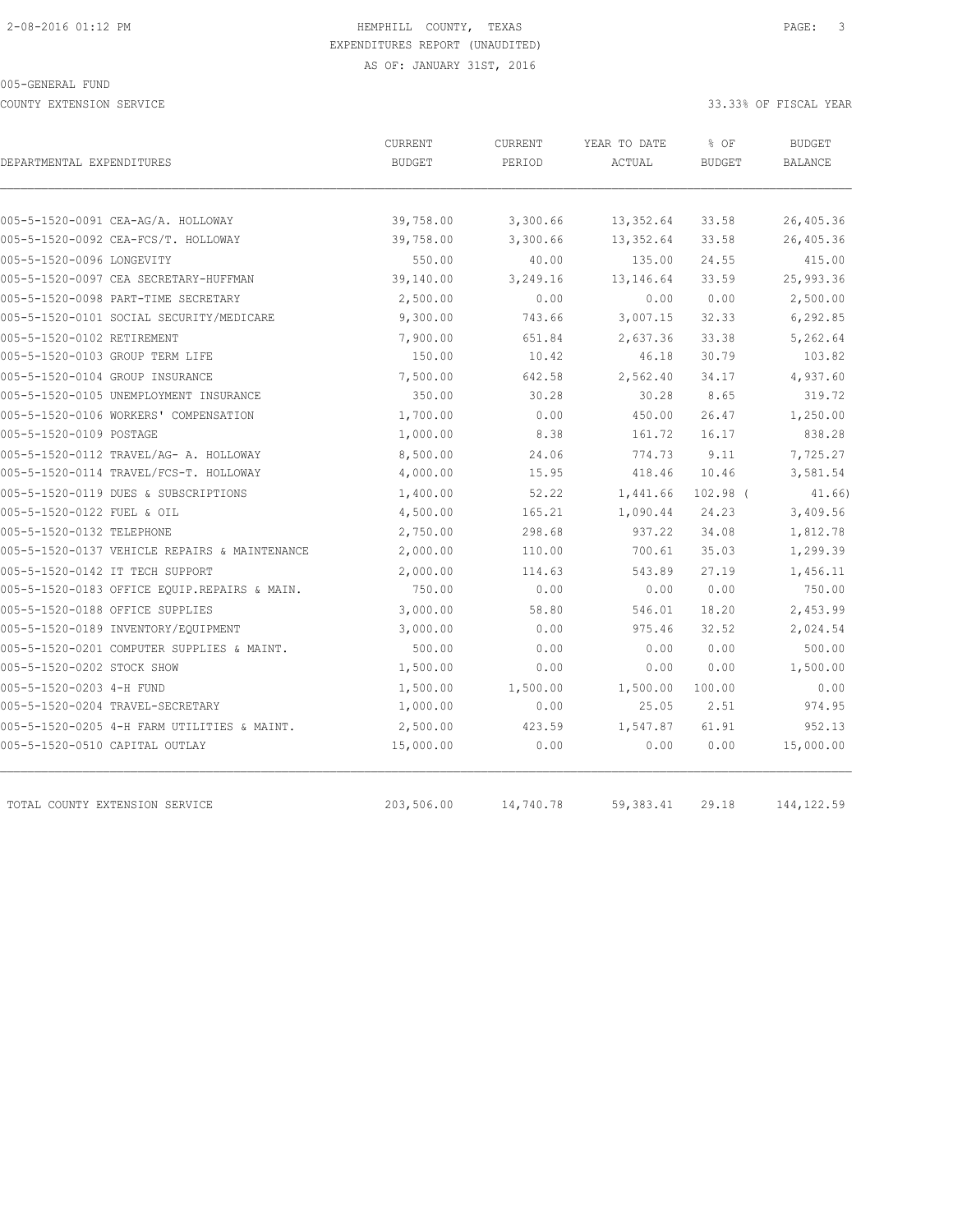COUNTY TREASURER SERVICES AND THE SERVICES OF SERVICES AND THE SERVICES OF STRUCK AND SOMETHEAR COUNTY TREASURER

|                                            | CURRENT       | CURRENT   | YEAR TO DATE | % OF          | <b>BUDGET</b>  |  |
|--------------------------------------------|---------------|-----------|--------------|---------------|----------------|--|
| DEPARTMENTAL EXPENDITURES                  | <b>BUDGET</b> | PERIOD    | ACTUAL       | <b>BUDGET</b> | <b>BALANCE</b> |  |
|                                            |               |           |              |               |                |  |
| 005-5-1530-0090 COUNTY TREASURER           | 57,165.00     | 4,751.02  | 19,154.08    | 33.51         | 38,010.92      |  |
| 005-5-1530-0095 CHIEF DEP TREASURER-REED   | 39,140.00     | 3,249.32  | 13, 147.28   | 33.59         | 25,992.72      |  |
| 005-5-1530-0096 LONGEVITY                  | 850.00        | 70.00     | 280.00       | 32.94         | 570.00         |  |
| 005-5-1530-0098 DEPUTY TREASURER/PART-TIME | 2,500.00      | 0.00      | 0.00         | 0.00          | 2,500.00       |  |
| 005-5-1530-0101 SOCIAL SECURITY/MEDICARE   | 9,300.00      | 597.18    | 2,414.50     | 25.96         | 6,885.50       |  |
| 005-5-1530-0102 RETIREMENT                 | 20,000.00     | 1,614.06  | 6,516.24     | 32.58         | 13,483.76      |  |
| 005-5-1530-0103 GROUP TERM LIFE            | 400.00        | 25.82     | 114.02       | 28.51         | 285.98         |  |
| 005-5-1530-0104 GROUP INSURANCE            | 15,000.00     | 1,285.16  | 5,124.80     | 34.17         | 9,875.20       |  |
| 005-5-1530-0105 UNEMPLOYMENT INSURANCE     | 300.00        | 10.40     | 10.40        | 3.47          | 289.60         |  |
| 005-5-1530-0106 WORKERS' COMPENSATION      | 1,500.00      | 0.00      | 300.00       | 20.00         | 1,200.00       |  |
| 005-5-1530-0109 POSTAGE                    | 2,000.00      | 65.55     | 76.00        | 3.80          | 1,924.00       |  |
| 005-5-1530-0112 TRAVEL                     | 4,000.00      | 0.00      | 0.00         | 0.00          | 4,000.00       |  |
| 005-5-1530-0119 DUES & SUBSCRIPTIONS       | 1,100.00      | 775.00    | 778.00       | 70.73         | 322.00         |  |
| 005-5-1530-0132 TELEPHONE                  | 1,800.00      | 140.46    | 425.78       | 23.65         | 1,374.22       |  |
| 005-5-1530-0140 OFFICE EOUIPMENT REPAIR    | 2,500.00      | 0.00      | 200.00       | 8.00          | 2,300.00       |  |
| 005-5-1530-0142 MAINTENANCE CONTRACTS      | 17,000.00     | 176.14    | 14,235.52    | 83.74         | 2,764.48       |  |
| 005-5-1530-0188 OFFICE SUPPLIES            | 3,000.00      | 117.35    | 390.58       | 13.02         | 2,609.42       |  |
| 005-5-1530-0189 INVENTORY/EQUIPMENT        | 5,000.00      | 0.00      | 217.35       | 4.35          | 4,782.65       |  |
| TOTAL COUNTY TREASURER                     | 182,555.00    | 12,877.46 | 63, 384.55   | 34.72         | 119,170.45     |  |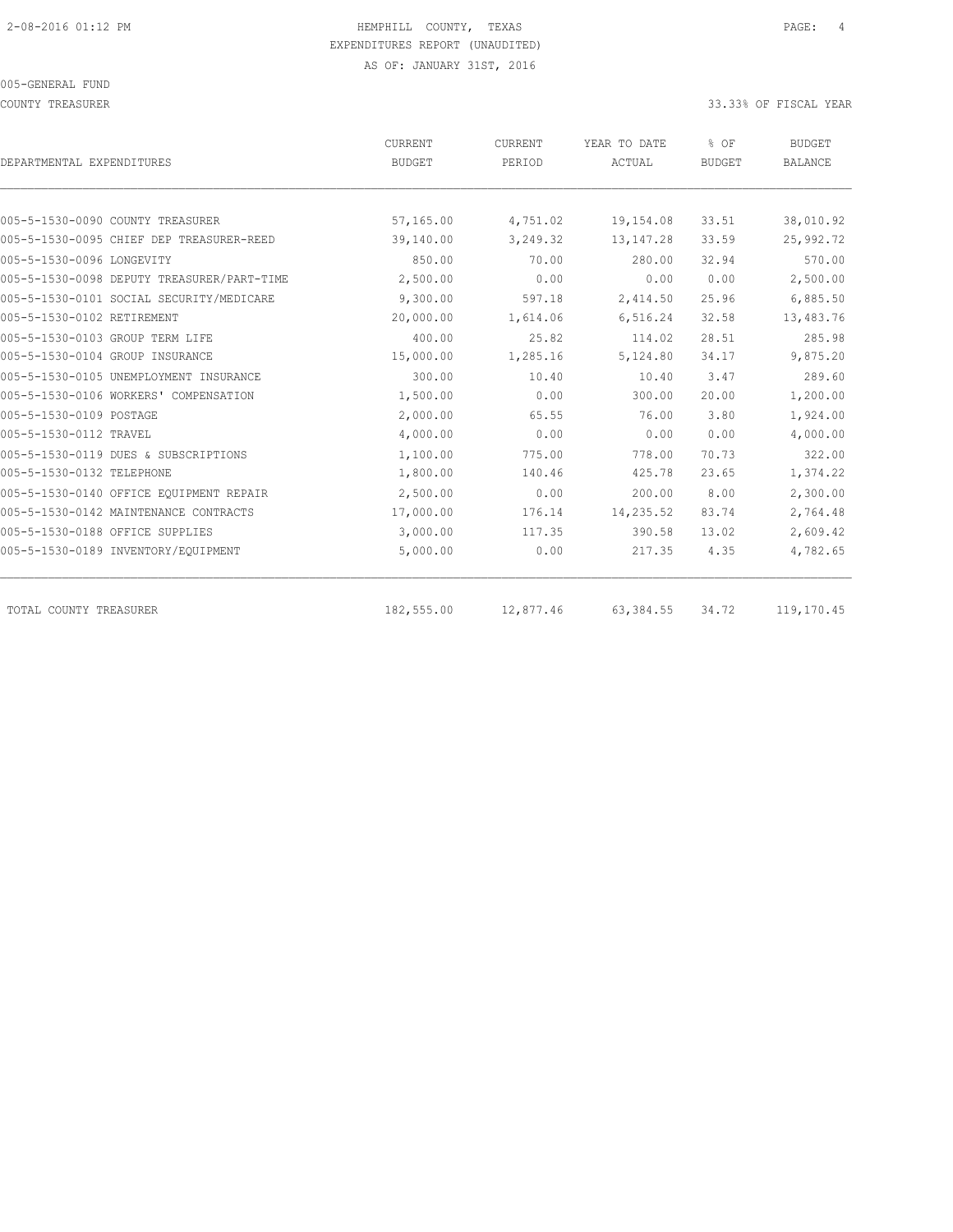COUNTY TAX COLLECTOR 33.33% OF FISCAL YEAR

| DEPARTMENTAL EXPENDITURES                | CURRENT<br><b>BUDGET</b> | CURRENT<br>PERIOD | YEAR TO DATE<br>ACTUAL | % OF<br><b>BUDGET</b> | <b>BUDGET</b><br><b>BALANCE</b> |
|------------------------------------------|--------------------------|-------------------|------------------------|-----------------------|---------------------------------|
|                                          |                          |                   |                        |                       |                                 |
| 005-5-1540-0090 COUNTY TAX COLLECTOR     | 57,165.00                | 4,751.26          | 19,155.04              | 33.51                 | 38,009.96                       |
| 005-5-1540-0094 PART TIME HELP           | 25,000.00                | 0.00              | 6,775.96               | 27.10                 | 18,224.04                       |
| 005-5-1540-0095 CHIEF DEPUTY TAC/JACKSON | 39,140.00                | 3,249.16          | 13,146.64              | 33.59                 | 25,993.36                       |
| 005-5-1540-0096 LONGEVITY                | 2,600.00                 | 190.00            | 790.00                 | 30.38                 | 1,810.00                        |
| 005-5-1540-0097 DEPUTY TAC/BENTLEY       | 37,080.00                | 3,077.50          | 12,460.00              | 33.60                 | 24,620.00                       |
| 005-5-1540-0098 DEPUTY TAC/CLARK         | 37,080.00                | 3,077.50          | 13,512.60              | 36.44                 | 23,567.40                       |
| 005-5-1540-0101 SOCIAL SECURITY/MEDICARE | 14,000.00                | 1,035.88          | 4,799.31               | 34.28                 | 9,200.69                        |
| 005-5-1540-0102 RETIREMENT               | 38,700.00                | 2,869.10          | 13, 168. 11            | 34.03                 | 25,531.89                       |
| 005-5-1540-0103 GROUP TERM LIFE          | 1,000.00                 | 45.88             | 231.26                 | 23.13                 | 768.74                          |
| 005-5-1540-0104 GROUP INSURANCE          | 30,000.00                | 1,953.21          | 9,632.49               | 32.11                 | 20,367.51                       |
| 005-5-1540-0105 UNEMPLOYMENT INSURANCE   | 1,000.00                 | 37.60             | 37.60                  | 3.76                  | 962.40                          |
| 005-5-1540-0106 WORKERS' COMPENSATION    | 2,400.00                 | 0.00              | 600.00                 | 25.00                 | 1,800.00                        |
| 005-5-1540-0109 POSTAGE                  | 10,000.00                | 0.00              | 1,414.57               | 14.15                 | 8,585.43                        |
| 005-5-1540-0112 TRAVEL                   | 5,000.00                 | 125.35            | 1,066.24               | 21.32                 | 3,933.76                        |
| 005-5-1540-0119 DUES & SUBSCRIPTIONS     | 2,000.00                 | 214.00            | 234.00                 | 11.70                 | 1,766.00                        |
| 005-5-1540-0132 TELEPHONE                | 4,000.00                 | 270.29            | 832.30                 | 20.81                 | 3,167.70                        |
| 005-5-1540-0134 BONDS & INSURANCE        | 400.00                   | 0.00              | 0.00                   | 0.00                  | 400.00                          |
| 005-5-1540-0138 DATA PROCESSING          | 45,000.00                | 0.00              | 0.00                   | 0.00                  | 45,000.00                       |
| 005-5-1540-0142 MAINTENANCE CONTRACTS    | 2,700.00                 | 0.00              | 100.00                 | 3.70                  | 2,600.00                        |
| 005-5-1540-0148 ADVERTISING              | 1,500.00                 | 0.00              | 0.00                   | 0.00                  | 1,500.00                        |
| 005-5-1540-0150 JUDGEMENTS               | 500.00                   | 0.00              | 0.00                   | 0.00                  | 500.00                          |
| 005-5-1540-0181 CITATIONS & SUBPOENAS    | 1,500.00                 | 0.00              | 0.00                   | 0.00                  | 1,500.00                        |
| 005-5-1540-0188 OFFICE SUPPLIES          | 9,000.00                 | 200.34            | 1,919.88               | 21.33                 | 7,080.12                        |
| 005-5-1540-0189 INVENTORY/EQUIPMENT      | 5,000.00                 | 0.00              | 0.00                   | 0.00                  | 5,000.00                        |
| 005-5-1540-0510 CAPITAL OUTLAY           | 7,000.00                 | 0.00              | 0.00                   | 0.00                  | 7,000.00                        |
| TOTAL COUNTY TAX COLLECTOR               | 378,765.00               | 21,097.07         | 99,876.00              | 26.37                 | 278,889.00                      |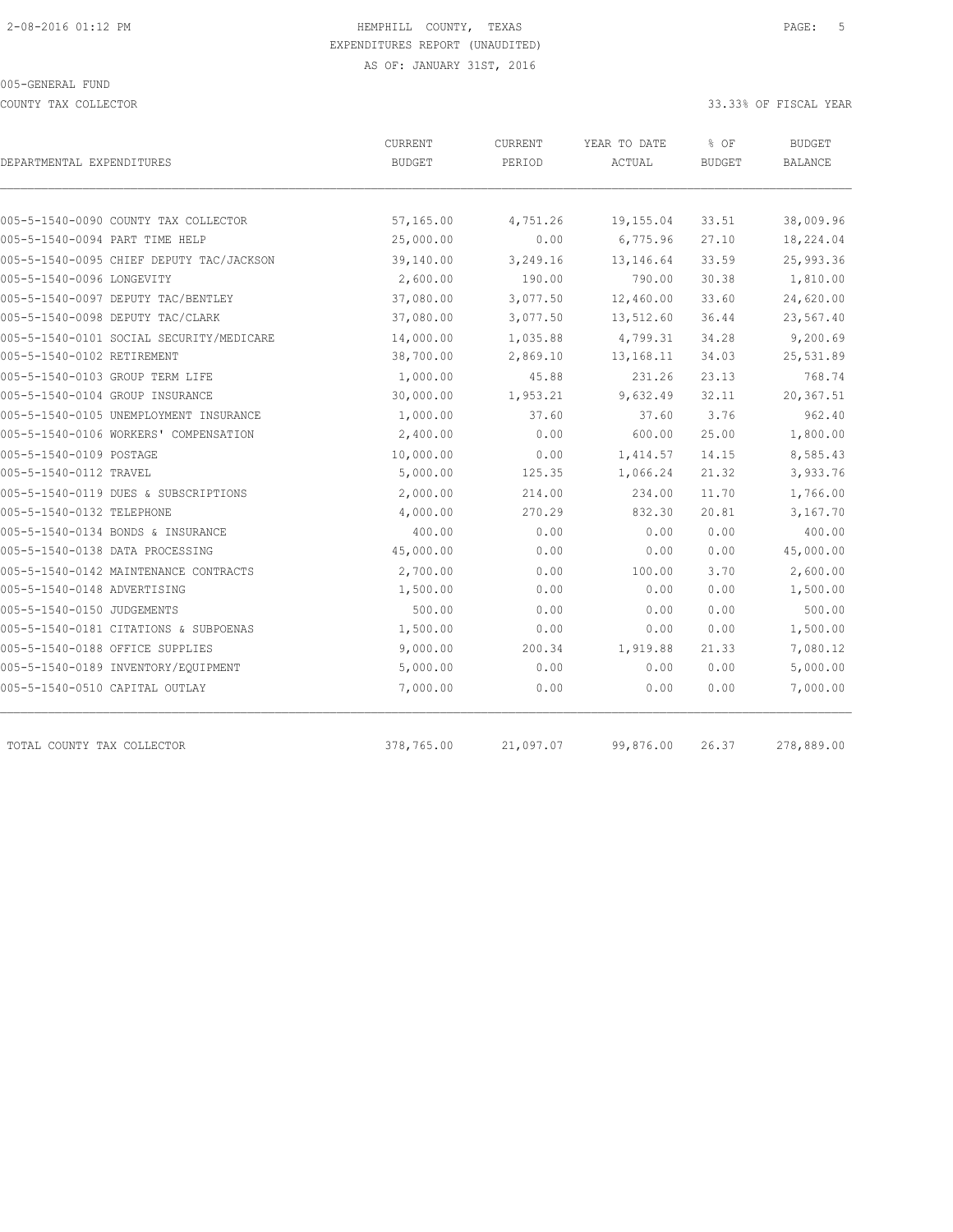JURY & ELECTION 33.33% OF FISCAL YEAR

| DEPARTMENTAL EXPENDITURES                      | <b>CURRENT</b><br><b>BUDGET</b> | CURRENT<br>PERIOD | YEAR TO DATE<br>ACTUAL | % OF<br><b>BUDGET</b> | <b>BUDGET</b><br><b>BALANCE</b> |
|------------------------------------------------|---------------------------------|-------------------|------------------------|-----------------------|---------------------------------|
|                                                |                                 |                   |                        |                       |                                 |
| 005-5-2400-0106 WORKERS' COMPENSATION          | 2,800.00                        | 0.00              | 5.58                   | 0.20                  | 2,794.42                        |
| 005-5-2400-0114 COUNTY COURT EXPENSES          | 3,000.00                        | 0.00              | 0.00                   | 0.00                  | 3,000.00                        |
| 005-5-2400-0115 CO.CRT. CONT LAB-REPORTER      | 4,000.00                        | 0.00              | 0.00                   | 0.00                  | 4,000.00                        |
| 005-5-2400-0116 CO.CRT.CONT LAB-CRT APP ATTNY  | 8,000.00                        | 1,000.00          | 1,500.00               | 18.75                 | 6,500.00                        |
| 005-5-2400-0117 ELECTION EXPENSES              | 41,000.00                       | 0.00              | 6, 557.25              | 15.99                 | 34, 442. 75                     |
| 005-5-2400-0118 ELECTION JUDGES                | 6,000.00                        | 0.00              | 1,759.40               | 29.32                 | 4,240.60                        |
| 005-5-2400-0124 CONTRACT LABOR - CRT INTERPRET | 2,500.00                        | 0.00              | 360.00                 | 14.40                 | 2,140.00                        |
| 005-5-2400-0131 OTHER EXPENSE                  | 500.00                          | 0.00              | 0.00                   | 0.00                  | 500.00                          |
| 005-5-2400-0150 GRAND JURORS                   | 3,000.00                        | 580.00            | 500.00                 | 16.67                 | 2,500.00                        |
| 005-5-2400-0151 PETIT JURORS                   | 3,500.00                        | 50.00             | 490.00                 | 14.00                 | 3,010.00                        |
| 005-5-2400-0152 JUSTICE COURT JURORS           | 600.00                          | 0.00              | 0.00                   | 0.00                  | 600.00                          |
| 005-5-2400-0196 CHILD PROT SER CRT APP ATTY    | 6,000.00                        | 1,278.40          | 4,250.40               | 70.84                 | 1,749.60                        |
| 005-5-2400-0197 CHILD PROT SER CRT REPORTER    | 2,000.00                        | 0.00              | 462.50                 | 23.13                 | 1,537.50                        |
| TOTAL JURY & ELECTION                          | 82,900.00                       | 2,908.40          | 15,885.13              | 19.16                 | 67,014.87                       |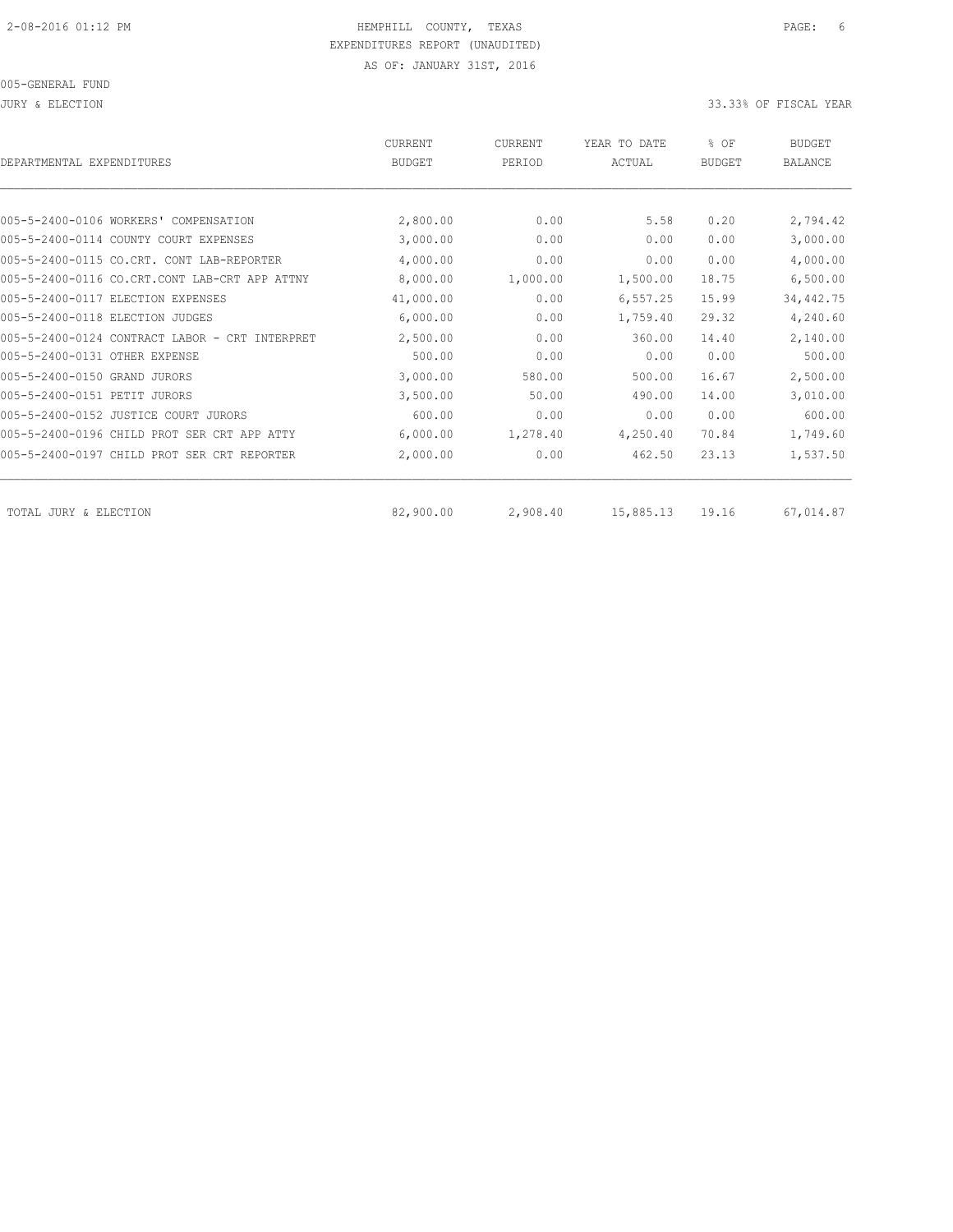DISTRICT COURT COURT COURT COURT COURT COURT COURT COURT COURT COURT COURT COURT COURT COURT COURT COURT COURT

| DEPARTMENTAL EXPENDITURES                      | CURRENT<br><b>BUDGET</b> | CURRENT<br>PERIOD | YEAR TO DATE<br>ACTUAL | % OF<br><b>BUDGET</b> | <b>BUDGET</b><br><b>BALANCE</b> |
|------------------------------------------------|--------------------------|-------------------|------------------------|-----------------------|---------------------------------|
|                                                |                          |                   |                        |                       |                                 |
| 005-5-2410-0090 JUDGE-EMMERT                   | 1,850.00                 | 154.17            | 616.68                 | 33.33                 | 1,233.32                        |
| 005-5-2410-0095 COURT BAILIFF-HOLLAND          | 11,500.00                | 949.84            | 3,799.36               | 33.04                 | 7,700.64                        |
| 005-5-2410-0096 LONGEVITY SPECIAL              | 550.00                   | 41.16             | 164.64                 | 29.93                 | 385.36                          |
| 005-5-2410-0097 COURT REPORTER-MCCLENDON       | 15,500.00                | 1,225.68          | 4,902.72               | 31.63                 | 10,597.28                       |
| 005-5-2410-0098 COURT ADMINISTRATOR-BURCH      | 8,354.00                 | 696.16            | 2,784.64               | 33.33                 | 5,569.36                        |
| 005-5-2410-0101 SOCIAL SECURITY/MEDICARE       | 3,000.00                 | 234.68            | 938.72                 | 31.29                 | 2,061.28                        |
| 005-5-2410-0102 RETIREMENT                     | 7,600.00                 | 613.39            | 2,453.56               | 32.28                 | 5,146.44                        |
| 005-5-2410-0103 GROUP TERM LIFE                | 150.00                   | 9.81              | 42.93                  | 28.62                 | 107.07                          |
| 005-5-2410-0104 GROUP INSURANCE                | 7,000.00                 | 0.00              | 1,620.00               | 23.14                 | 5,380.00                        |
| 005-5-2410-0105 UNEMPLOYMENT INSURANCE         | 200.00                   | 8.74              | 8.74                   | 4.37                  | 191.26                          |
| 005-5-2410-0106 WORKERS' COMPENSATION          | 2,400.00                 | 0.00              | 600.00                 | 25.00                 | 1,800.00                        |
| 005-5-2410-0116 DIST CRT-CONT LAB-CRT APP ATTN | 25,000.00                | 0.00              | 800.00                 | 3.20                  | 24,200.00                       |
| 005-5-2410-0124 CONTRACT LABOR                 | 4,000.00                 | 0.00              | 0.00                   | 0.00                  | 4,000.00                        |
| 005-5-2410-0154 JUDICIAL DISTRICT ASSESSMENT   | 500.00                   | 0.00              | 0.00                   | 0.00                  | 500.00                          |
| 005-5-2410-0155 BUDGET REIMBURSEMENT           | 8,000.00                 | 0.00              | 0.00                   | 0.00                  | 8,000.00                        |
| 005-5-2410-0219 STATEMENT OF FACTS             | 8,000.00                 | 0.00              | 0.00                   | 0.00                  | 8,000.00                        |
| TOTAL DISTRICT COURT                           | 103,604.00               | 3,933.63          | 18,731.99              | 18.08                 | 84,872.01                       |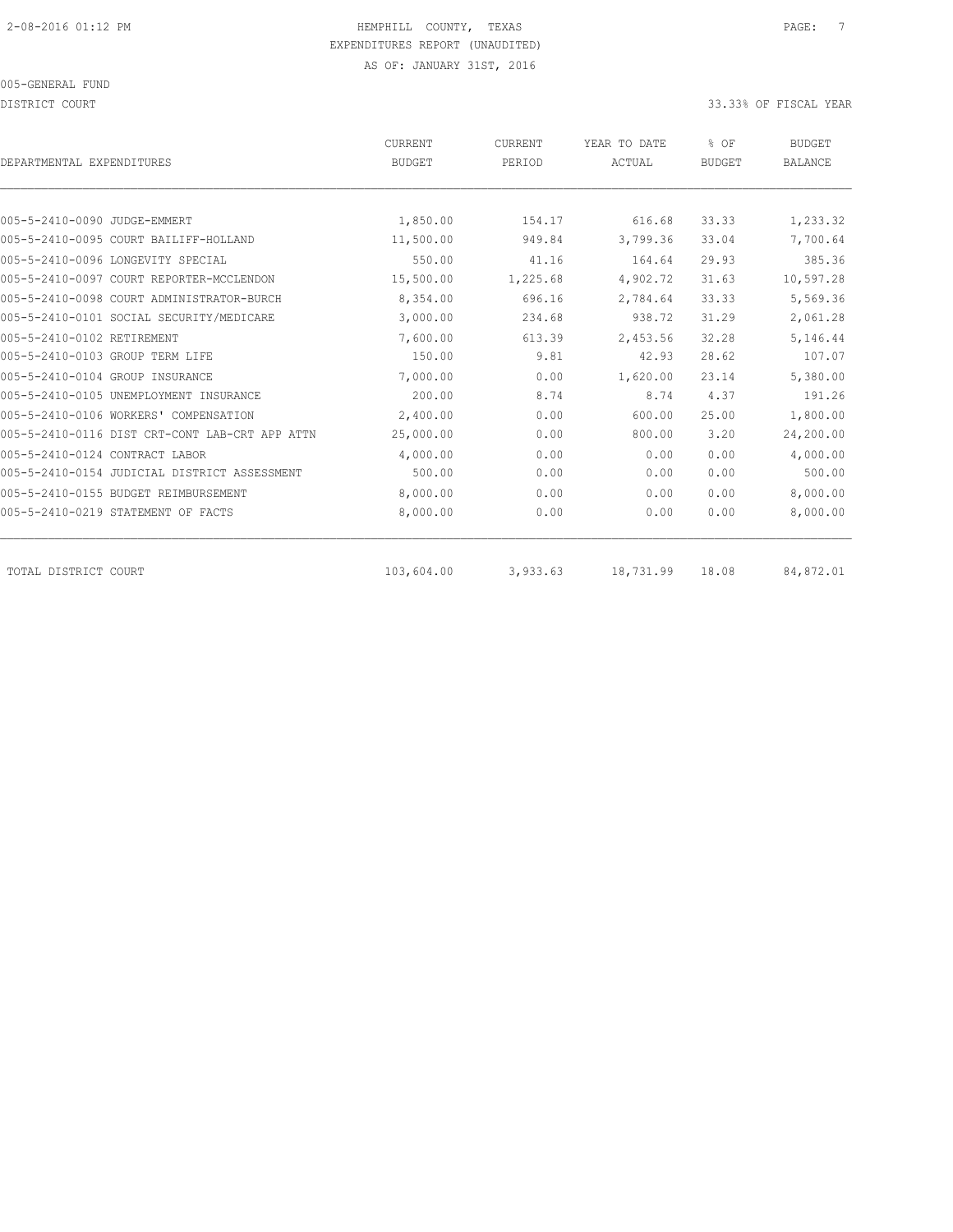COUNTY JUDGE 33.33% OF FISCAL YEAR

| DEPARTMENTAL EXPENDITURES                     | CURRENT<br><b>BUDGET</b> | CURRENT<br>PERIOD | YEAR TO DATE<br>ACTUAL | % OF<br><b>BUDGET</b> | <b>BUDGET</b><br><b>BALANCE</b> |
|-----------------------------------------------|--------------------------|-------------------|------------------------|-----------------------|---------------------------------|
|                                               |                          |                   |                        |                       |                                 |
| 005-5-2500-0082 OVERTIME                      | 3,000.00                 | 0.00              | 0.00                   | 0.00                  | 3,000.00                        |
| 005-5-2500-0090 JUDGE SALARY                  | 59,534.00                | 4,948.66          | 19,944.64              | 33.50                 | 39,589.36                       |
| 005-5-2500-0091 JUVENILE CRT JUDGE (1)        | 3,081.00                 | 256.76            | 1,027.04               | 33.33                 | 2,053.96                        |
| 005-5-2500-0092 STATE/CO JUDGE SAL SUPPLEMENT | 25,200.00                | 2,100.00          | 8,400.00               | 33.33                 | 16,800.00                       |
| 005-5-2500-0094 JANITOR/LONGORIA              | 38,000.00                | 3,154.16          | 12,766.64              | 33.60                 | 25, 233.36                      |
| 005-5-2500-0095 JANITOR/JOHNSON               | 41,200.00                | 3,420.84          | 13,833.36              | 33.58                 | 27,366.64                       |
| 005-5-2500-0096 LONGEVITY                     | 2,000.00                 | 160.00            | 635.00                 | 31.75                 | 1,365.00                        |
| 005-5-2500-0097 ADMINSTRATIVE ASST/BRUNSON    | 39,140.00                | 3,249.16          | 13,146.64              | 33.59                 | 25,993.36                       |
| 005-5-2500-0098 PART-TIME SECRETARY           | 2,800.00                 | 0.00              | 975.00                 | 34.82                 | 1,825.00                        |
| 005-5-2500-0101 SOCIAL SECURITY/MEDICARE      | 16,500.00                | 1,297.19          | 5,274.17               | 31.96                 | 11,225.83                       |
| 005-5-2500-0102 RETIREMENT                    | 43,000.00                | 3,463.92          | 14,075.93              | 32.73                 | 28,924.07                       |
| 005-5-2500-0103 GROUP TERM LIFE               | 600.00                   | 55.44             | 246.43                 | 41.07                 | 353.57                          |
| 005-5-2500-0104 GROUP INSURANCE               | 22,500.00                | 1,926.32          | 7,681.52               | 34.14                 | 14,818.48                       |
| 005-5-2500-0105 UNEMPLOYMENT INSURANCE        | 300.00                   | 31.69             | 31.69                  | 10.56                 | 268.31                          |
| 005-5-2500-0106 WORKERS' COMPENSATION         | 2,300.00                 | 0.00              | 600.00                 | 26.09                 | 1,700.00                        |
| 005-5-2500-0109 POSTAGE                       | 600.00                   | 84.15             | 139.71                 | 23.29                 | 460.29                          |
| 005-5-2500-0112 TRAVEL                        | 6,500.00                 | 0.00              | 568.67                 | 8.75                  | 5,931.33                        |
| 005-5-2500-0119 DUES & SUBSCRIPTIONS          | 5,000.00                 | 0.00              | 515.10                 | 10.30                 | 4,484.90                        |
| 005-5-2500-0122 FUEL & OIL                    | 200.00                   | 0.00              | 0.00                   | 0.00                  | 200.00                          |
| 005-5-2500-0130 COMMUNICATION REPAIRS         | 500.00                   | 0.00              | 0.00                   | 0.00                  | 500.00                          |
| 005-5-2500-0132 TELEPHONE                     | 3,000.00                 | 259.89            | 820.85                 | 27.36                 | 2,179.15                        |
| 005-5-2500-0139 TRAINING SEMINARS             | 2,500.00                 | 0.00              | 0.00                   | 0.00                  | 2,500.00                        |
| 005-5-2500-0148 ADVERTISING                   | 5,000.00                 | 0.00              | 538.37                 | 10.77                 | 4,461.63                        |
| 005-5-2500-0183 OFFICE EQUIP-R&M              | 1,000.00                 | 0.00              | 0.00                   | 0.00                  | 1,000.00                        |
| 005-5-2500-0188 OFFICE SUPPLIES               | 3,000.00                 | 224.60            | 862.52                 | 28.75                 | 2,137.48                        |
| 005-5-2500-0189 INVENTORY/EQUIPMENT           | 5,000.00                 | 0.00              | 0.00                   | 0.00                  | 5,000.00                        |

TOTAL COUNTY JUDGE 331,455.00 24,632.78 102,083.28 30.80 229,371.72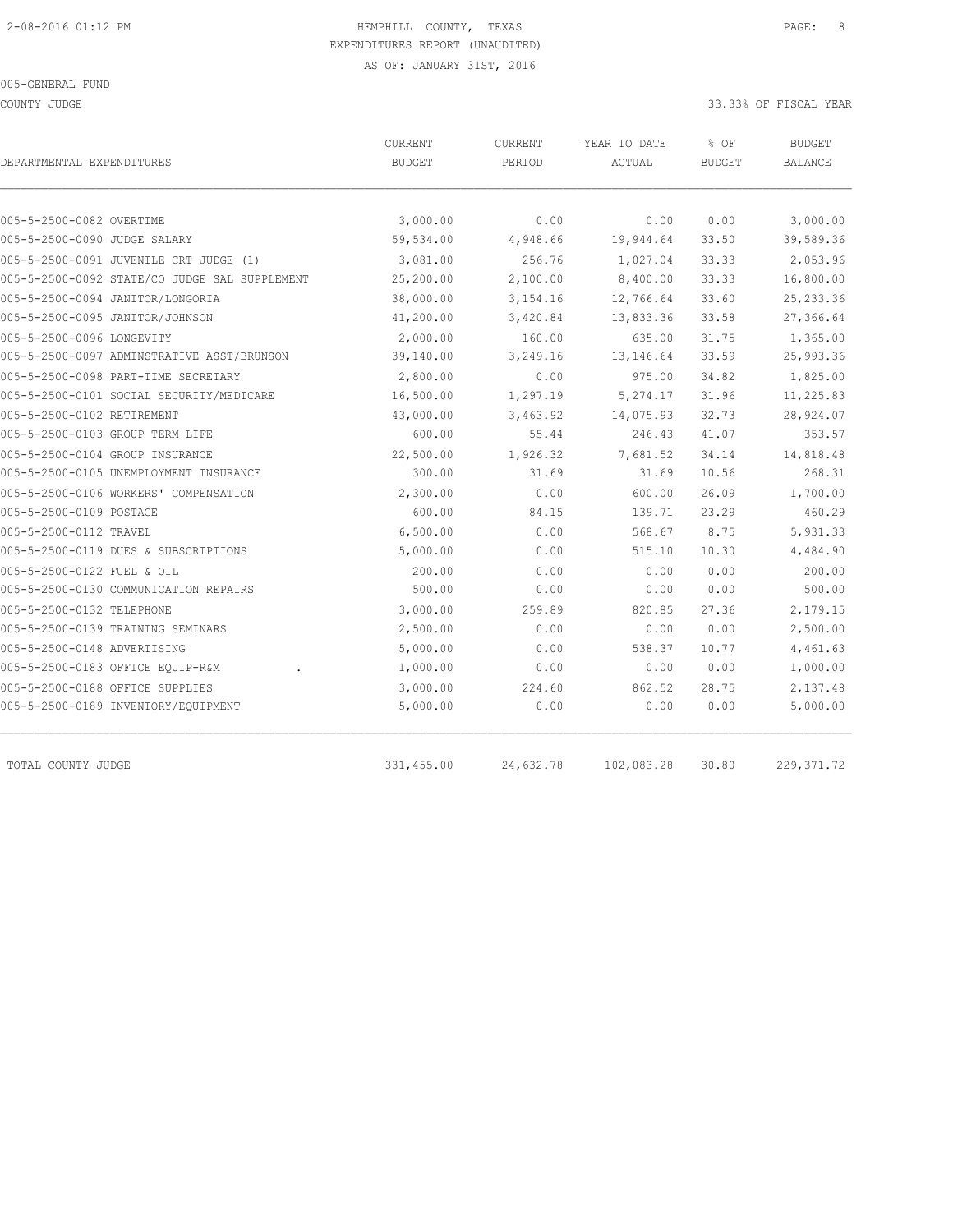JUVENILE PROBATION 33.33% OF FISCAL YEAR

| DEPARTMENTAL EXPENDITURES                     | <b>CURRENT</b><br><b>BUDGET</b> | CURRENT<br>PERIOD | YEAR TO DATE<br>ACTUAL | % OF<br><b>BUDGET</b> | <b>BUDGET</b><br>BALANCE |
|-----------------------------------------------|---------------------------------|-------------------|------------------------|-----------------------|--------------------------|
|                                               |                                 |                   |                        |                       |                          |
| 005-5-2510-0090 STATE/CHIEF JUV PRO OFFICER   | 61,480.00                       | 5,110.84          | 20,593.36              | 33.50                 | 40,886.64                |
| 005-5-2510-0096 JPO/LONGEVITY                 | 480.00                          | 40.00             | 160.00                 | 33.33                 | 320.00                   |
| 005-5-2510-0101 JPO SOCIAL SEC/MEDICARE       | 4,770.00                        | 396.34            | 1,596.84               | 33.48                 | 3, 173. 16               |
| 005-5-2510-0102 JPO RETIREMENT                | 12,500.00                       | 1,036.16          | 4,174.64               | 33.40                 | 8,325.36                 |
| 005-5-2510-0103 JPO GROUP TERM LIFE           | 230.00                          | 16.58             | 73.10                  | 31.78                 | 156.90                   |
| 005-5-2510-0104 JPO GROUP INSURANCE           | 7,500.00                        | 642.58            | 2,562.40               | 34.17                 | 4,937.60                 |
| 005-5-2510-0105 JPO/UNEMPLOYMENT              | 100.00                          | 15.69             | 15.69                  | 15.69                 | 84.31                    |
| 005-5-2510-0106 JPO/WORKERS' COMP             | 580.00                          | 0.00              | 0.00                   | 0.00                  | 580.00                   |
| 005-5-2510-0132 JUVENILE PROBATION CELL PHONE | 360.00                          | 30.00             | 120.00                 | 33.33                 | 240.00                   |
|                                               |                                 |                   |                        |                       |                          |
| TOTAL JUVENILE<br>PROBATION                   | 88,000.00                       | 7,288.19          | 29,296.03              | 33.29                 | 58,703.97                |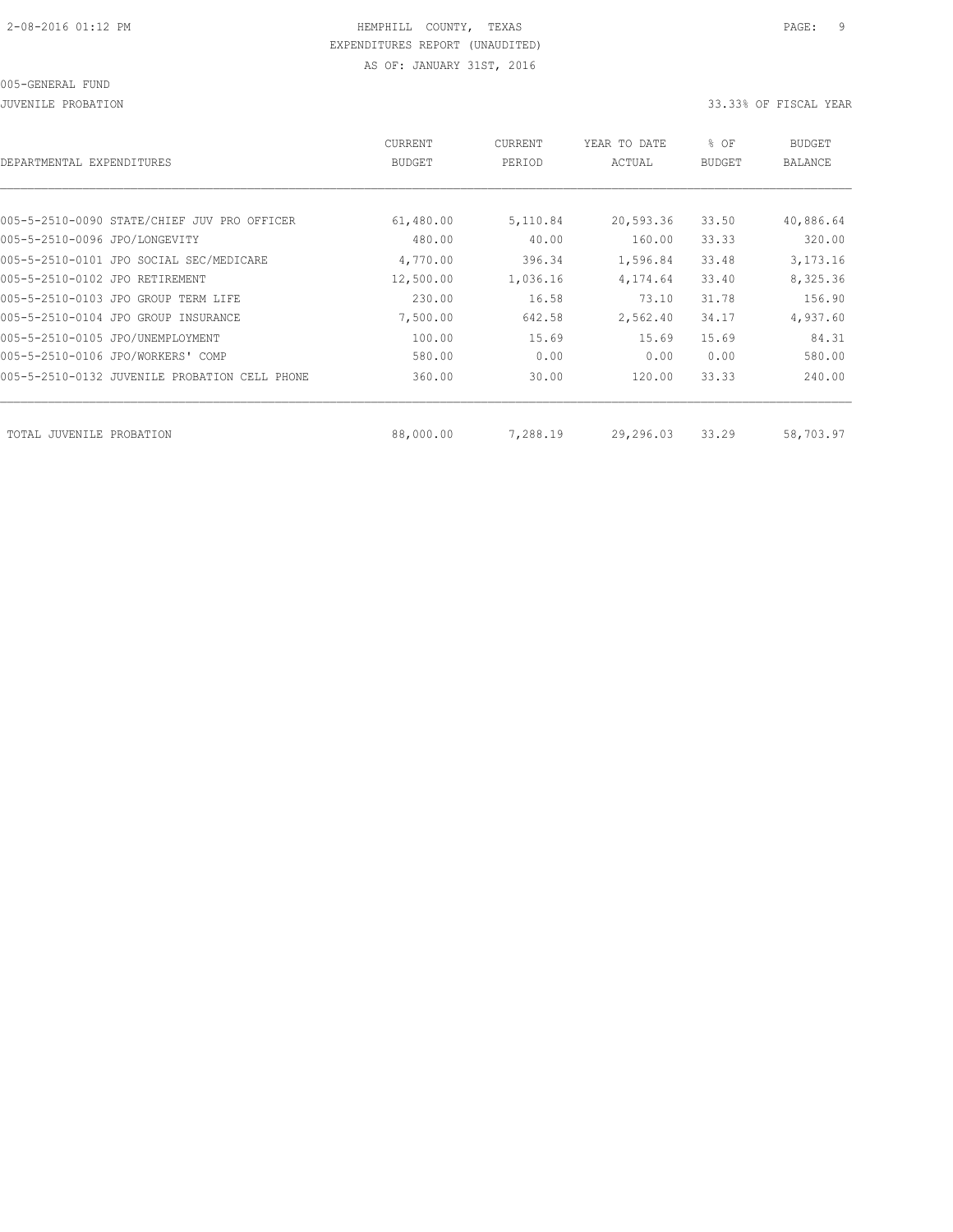LOCAL JUVENILE PROBATION 33.33% OF FISCAL YEAR

| DEPARTMENTAL EXPENDITURES                     | <b>CURRENT</b><br><b>BUDGET</b> | CURRENT<br>PERIOD | YEAR TO DATE<br>ACTUAL | % OF<br><b>BUDGET</b> | <b>BUDGET</b><br><b>BALANCE</b> |
|-----------------------------------------------|---------------------------------|-------------------|------------------------|-----------------------|---------------------------------|
|                                               |                                 |                   |                        |                       |                                 |
| 005-5-2520-0090 31ST DISTRICT JUV PRO OFFICER | 51,940.00                       | 4,315.84          | 17,413.36              | 33.53                 | 34,526.64                       |
| 005-5-2520-0091 JPO FISCAL AGENTS             | 0.00                            | 0.00              | 0.00                   | 0.00                  | 0.00                            |
| 005-5-2520-0096 JPO LOCAL/LONGEVITY           | 250.00                          | 20.00             | 80.00                  | 32.00                 | 170.00                          |
| 005-5-2520-0101 LOCAL JPO SS/MEDICARE         | 4,050.00                        | 333.98            | 1,347.40               | 33.27                 | 2,702.60                        |
| 005-5-2520-0102 LOCAL JPO RETIREMENT          | 10,520.00                       | 873.16            | 3,522.64               | 33.49                 | 6,997.36                        |
| 005-5-2520-0103 LOCAL JPO GROUP TERM LIFE     | 200.00                          | 13.98             | 61.68                  | 30.84                 | 138.32                          |
| 005-5-2520-0104 LOCAL JPO GROUP INSURANCE     | 7,500.00                        | 642.58            | 2,562.40               | 34.17                 | 4,937.60                        |
| 005-5-2520-0105 JPO LOCAL/UNEMPLOYMENT        | 100.00                          | 13.25             | 13.25                  | 13.25                 | 86.75                           |
| 005-5-2520-0106 JPO LOCAL/WORKERS' COMP       | 580.00                          | 0.00              | 0.00                   | 0.00                  | 580.00                          |
| 005-5-2520-0132 LOCAL JPO CELL PHONE          | 360.00                          | 30.00             | 120.00                 | 33.33                 | 240.00                          |
| TOTAL LOCAL JUVENILE PROBATION                | 75,500.00                       | 6,242.79          | 25, 120.73             | 33.27                 | 50,379.27                       |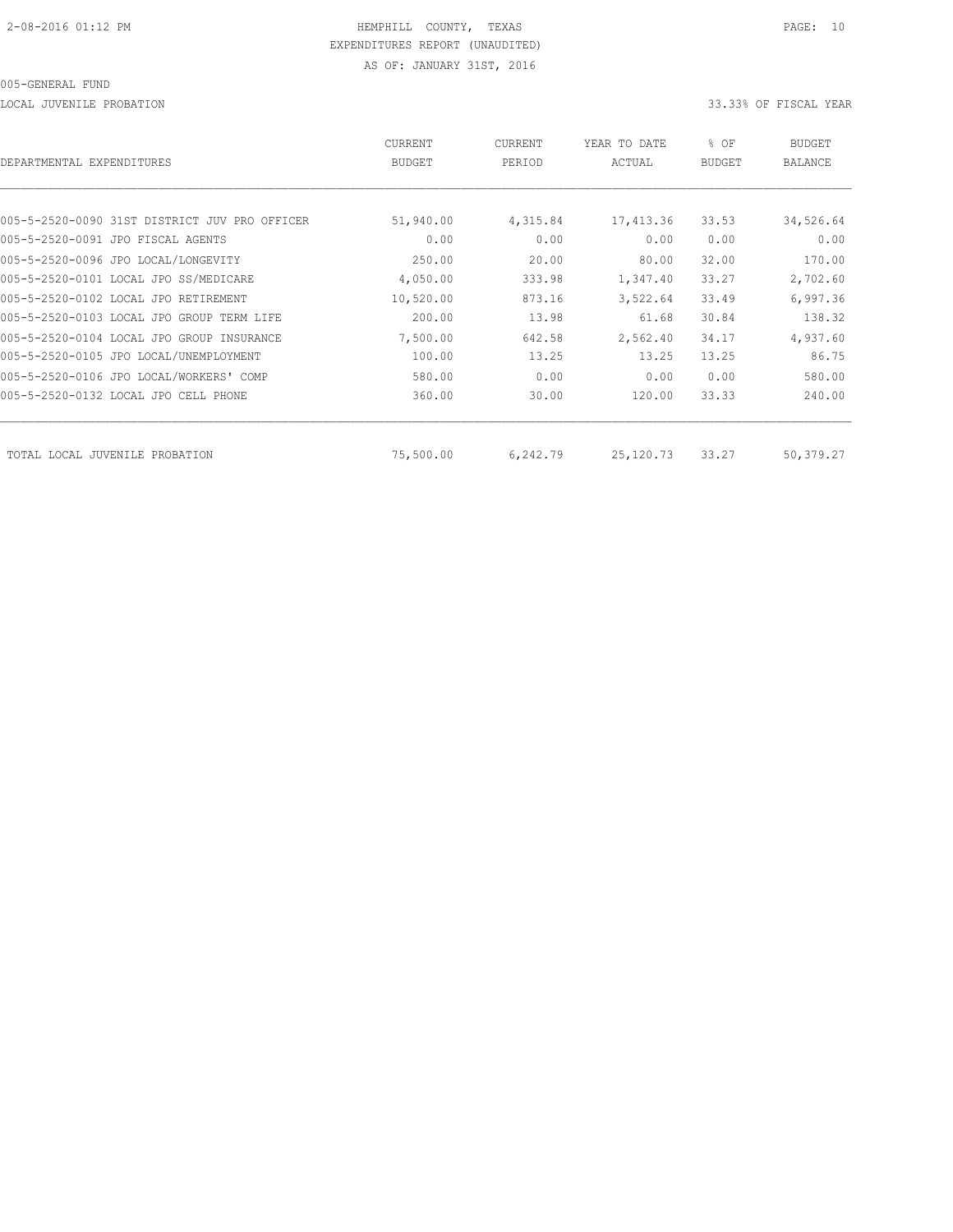COUNTY ATTORNEY 33.33% OF FISCAL YEAR

|                                               | CURRENT       | CURRENT   | YEAR TO DATE | % OF          | <b>BUDGET</b>  |
|-----------------------------------------------|---------------|-----------|--------------|---------------|----------------|
| DEPARTMENTAL EXPENDITURES                     | <b>BUDGET</b> | PERIOD    | ACTUAL       | <b>BUDGET</b> | <b>BALANCE</b> |
|                                               |               |           |              |               |                |
| 005-5-2550-0090 COUNTY ATTORNEY               | 57,165.00     | 4,751.26  | 19,155.04    | 33.51         | 38,009.96      |
| 005-5-2550-0091 CO ATTNY ST SALARY SUPPLEMENT | 23,333.00     | 1,944.42  | 7,777.68     | 33.33         | 15,555.32      |
| 005-5-2550-0095 LEGAL ASST/GANDARA            | 39,140.00     | 2,383.78  | 11,029.75    | 28.18         | 28,110.25      |
| 005-5-2550-0096 LONGEVITY                     | 490.00        | 40.00     | 160.00       | 32.65         | 330.00         |
| 005-5-2550-0101 SOCIAL SECURITY/MEDICARE      | 9,200.00      | 683.68    | 2,869.66     | 31.19         | 6,330.34       |
| 005-5-2550-0102 RETIREMENT                    | 24,100.00     | 1,823.90  | 7,624.53     | 31.64         | 16,475.47      |
| 005-5-2550-0103 GROUP TERM LIFE               | 420.00        | 29.17     | 133.57       | 31.80         | 286.43         |
| 005-5-2550-0104 GROUP INSURANCE               | 15,000.00     | 1,283.14  | 5, 116.72    | 34.11         | 9,883.28       |
| 005-5-2550-0105 UNEMPLOYMENT INSURANCE        | 200.00        | 8.77      | 8.77         | 4.39          | 191.23         |
| 005-5-2550-0106 WORKERS' COMPENSATION         | 1,500.00      | 0.00      | 450.00       | 30.00         | 1,050.00       |
| 005-5-2550-0109 POSTAGE                       | 400.00        | 7.12      | 17.55        | 4.39          | 382.45         |
| 005-5-2550-0112 TRAVEL/EDUCATION              | 3,500.00      | 0.00      | 317.04       | 9.06          | 3,182.96       |
| 005-5-2550-0119 DUES & SUBSCRIPTIONS          | 300.00        | 0.00      | 75.00        | 25.00         | 225.00         |
| 005-5-2550-0132 TELEPHONE                     | 1,500.00      | 137.55    | 404.32       | 26.95         | 1,095.68       |
| 005-5-2550-0140 OFFICE EQUIPMENT REPAIRS      | 750.00        | 0.00      | 0.00         | 0.00          | 750.00         |
| 005-5-2550-0142 SOFTWARE SUPPORT              | 3,600.00      | 0.00      | 891.00       | 24.75         | 2,709.00       |
| 005-5-2550-0168 C/ATTY LAW LIB                | 1,000.00      | 0.00      | 0.00         | 0.00          | 1,000.00       |
| 005-5-2550-0188 OFFICE SUPPLIES               | 1,750.00      | 0.00      | 451.25       | 25.79         | 1,298.75       |
| 005-5-2550-0189 INVENTORY/EQUIPMENT           | 2,000.00      | 0.00      | 0.00         | 0.00          | 2,000.00       |
| TOTAL COUNTY ATTORNEY                         | 185,348.00    | 13,092.79 | 56,481.88    | 30.47         | 128,866.12     |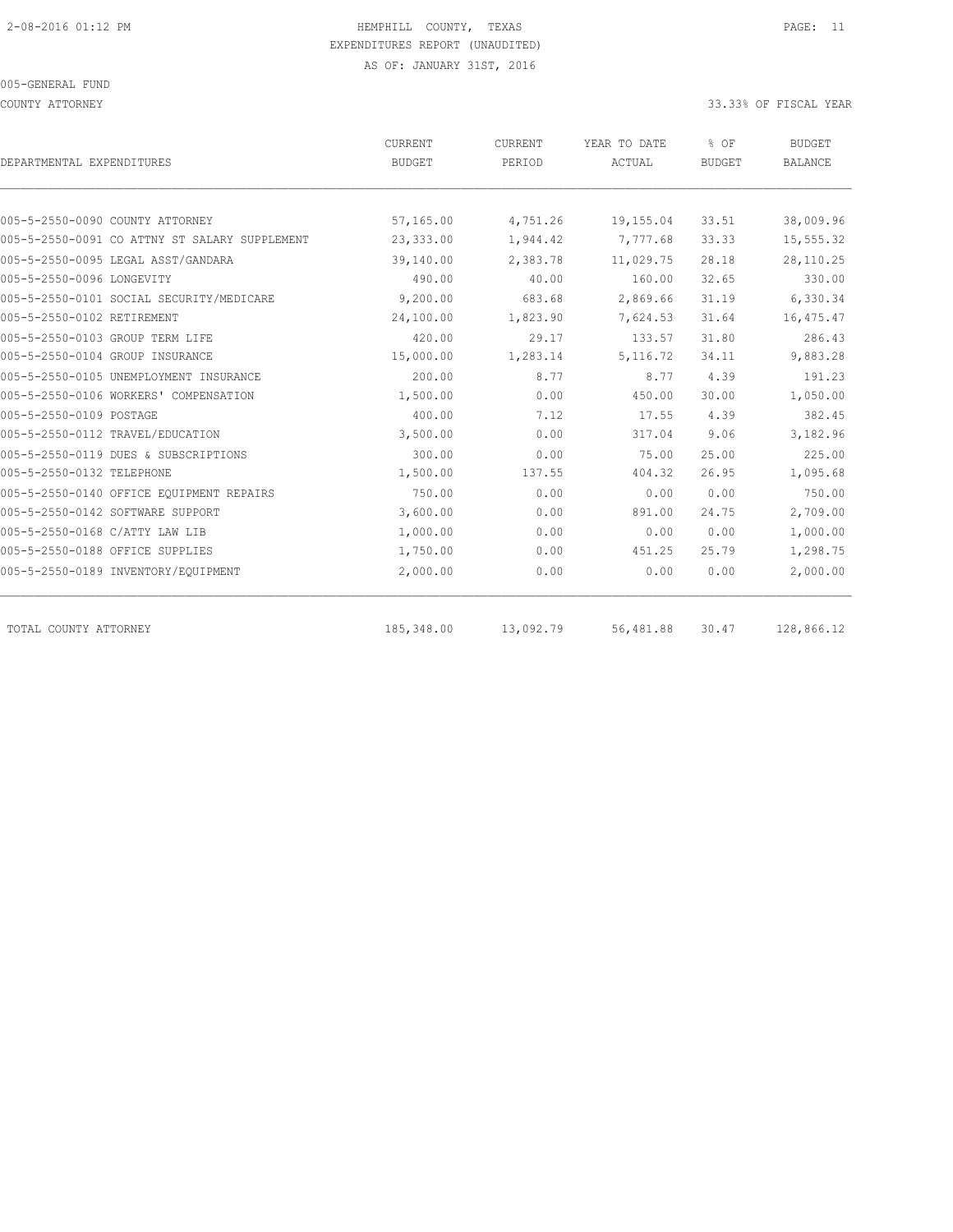COUNTY JUSTICE OF PEACE **33.33%** OF FISCAL YEAR

|                                          | CURRENT       | CURRENT   | YEAR TO DATE | % OF          | <b>BUDGET</b>  |
|------------------------------------------|---------------|-----------|--------------|---------------|----------------|
| DEPARTMENTAL EXPENDITURES                | <b>BUDGET</b> | PERIOD    | ACTUAL       | <b>BUDGET</b> | <b>BALANCE</b> |
|                                          |               |           |              |               |                |
| 005-5-2560-0090 JUSTICE OF THE PEACE     | 57,165.00     | 4,751.26  | 19,155.04    | 33.51         | 38,009.96      |
| 005-5-2560-0096 LONGEVITY                | 500.00        | 40.00     | 130.00       | 26.00         | 370.00         |
| 005-5-2560-0097 JP SECRETARY-NAVARRO     | 39,140.00     | 3,249.16  | 9,454.15     | 24.15         | 29,685.85      |
| 005-5-2560-0098 PART-TIME                | 4,000.00      | 0.00      | 2,121.88     | 53.05         | 1,878.12       |
| 005-5-2560-0101 SOCIAL SECURITY/MEDICARE | 7,700.00      | 608.21    | 2,334.17     | 30.31         | 5,365.83       |
| 005-5-2560-0102 RETIREMENT               | 19,500.00     | 1,608.10  | 5,747.89     | 29.48         | 13,752.11      |
| 005-5-2560-0103 GROUP TERM LIFE          | 400.00        | 25.72     | 100.21       | 25.05         | 299.79         |
| 005-5-2560-0104 GROUP INSURANCE          | 7,500.00      | 644.61    | 2,570.52     | 34.27         | 4,929.48       |
| 005-5-2560-0105 UNEMPLOYMENT INSURANCE   | 100.00        | 8.42      | 8.42         | 8.42          | 91.58          |
| 005-5-2560-0106 WORKERS' COMPENSATION    | 1,200.00      | 0.00      | 300.00       | 25.00         | 900.00         |
| 005-5-2560-0109 POSTAGE                  | 650.00        | 38.38     | 80.97        | 12.46         | 569.03         |
| 005-5-2560-0112 TRAVEL                   | 3,000.00      | 0.00      | 0.00         | 0.00          | 3,000.00       |
| 005-5-2560-0119 DUES & SUBSCRIPTIONS     | 1,000.00      | 171.00    | 482.50       | 48.25         | 517.50         |
| 005-5-2560-0131 OTHER EXPENSE            | 500.00        | 0.00      | 0.00         | 0.00          | 500.00         |
| 005-5-2560-0132 TELEPHONE                | 1,500.00      | 152.86    | 417.48       | 27.83         | 1,082.52       |
| 005-5-2560-0140 SOFTWARE                 | 3,600.00      | 0.00      | 0.00         | 0.00          | 3,600.00       |
| 005-5-2560-0188 OFFICE SUPPLIES          | 2,000.00      | 43.65     | 336.67       | 16.83         | 1,663.33       |
| TOTAL COUNTY JUSTICE OF PEACE            | 149,455.00    | 11,341.37 | 43,239.90    | 28.93         | 106,215.10     |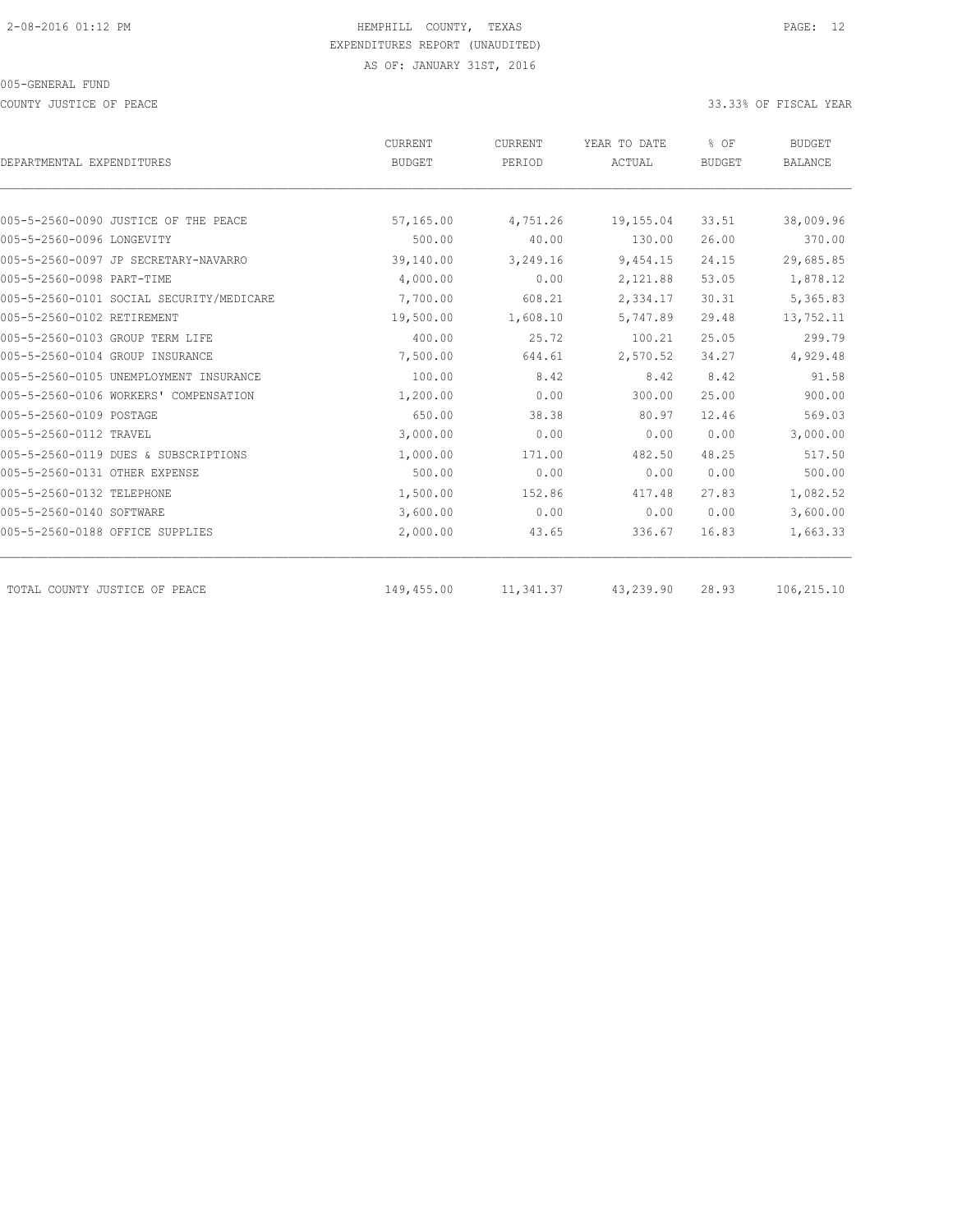CANADIAN FIRE DEPT 33.33% OF FISCAL YEAR

| DEPARTMENTAL EXPENDITURES             | CURRENT<br><b>BUDGET</b> | CURRENT<br>PERIOD | YEAR TO DATE<br>ACTUAL | % OF<br><b>BUDGET</b> | <b>BUDGET</b><br><b>BALANCE</b> |
|---------------------------------------|--------------------------|-------------------|------------------------|-----------------------|---------------------------------|
|                                       |                          |                   |                        |                       |                                 |
| 005-5-3019-0119 DUES & SUBSCRIPTIONS  | 1,500.00                 | 0.00              | 0.00                   | 0.00                  | 1,500.00                        |
| 005-5-3019-0122 FUEL & OIL            | 10,000.00                | 118.60            | 2,204.68               | 22.05                 | 7,795.32                        |
| 005-5-3019-0124 CONTRACT LABOR        | 10,000.00                | 0.00              | 1,375.96               | 13.76                 | 8,624.04                        |
| 005-5-3019-0125 TIRES & TUBES         | 7,000.00                 | 0.00              | 0.00                   | 0.00                  | 7,000.00                        |
| 005-5-3019-0128 SUPPLIES              | 10,000.00                | 0.00              | 411.71                 | 4.12                  | 9,588.29                        |
| 005-5-3019-0130 COMMUNICATION REPAIRS | 6,000.00                 | 89.40             | 626.60                 | 10.44                 | 5,373.40                        |
| 005-5-3019-0137 VEHICLE R&M           | 15,000.00                | 279.90            | 8,415.78               | 56.11                 | 6,584.22                        |
| 005-5-3019-0139 TRAINING SEMINARS     | 7,000.00                 | 0.00              | 4,331.75               | 61.88                 | 2,668.25                        |
| 005-5-3019-0141 UNIFORMS & CLOTHING   | 7,000.00                 | 0.00              | 0.00                   | 0.00                  | 7,000.00                        |
| 005-5-3019-0185 BUILDING R&M          | 5,000.00                 | 0.00              | 387.48                 | 7.75                  | 4,612.52                        |
| 005-5-3019-0187 PENSION FUND          | 21,000.00                | 4,012.51          | 8,025.03               | 38.21                 | 12,974.97                       |
| 005-5-3019-0189 INVENTORY             | 20,000.00                | 1,204.85          | 1,204.85               | 6.02                  | 18,795.15                       |
| 005-5-3019-0510 CAPITAL OUTLAY        | 35,000.00                | 0.00              | 0.00                   | 0.00                  | 35,000.00                       |
| TOTAL CANADIAN FIRE DEPT              | 154,500.00               | 5,705.26          | 26,983.84              | 17.47                 | 127,516.16                      |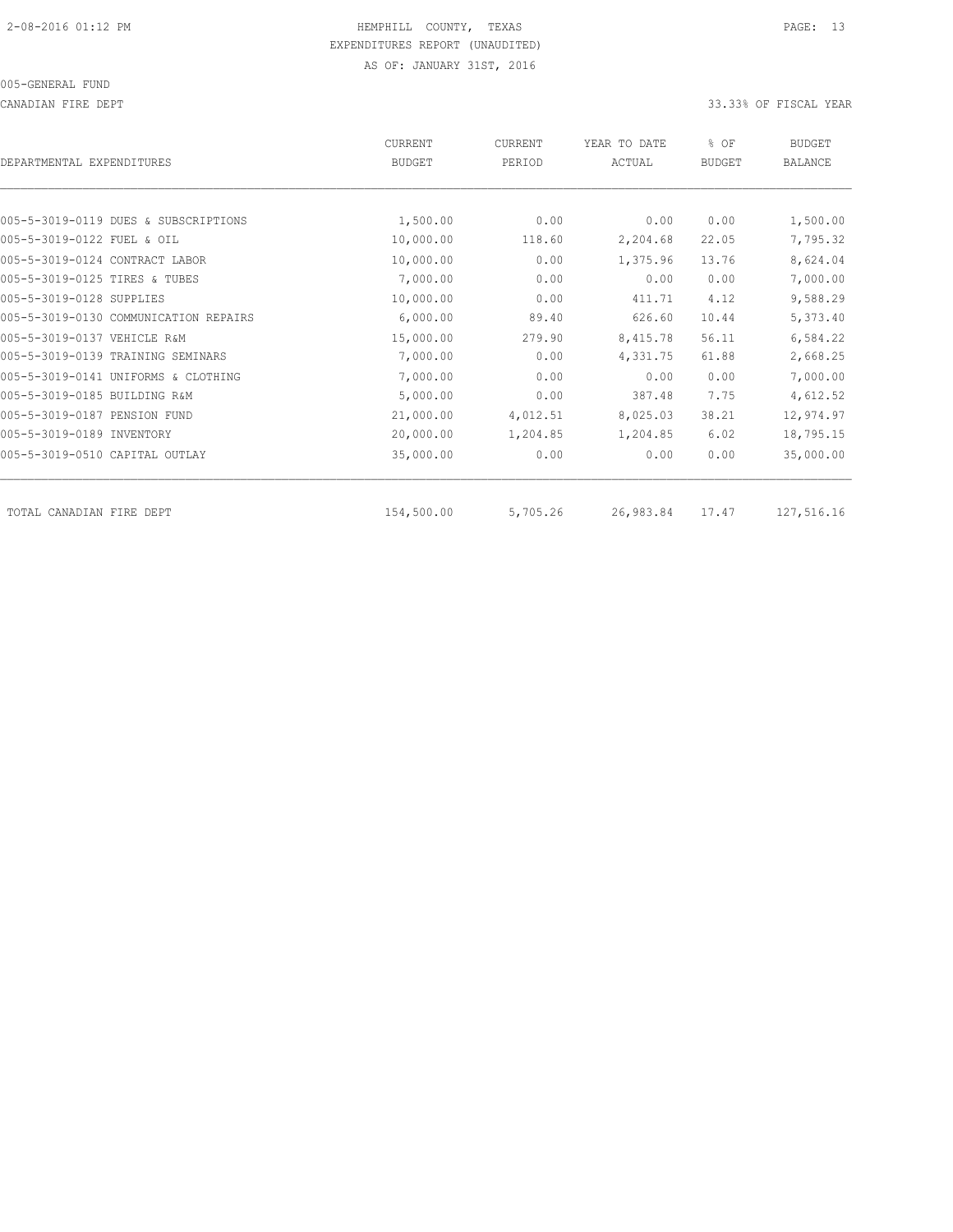LAW ENFORCEMENT 33.33% OF FISCAL YEAR

| DEPARTMENTAL EXPENDITURES      |                                                | CURRENT<br><b>BUDGET</b> | CURRENT<br>PERIOD | YEAR TO DATE<br>ACTUAL | % OF<br><b>BUDGET</b> | <b>BUDGET</b><br>BALANCE |
|--------------------------------|------------------------------------------------|--------------------------|-------------------|------------------------|-----------------------|--------------------------|
|                                |                                                |                          |                   |                        |                       |                          |
|                                | 005-5-3500-0080 SHERIFF-PEARSON                | 64,000.00                | 5,550.68          | 22,352.80              | 34.93                 | 41,647.20                |
|                                | 005-5-3500-0081 CHIEF DEPUTY-RAMOS             | 54,590.00                | 4,766.66          | 19,216.64              | 35.20                 | 35, 373.36               |
| 005-5-3500-0082 OVERTIME       |                                                | 12,000.00                | 356.78            | 965.04                 | 8.04                  | 11,034.96                |
|                                | 005-5-3500-0083 CERTIFICATE PAY                | 24,000.00                | 900.00            | 3,600.00               | 15.00                 | 20,400.00                |
|                                | 005-5-3500-0084 OVERTIME FOREST SERVICE CONTRA | 3,500.00                 | $0.00$ (          | 353.32)                | $10.09 -$             | 3,853.32                 |
| 005-5-3500-0086 708-EGGLESTON  |                                                | 49,440.00                | 4,107.50          | 16,580.00              | 33.54                 | 32,860.00                |
|                                | 005-5-3500-0087 704-HEMPHILL E.                | 49,440.00                | 4,107.50          | 16,580.00              | 33.54                 | 32,860.00                |
| 005-5-3500-0088 705-VOORHEES   |                                                | 49,440.00                | 4,107.50          | 16,580.00              | 33.54                 | 32,860.00                |
| 005-5-3500-0089 706-BRANSON    |                                                | 49,440.00                | 4,107.50          | 16,580.00              | 33.54                 | 32,860.00                |
| 005-5-3500-0090 707-MOORE      |                                                | 49,440.00                | 3,569.30          | 16,641.80              | 33.66                 | 32,798.20                |
| 005-5-3500-0091 703-JORDAN     |                                                | 49,440.00                | 4,107.50          | 16,580.00              | 33.54                 | 32,860.00                |
| 005-5-3500-0092 709-DeHERRERA  |                                                | 49,440.00                | 4,107.50          | 16,580.00              | 33.54                 | 32,860.00                |
| 005-5-3500-0093 711-DUNN       |                                                | 49,440.00                | 4,107.50          | 16,580.00              | 33.54                 | 32,860.00                |
| 005-5-3500-0096 LONGEVITY      |                                                | 6,000.00                 | 440.00            | 1,725.00               | 28.75                 | 4,275.00                 |
|                                | 005-5-3500-0097 SECRETARY- DIAL                | 40,479.00                | 3,360.76          | 13,593.04              | 33.58                 | 26,885.96                |
| 005-5-3500-0098 PART TIME HELP |                                                | 4,500.00                 | 0.00              | 737.50                 | 16.39                 | 3,762.50                 |
|                                | 005-5-3500-0101 SOCIAL SECURITY/MEDICARE       | 46,500.00                | 3,582.25          | 14,648.66              | 31.50                 | 31,851.34                |
| 005-5-3500-0102 RETIREMENT     |                                                | 120,000.00               | 9,587.36          | 38,952.27              | 32.46                 | 81,047.73                |
|                                | 005-5-3500-0103 GROUP TERM LIFE                | 2,500.00                 | 153.38            | 681.97                 | 27.28                 | 1,818.03                 |
|                                | 005-5-3500-0104 GROUP INSURANCE                | 82,500.00                | 7,068.38          | 28,186.40              | 34.17                 | 54, 313.60               |
|                                | 005-5-3500-0105 UNEMPLOYMENT INSURANCE         | 2,000.00                 | 146.81            | 146.81                 | 7.34                  | 1,853.19                 |
|                                | 005-5-3500-0106 WORKERS' COMPENSATION          | 7,000.00                 | 0.00              | 2,975.31               | 42.50                 | 4,024.69                 |
| 005-5-3500-0109 POSTAGE        |                                                | 1,000.00                 | 112.16            | 180.13                 | 18.01                 | 819.87                   |
|                                | 005-5-3500-0112 TRAVEL & EDUCATION             | 15,000.00                | 66.49             | 3,281.67               | 21.88                 | 11,718.33                |
|                                | 005-5-3500-0119 DUES & SUBSCRIPTIONS           | 1,100.00                 | 16.23             | 16.23                  | 1.48                  | 1,083.77                 |
| 005-5-3500-0122 FUEL & OIL     |                                                | 60,000.00                | 3,403.05          | 9,756.10               | 16.26                 | 50,243.90                |
|                                | 005-5-3500-0130 COMMUNICATION EXPENSES         | 3,000.00                 | 0.00              | 855.97                 | 28.53                 | 2,144.03                 |
| 005-5-3500-0131 OTHER EXPENSE  |                                                | 4,000.00                 | 77.53             | 440.08                 | 11.00                 | 3,559.92                 |
| 005-5-3500-0132 TELEPHONE      |                                                | 15,000.00                | 1,191.39          | 3,807.38               | 25.38                 | 11,192.62                |
|                                | 005-5-3500-0137 VEHICLE REPAIRS & MAIN.        | 12,000.00                | 198.01            | 1,636.14               | 13.63                 | 10,363.86                |
| 005-5-3500-0141 UNIFORMS       |                                                | 3,500.00                 | $0.00$ (          | 177.92)                | $5.08-$               | 3,677.92                 |
|                                | 005-5-3500-0142 MAINTENANCE CONTRACTS          | 35,000.00                | 1,607.00          | 8,953.00               | 25.58                 | 26,047.00                |
|                                | 005-5-3500-0143 JANITORIAL SUPPLIES            | 750.00                   | 0.00              | 0.00                   | 0.00                  | 750.00                   |
|                                | 005-5-3500-0160 D.A.R.E. PROGRAM               | 7,500.00                 | 0.00              | 0.00                   | 0.00                  | 7,500.00                 |
|                                | 005-5-3500-0165 COMMUNITY SERVICE PROJECTS     | 2,000.00                 | 0.00              | 0.00                   | 0.00                  | 2,000.00                 |
|                                | 005-5-3500-0183 REPAIRS-MAINTENANCE            | 4,000.00                 | 128.85            | 473.73                 | 11.84                 | 3,526.27                 |
|                                | 005-5-3500-0188 OFFICE SUPPLIES                | 4,000.00                 | 37.75             | 53.98                  | 1.35                  | 3,946.02                 |
|                                | 005-5-3500-0189 INVENTORY/EQUIPMENT            | 25,000.00                | 133.99            | 4,145.91               | 16.58                 | 20,854.09                |
|                                | 005-5-3500-0510 CAPITAL OUTLAY                 | 80,000.00                | 0.00              | 0.00                   | 0.00                  | 80,000.00                |
|                                |                                                |                          |                   |                        |                       |                          |
| TOTAL LAW ENFORCEMENT          |                                                | 1,137,939.00             | 75,207.31         | 313,552.32             | 27.55                 | 824,386.68               |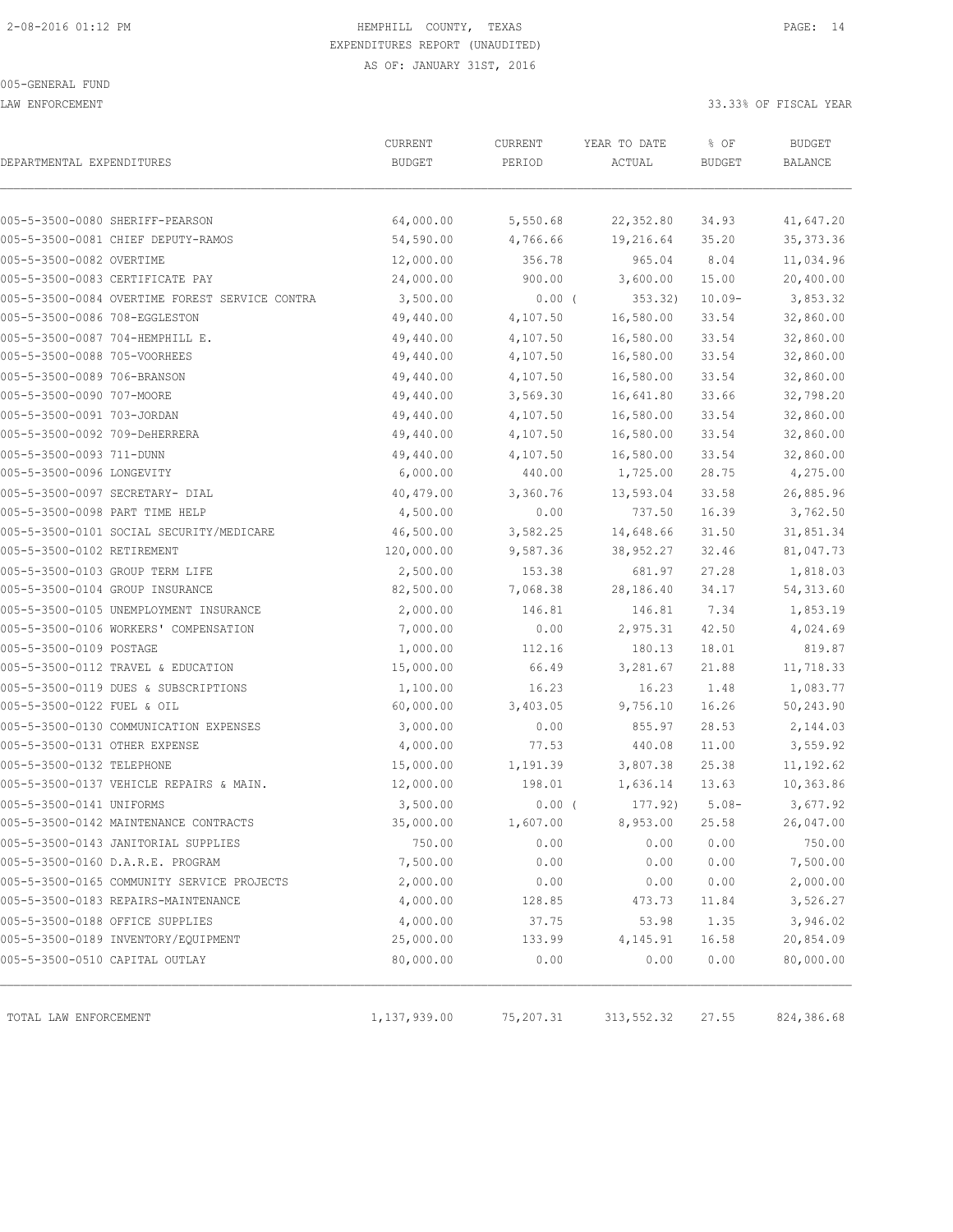LAW/JAIL OPERATIONS 33.33% OF FISCAL YEAR

| DEPARTMENTAL EXPENDITURES                | CURRENT<br><b>BUDGET</b> | CURRENT<br>PERIOD | YEAR TO DATE<br>ACTUAL | % OF<br><b>BUDGET</b> | <b>BUDGET</b><br>BALANCE |
|------------------------------------------|--------------------------|-------------------|------------------------|-----------------------|--------------------------|
| 005-5-3600-0082 OVERTIME PAY             | 3,000.00                 | 0.00              | 43.75                  | 1.46                  | 2,956.25                 |
| 005-5-3600-0083 CERTIFICATE PAY          | 6,000.00                 | 400.00            | 1,600.00               | 26.67                 | 4,400.00                 |
| 005-5-3600-0090 DISPATCHER-JONES         | 40,685.00                | 3,377.92          | 13,661.68              | 33.58                 | 27,023.32                |
| 005-5-3600-0091 CHIEF DISPATCH-SWOPES    | 44,290.00                | 3,678.34          | 14,863.36              | 33.56                 | 29,426.64                |
| 005-5-3600-0092 JAIL ADMIN-BOYDSTON      | 44,290.00                | 3,878.34          | 15,663.36              | 35.37                 | 28,626.64                |
| 005-5-3600-0093 DISPATCHER-BRITTAIN      | 40,685.00                | 3,377.92          | 13,661.68              | 33.58                 | 27,023.32                |
| 005-5-3600-0094 DISPATCHER-FRALEY        | 40,685.00                | 3,377.92          | 13,661.68              | 33.58                 | 27,023.32                |
| 005-5-3600-0095 DISPATCHER-KELLS         | 40,685.00                | 3,377.92          | 13,661.68              | 33.58                 | 27,023.32                |
| 005-5-3600-0096 LONGEVITY                | 6,000.00                 | 490.00            | 1,880.00               | 31.33                 | 4,120.00                 |
| 005-5-3600-0097 DISPATCHER-CARTER        | 40,685.00                | 3,377.92          | 13,661.68              | 33.58                 | 27,023.32                |
| 005-5-3600-0101 SOCIAL SECURITY/MEDICARE | 23,400.00                | 1,838.63          | 7,440.21               | 31.80                 | 15,959.79                |
| 005-5-3600-0102 RETIREMENT               | 62,000.00                | 5,067.22          | 20,462.88              | 33.00                 | 41,537.12                |
| 005-5-3600-0103 GROUP TERM LIFE          | 1,100.00                 | 81.06             | 358.21                 | 32.56                 | 741.79                   |
| 005-5-3600-0104 GROUP INSURANCE          | 52,500.00                | 4,498.06          | 17,936.80              | 34.17                 | 34,563.20                |
| 005-5-3600-0105 UNEMPLOYMENT INSURANCE   | 2,000.00                 | 76.98             | 76.98                  | 3.85                  | 1,923.02                 |
| 005-5-3600-0106 WORKERS' COMPENSATION    | 4,000.00                 | 0.00              | 1,050.00               | 26.25                 | 2,950.00                 |
| 005-5-3600-0112 TRAVEL & EDUCATION       | 6,000.00                 | 0.00              | 2,466.18               | 41.10                 | 3,533.82                 |
| 005-5-3600-0131 OTHER EXPENSE            | 3,500.00                 | 0.00              | 0.00                   | 0.00                  | 3,500.00                 |
| 005-5-3600-0141 UNIFORMS                 | 2,000.00                 | 0.00              | 373.18                 | 18.66                 | 1,626.82                 |
| 005-5-3600-0143 PRISONER EXPENSES        | 10,000.00                | $261.98$ (        | 4,029.32)              | $40.29 -$             | 14,029.32                |
| 005-5-3600-0145 PRISONER MEALS           | 40,000.00                | 5,280.65          | 12,254.65              | 30.64                 | 27,745.35                |
| 005-5-3600-0183 REPAIRS                  | 15,000.00                | 75.00             | 4,053.46               | 27.02                 | 10,946.54                |
| 005-5-3600-0188 OFFICE SUPPLIES          | 2,000.00                 | 1,529.89          | 1,613.49               | 80.67                 | 386.51                   |
| 005-5-3600-0189 INVENTORY/EQUIPMENT      | 10,000.00                | 39.99             | 525.73                 | 5.26                  | 9,474.27                 |
| 005-5-3600-0510 CAPITAL OUTLAY           | 10,000.00                | 0.00              | 0.00                   | 0.00                  | 10,000.00                |
| TOTAL LAW/JAIL OPERATIONS                | 550,505.00               | 44,085.74         | 166, 941.32            | 30.33                 | 383,563.68               |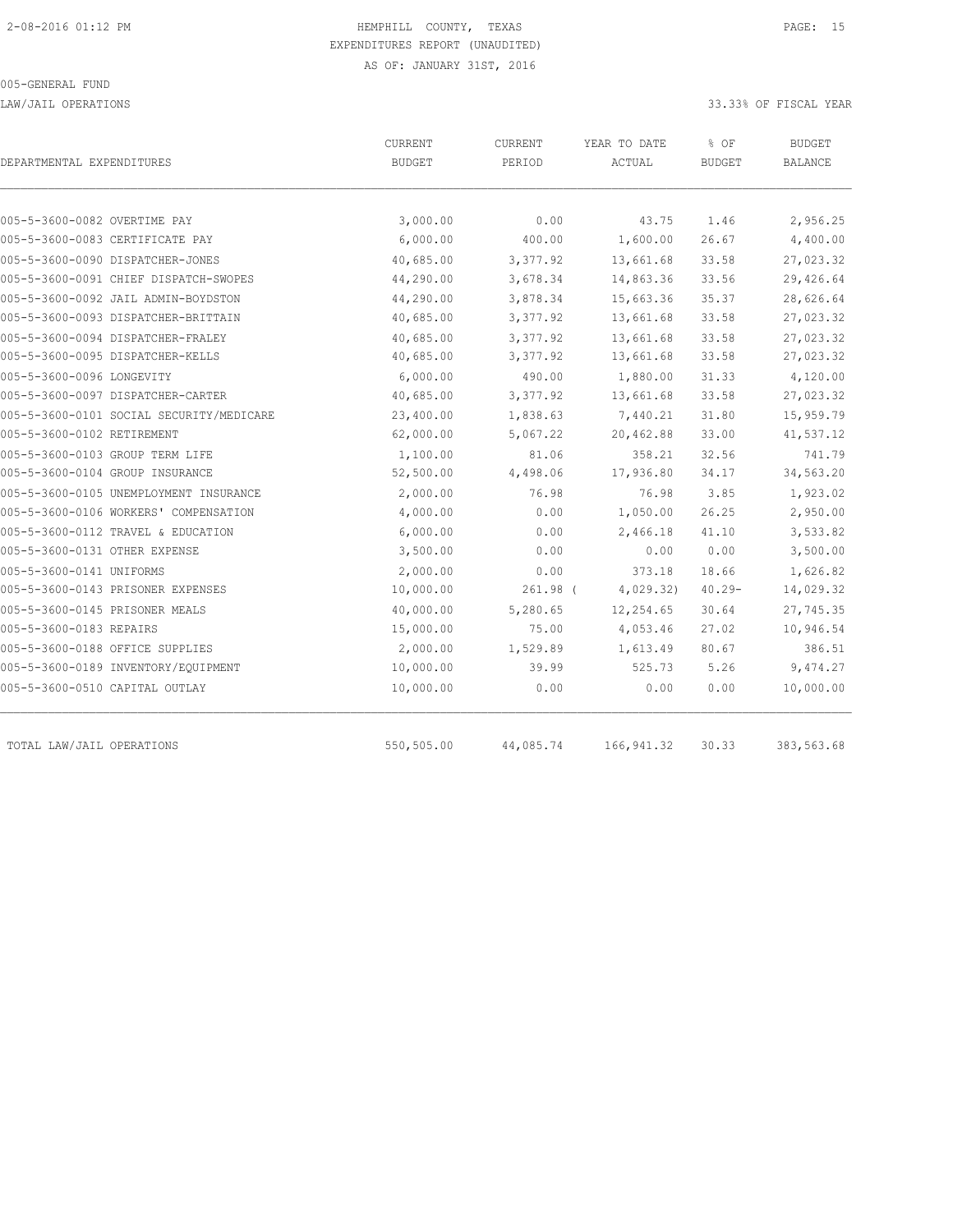| 2-08-2016 01:12 PM |  |  |
|--------------------|--|--|

# HEMPHILL COUNTY, TEXAS **PAGE:** 16 EXPENDITURES REPORT (UNAUDITED) AS OF: JANUARY 31ST, 2016

SOLID WASTE DISPOSAL SOLID WASTE SERVER A SERVER AND SOLID WASTER THE SOLID WASTER SOLID WAS SERVER.

| DEPARTMENTAL EXPENDITURES      | CURRENT<br><b>BUDGET</b> | CURRENT<br>PERIOD | YEAR TO DATE<br>ACTUAL | % OF<br><b>BUDGET</b> | BUDGET<br><b>BALANCE</b> |
|--------------------------------|--------------------------|-------------------|------------------------|-----------------------|--------------------------|
| 005-5-6025-0122 FUEL & OIL     | 33,000.00                | 1,247.86          | 3,444.08               | 10.44                 | 29,555.92                |
| 005-5-6025-0127 TIPPING FEES   | 200,000.00               | 0.00              | 30,151.29              | 15.08                 | 169,848.71               |
| 005-5-6025-0510 CAPITAL OUTLAY | 0.00                     | 0.00              | 0.00                   | 0.00                  | 0.00                     |
| TOTAL SOLID WASTE DISPOSAL     | 233,000.00               | 1,247.86          | 33,595.37              | 14.42                 | 199,404.63               |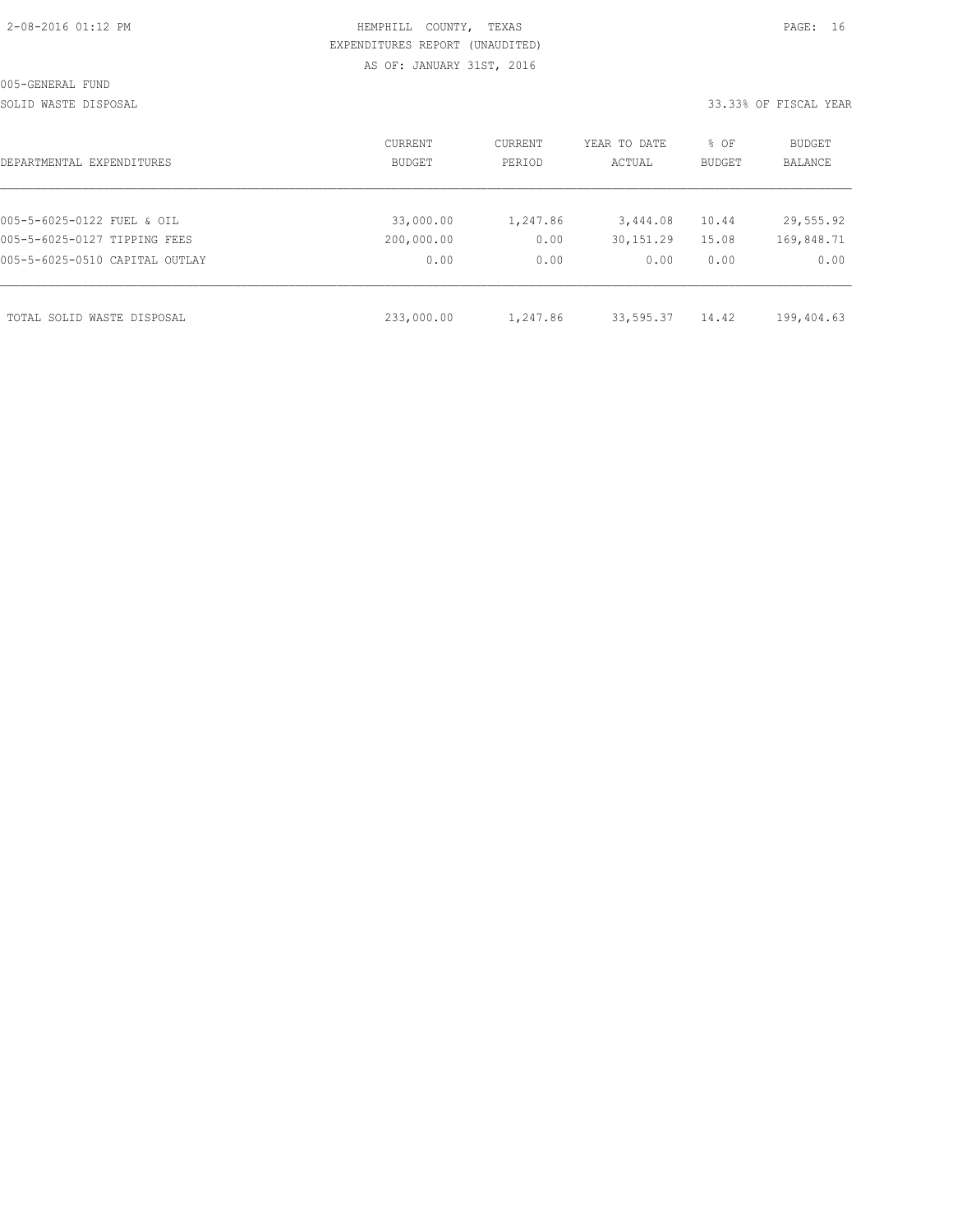PUBLIC FACILITIES 33.33% OF FISCAL YEAR

| DEPARTMENTAL EXPENDITURES               | <b>CURRENT</b><br><b>BUDGET</b> | CURRENT<br>PERIOD | YEAR TO DATE<br>ACTUAL | % OF<br><b>BUDGET</b> | BUDGET<br><b>BALANCE</b> |
|-----------------------------------------|---------------------------------|-------------------|------------------------|-----------------------|--------------------------|
|                                         |                                 |                   |                        |                       |                          |
| 005-5-7001-0124 TECH SUPPORT CONTRACT   | 12,000.00                       | 0.00              | 0.00                   | 0.00                  | 12,000.00                |
| 005-5-7001-0126 ROAD REPAIR             | 400,000.00                      | 75,664.53         | 75,664.53              | 18.92                 | 324, 335.47              |
| 005-5-7001-0128 SUPPLIES                | 17,000.00                       | 1,803.71          | 3,976.72               | 23.39                 | 13,023.28                |
| 005-5-7001-0129 COKES & COFFEE          | 4,500.00                        | 329.70            | 1,522.62               | 33.84                 | 2,977.38                 |
| 005-5-7001-0133 UTILITIES/GENERAL       | 120,000.00                      | 8,350.61          | 26,250.26              | 21.88                 | 93,749.74                |
| 005-5-7001-0183 PUBLIC FACILITIES R&M   | 30,000.00                       | 4,219.73          | 9,074.73               | 30.25                 | 20,925.27                |
| 005-5-7001-0185 COURTHOUSE R&M          | 15,000.00                       | 103.20            | 703.20                 | 4.69                  | 14,296.80                |
| 005-5-7001-0186 BRIDGE/DAM-REPAIR/SPRAY | 60,000.00                       | 0.00              | 0.00                   | 0.00                  | 60,000.00                |
| 005-5-7001-0189 INVENTORY/EQUIPMENT     | 10,000.00                       | 0.00              | 0.00                   | 0.00                  | 10,000.00                |
| 005-5-7001-0217 TRANSFER OUT            | 0.00                            | 0.00              | 0.00                   | 0.00                  | 0.00                     |
| 005-5-7001-0510 CAPITAL OUTLAY          | 3,744,408.00                    | 1,583.90          | 367, 434.23            | 9.81                  | 3, 376, 973.77           |
| TOTAL PUBLIC FACILITIES                 | 4,412,908.00                    | 92,055.38         | 484,626.29             | 10.98                 | 3,928,281.71             |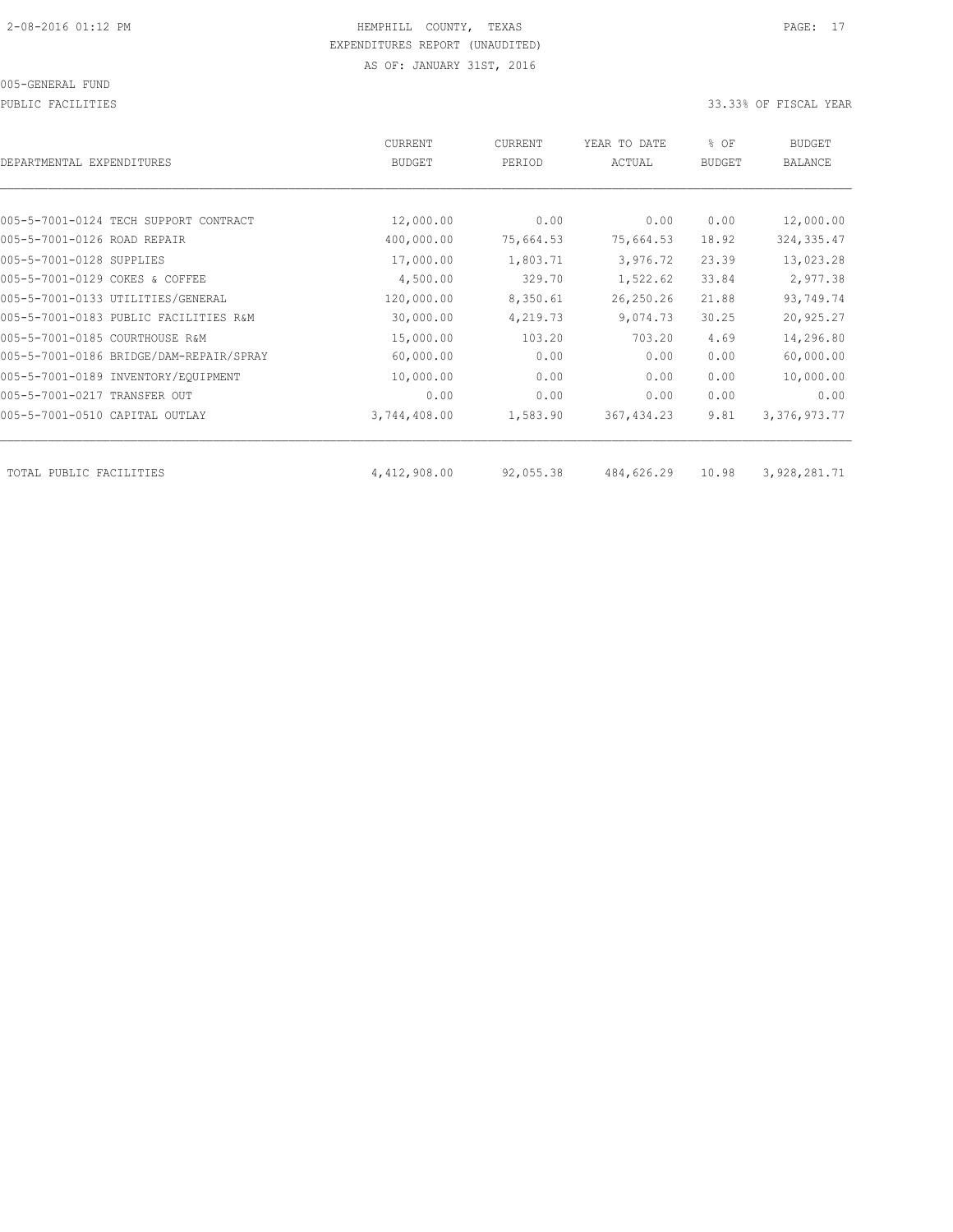CEMETERY 33.33% OF FISCAL YEAR

| DEPARTMENTAL EXPENDITURES                | CURRENT<br><b>BUDGET</b> | CURRENT<br>PERIOD | YEAR TO DATE<br>ACTUAL | % OF<br><b>BUDGET</b> | <b>BUDGET</b><br>BALANCE |
|------------------------------------------|--------------------------|-------------------|------------------------|-----------------------|--------------------------|
|                                          |                          |                   |                        |                       |                          |
| 005-5-7016-0097 CEMETERY ADM-JAHNEL      | 7,500.00                 | 0.00              | 2,000.00               | 26.67                 | 5,500.00                 |
| 005-5-7016-0101 SOCIAL SECURITY/MEDICARE | 600.00                   | 0.00              | 153.00                 | 25.50                 | 447.00                   |
| 005-5-7016-0105 UNEMPLOYMENT INSURANCE   | 100.00                   | 2.00              | 2.00                   | 2.00                  | 98.00                    |
| 005-5-7016-0114 VETERAN'S MARKERS        | 1,000.00                 | 0.00              | 0.00                   | 0.00                  | 1,000.00                 |
| 005-5-7016-0124 CONTRACT LABOR           | 5,000.00                 | 0.00              | 0.00                   | 0.00                  | 5,000.00                 |
| 005-5-7016-0128 SUPPLIES                 | 1,500.00                 | 197.20            | 197.20                 | 13.15                 | 1,302.80                 |
| 005-5-7016-0130 UNMARKED GRAVES          | 2,000.00                 | 0.00              | 0.00                   | 0.00                  | 2,000.00                 |
| 005-5-7016-0133 UTILITIES                | 300.00                   | 12.67             | 40.08                  | 13.36                 | 259.92                   |
| 005-5-7016-0140 LANDSCAPING              | 4,000.00                 | 0.00              | 0.00                   | 0.00                  | 4,000.00                 |
| 005-5-7016-0142 CONTRACT MOWING          | 35,000.00                | 0.00              | 11,512.50              | 32.89                 | 23,487.50                |
| 005-5-7016-0510 CAPITAL OUTLAY           | 7,000.00                 | 0.00              | 0.00                   | 0.00                  | 7,000.00                 |
| TOTAL CEMETERY                           | 64,000.00                | 211.87            | 13,904.78              | 21.73                 | 50,095.22                |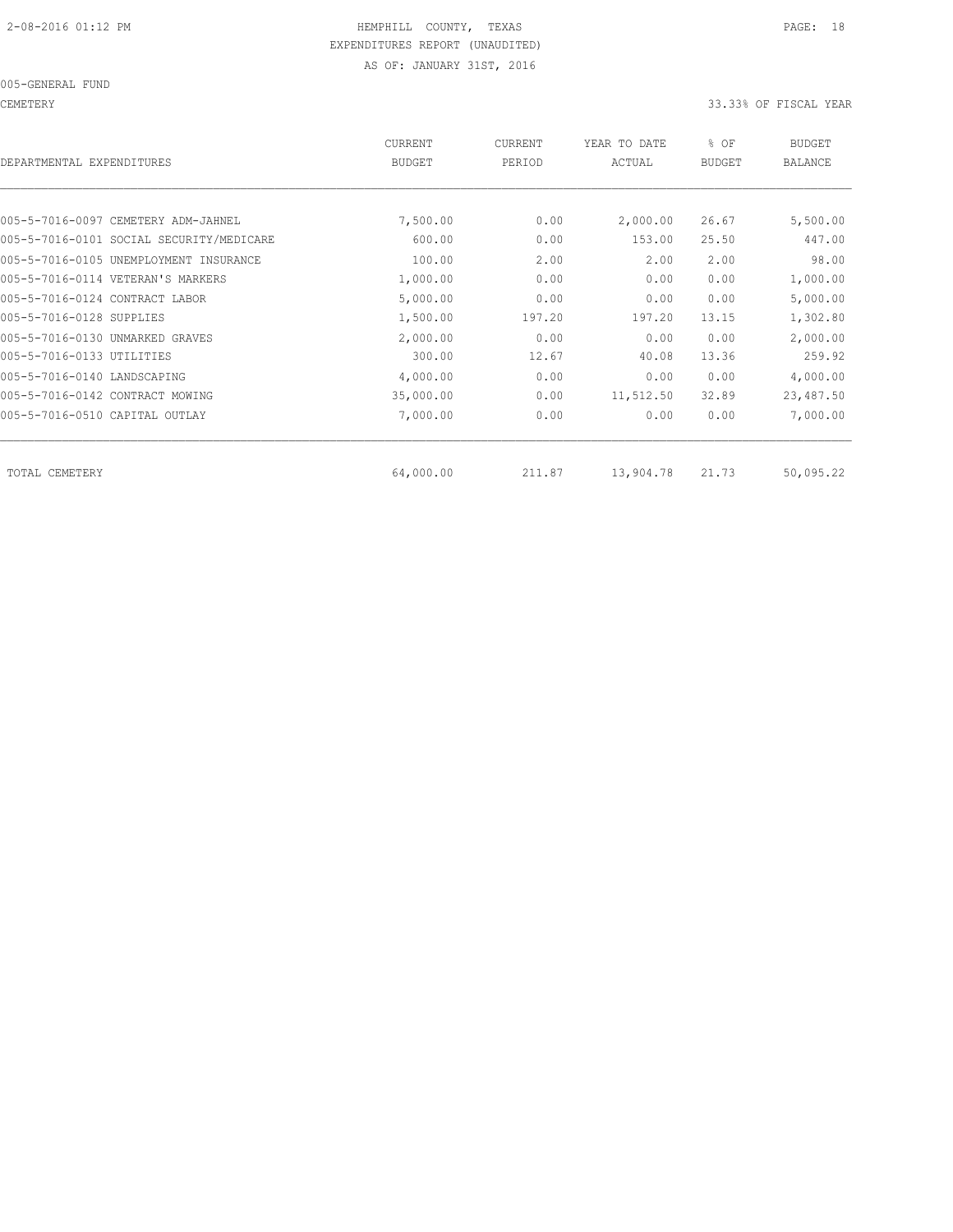OTHER COMPLEXES 33.33% OF FISCAL YEAR

|                                          | CURRENT       | CURRENT   | YEAR TO DATE | % OF          | <b>BUDGET</b>  |
|------------------------------------------|---------------|-----------|--------------|---------------|----------------|
| DEPARTMENTAL EXPENDITURES                | <b>BUDGET</b> | PERIOD    | ACTUAL       | <b>BUDGET</b> | <b>BALANCE</b> |
|                                          |               |           |              |               |                |
| 005-5-7018-0082 OVERTIME                 | 4,000.00      | 0.00      | 0.00         | 0.00          | 4,000.00       |
| 005-5-7018-0091 COMPLEX SUPERVISOR-LYNCH | 52,530.00     | 4,395.00  | 17,730.00    | 33.75         | 34,800.00      |
| 005-5-7018-0092 COMPLEX ROADHAND-YARNOLD | 47,380.00     | 3,935.84  | 15,893.36    | 33.54         | 31,486.64      |
| 005-5-7018-0096 LONGEVITY                | 3,800.00      | 310.00    | 1,210.00     | 31.84         | 2,590.00       |
| 005-5-7018-0098 PART-TIME HELP           | 12,000.00     | 0.00      | 0.00         | 0.00          | 12,000.00      |
| 005-5-7018-0101 SOCIAL SECURITY/MEDICARE | 9,000.00      | 656.52    | 2,660.30     | 29.56         | 6,339.70       |
| 005-5-7018-0102 RETIREMENT               | 23,700.00     | 1,728.16  | 6,966.64     | 29.40         | 16,733.36      |
| 005-5-7018-0103 GROUP TERM LIFE          | 400.00        | 27.66     | 121.98       | 30.50         | 278.02         |
| 005-5-7018-0104 GROUP INSURANCE          | 15,000.00     | 1,285.16  | 5,124.80     | 34.17         | 9,875.20       |
| 005-5-7018-0105 UNEMPLOYMENT INSURANCE   | 500.00        | 26.19     | 26.19        | 5.24          | 473.81         |
| 005-5-7018-0106 WORKERS' COMPENSATION    | 1,400.00      | 0.00      | 479.38       | 34.24         | 920.62         |
| 005-5-7018-0122 FUEL & OIL               | 15,000.00     | 852.74    | 1,720.24     | 11.47         | 13,279.76      |
| 005-5-7018-0124 MACHINE HIRE/CONT LABOR  | 3,000.00      | 0.00      | 838.13       | 27.94         | 2,161.87       |
| 005-5-7018-0125 TIRES & TUBES            | 1,500.00      | 20.00     | 20.00        | 1.33          | 1,480.00       |
| 005-5-7018-0128 MATERIAL & SUPPLIES      | 12,000.00     | 1,828.76  | 3,287.29     | 27.39         | 8,712.71       |
| 005-5-7018-0132 TELEPHONE                | 700.00        | 0.00      | 0.00         | 0.00          | 700.00         |
| 005-5-7018-0183 REPAIRS & MAINTENANCE    | 18,000.00     | 0.00      | 553.06       | 3.07          | 17,446.94      |
| 005-5-7018-0185 TREES                    | 2,000.00      | 0.00      | 0.00         | 0.00          | 2,000.00       |
| 005-5-7018-0189 INVENTORY                | 15,000.00     | 0.00      | 0.00         | 0.00          | 15,000.00      |
| 005-5-7018-0206 CHEMICALS                | 3,000.00      | 0.00      | 0.00         | 0.00          | 3,000.00       |
| 005-5-7018-0510 CAPITAL OUTLAY           | 45,000.00     | 0.00      | 0.00         | 0.00          | 45,000.00      |
| TOTAL OTHER COMPLEXES                    | 284,910.00    | 15,066.03 | 56,631.37    | 19.88         | 228, 278.63    |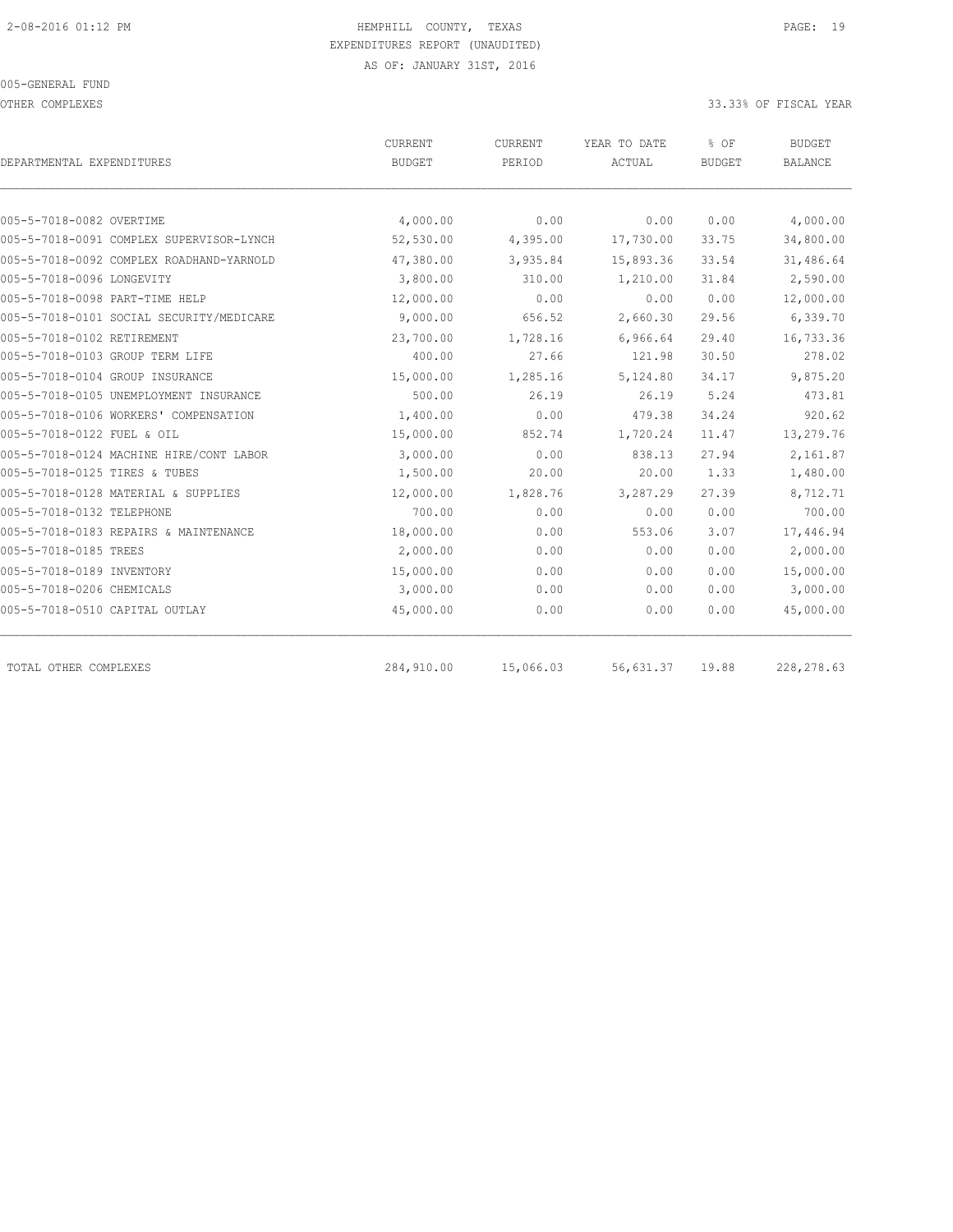#### 005-GENERAL FUND

#### LIBRARY 33.33% OF FISCAL YEAR

| DEPARTMENTAL EXPENDITURES                 | <b>CURRENT</b><br><b>BUDGET</b> | CURRENT<br>PERIOD | YEAR TO DATE<br>ACTUAL | % OF<br><b>BUDGET</b> | <b>BUDGET</b><br><b>BALANCE</b> |
|-------------------------------------------|---------------------------------|-------------------|------------------------|-----------------------|---------------------------------|
|                                           |                                 |                   |                        |                       |                                 |
| 005-5-7041-0090 LIBRARIAN-DILLON          | 52,530.00                       | 4,365.00          | 17,610.00              | 33.52                 | 34,920.00                       |
| 005-5-7041-0094 PART-TIME JANITOR         | 2,000.00                        | 0.00              | 0.00                   | 0.00                  | 2,000.00                        |
| 005-5-7041-0095 CLERK-GARCIA              | 33,000.00                       | 2,737.50          | 11,100.00              | 33.64                 | 21,900.00                       |
| 005-5-7041-0096 LONGEVITY                 | 3,100.00                        | 240.00            | 930.00                 | 30.00                 | 2,170.00                        |
| 005-5-7041-0097 CLERK/PT-LIBRARY CLERK    | 35,500.00                       | 1,766.76          | 9,717.22               | 27.37                 | 25,782.78                       |
| 005-5-7041-0098 CLERK-POWELL              | 31,518.00                       | 2,614.00          | 10,606.00              | 33.65                 | 20,912.00                       |
| 005-5-7041-0101 SOCIAL SECURITY/MEDICARE  | 12,000.00                       | 851.95            | 3,674.95               | 30.62                 | 8,325.05                        |
| 005-5-7041-0102 RETIREMENT                | 31,550.00                       | 2,344.66          | 9,992.67               | 31.67                 | 21,557.33                       |
| 005-5-7041-0103 GROUP TERM LIFE           | 600.00                          | 37.51             | 175.17                 | 29.20                 | 424.83                          |
| 005-5-7041-0104 GROUP INSURANCE           | 22,500.00                       | 747.32            | 5,916.57               | 26.30                 | 16,583.43                       |
| 005-5-7041-0105 UNEMPLOYMENT INSURANCE    | 1,000.00                        | 38.24             | 38.24                  | 3.82                  | 961.76                          |
| 005-5-7041-0106 WORKERS' COMPENSATION     | 2,500.00                        | 0.00              | 750.00                 | 30.00                 | 1,750.00                        |
| 005-5-7041-0112 TRAVEL                    | 6,000.00                        | 0.00              | 251.14                 | 4.19                  | 5,748.86                        |
| 005-5-7041-0119 DUES                      | 2,100.00                        | 412.25            | 667.25                 | 31.77                 | 1,432.75                        |
| 005-5-7041-0128 SUPPLIES                  | 10,000.00                       | 423.15            | 3,473.22               | 34.73                 | 6,526.78                        |
| 005-5-7041-0132 TELEPHONE                 | 7,000.00                        | 579.94            | 1,717.10               | 24.53                 | 5,282.90                        |
| 005-5-7041-0142 HARRINGTON L. CONSORTIUM  | 10,200.00                       | 0.00              | 10,350.07              | $101.47$ (            | 150.07)                         |
| 005-5-7041-0168 BOOKS                     | 33,000.00                       | 1,733.97          | 10,740.90              | 32.55                 | 22,259.10                       |
| 005-5-7041-0169 BOOKS MEMORIALS/DONATIONS | 5,000.00                        | 2,759.44          | 2,872.20               | 57.44                 | 2,127.80                        |
| 005-5-7041-0181 TECH SUPPORT              | 9,000.00                        | 0.00              | 3,261.34               | 36.24                 | 5,738.66                        |
| 005-5-7041-0189 INVENTORY                 | 7,000.00                        | 1,565.96          | 2,422.90               | 34.61                 | 4,577.10                        |
| TOTAL LIBRARY                             | 317,098.00                      | 23, 217.65        | 106,266.94             | 33.51                 | 210,831.06                      |
| TOTAL EXPENDITURES                        | 10,721,163.00                   | 412,617.01        | 2,060,078.01           | 19.22                 | 8,661,084.99                    |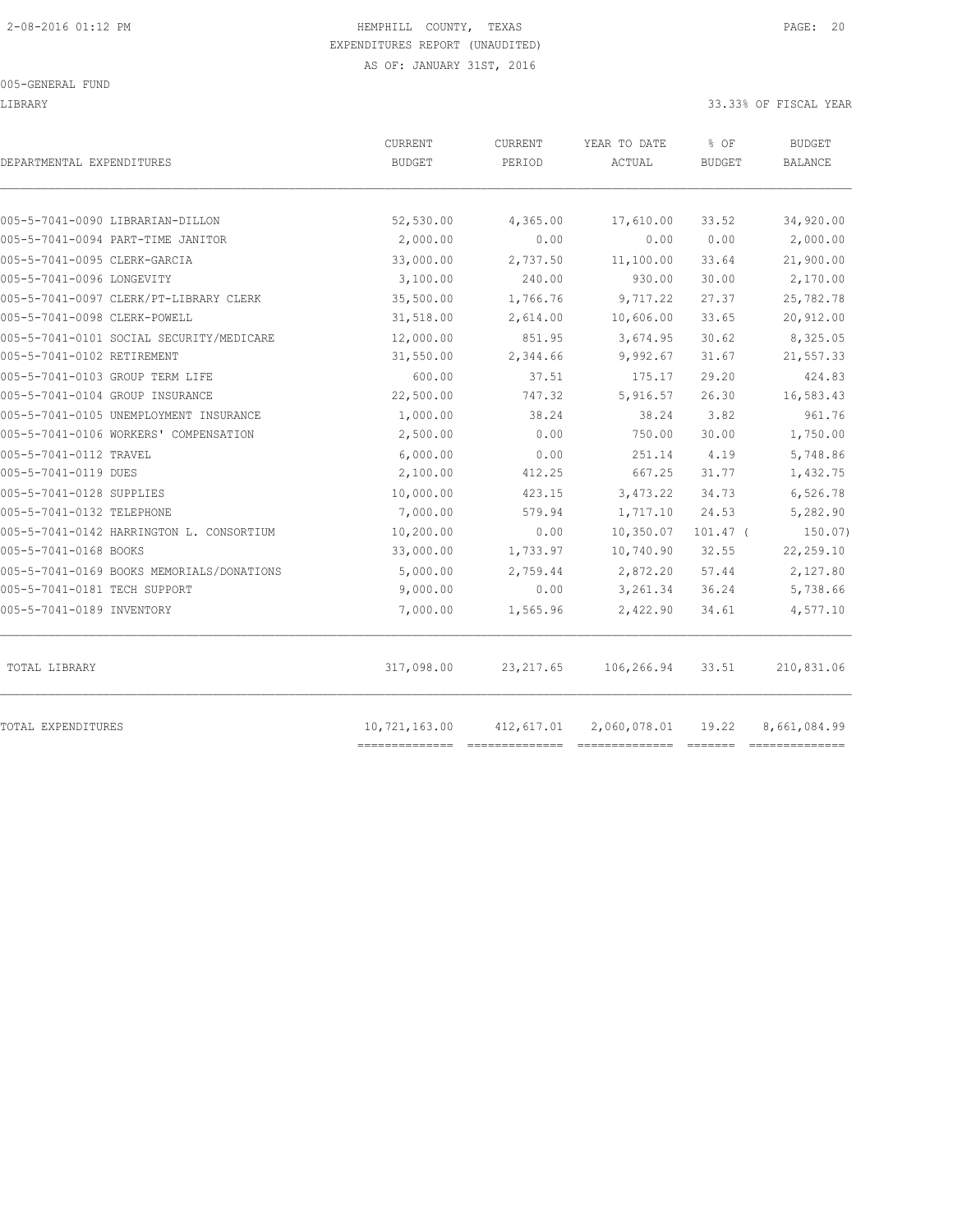#### LAW LIBRARY 33.33% OF FISCAL YEAR

| DEPARTMENTAL EXPENDITURES            | CURRENT<br><b>BUDGET</b> | CURRENT<br>PERIOD | YEAR TO DATE<br>ACTUAL | % OF<br>BUDGET | BUDGET<br><b>BALANCE</b> |
|--------------------------------------|--------------------------|-------------------|------------------------|----------------|--------------------------|
| 008-5-2008-0114 LAW LIBRARY EXPENSES | 2,400.00                 | 0.00              | 0.00                   | 0.00           | 2,400.00                 |
| TOTAL LAW LIBRARY                    | 2,400.00                 | 0.00              | 0.00                   | 0.00           | 2,400.00                 |
| TOTAL EXPENDITURES                   | 2,400.00<br>____________ | 0.00              | 0.00                   | 0.00           | 2,400.00<br>__________   |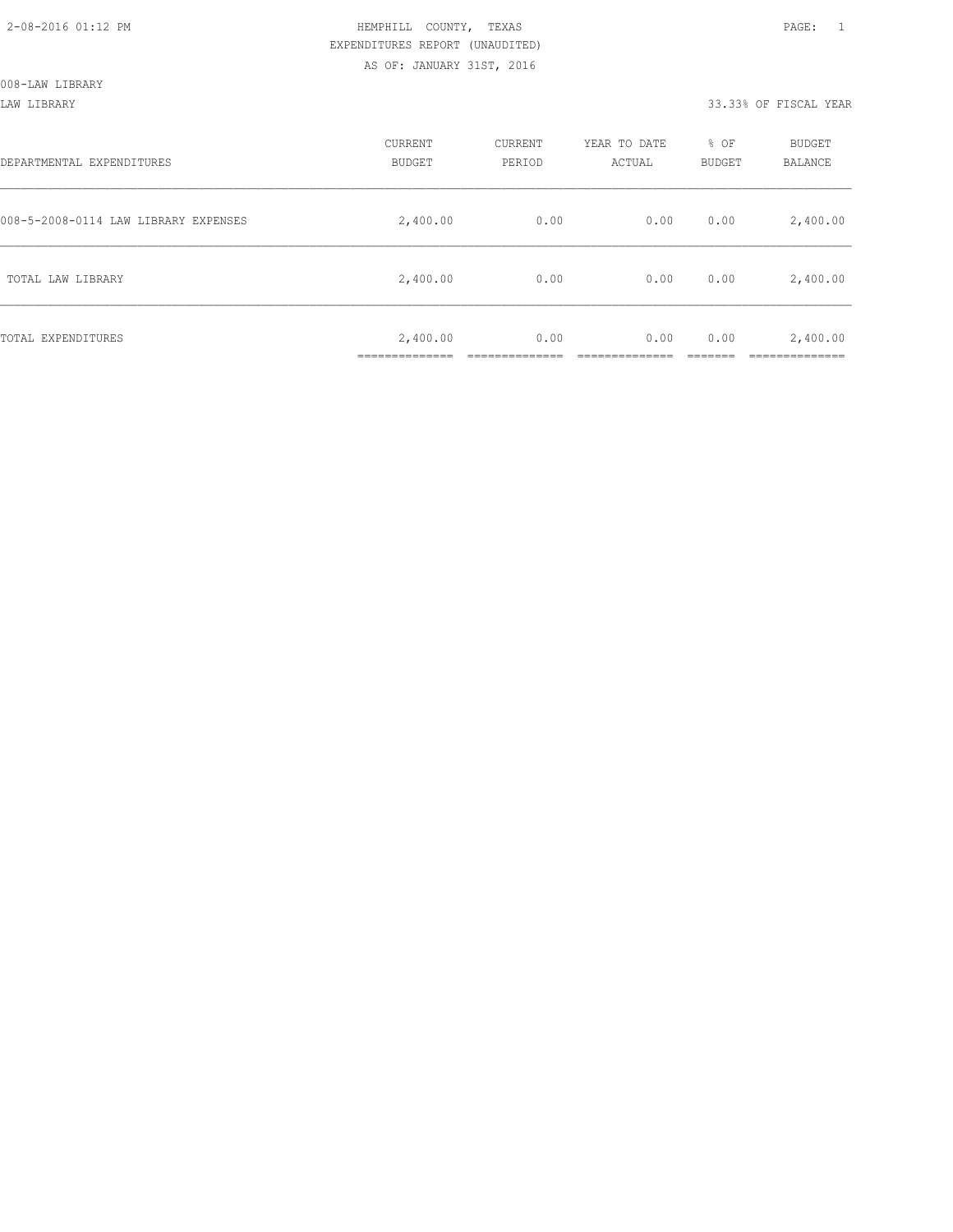| 2-08-2016 01:12 PM |  |  |
|--------------------|--|--|

CO COURTHOUSE SECURITY 33.33% OF FISCAL YEAR

| DEPARTMENTAL EXPENDITURES          | CURRENT<br><b>BUDGET</b> | CURRENT<br>PERIOD | YEAR TO DATE<br>ACTUAL | % OF<br><b>BUDGET</b> | <b>BUDGET</b><br>BALANCE |
|------------------------------------|--------------------------|-------------------|------------------------|-----------------------|--------------------------|
| 009-5-3009-0114 CRTHS SECURITY EXP | 58,000.00                | 0.00              | 259.95                 | 0.45                  | 57,740.05                |
| TOTAL CO COURTHOUSE SECURITY       | 58,000.00                | 0.00              | 259.95                 | 0.45                  | 57,740.05                |
| TOTAL EXPENDITURES                 | 58,000.00                | 0.00              | 259.95                 | 0.45                  | 57,740.05                |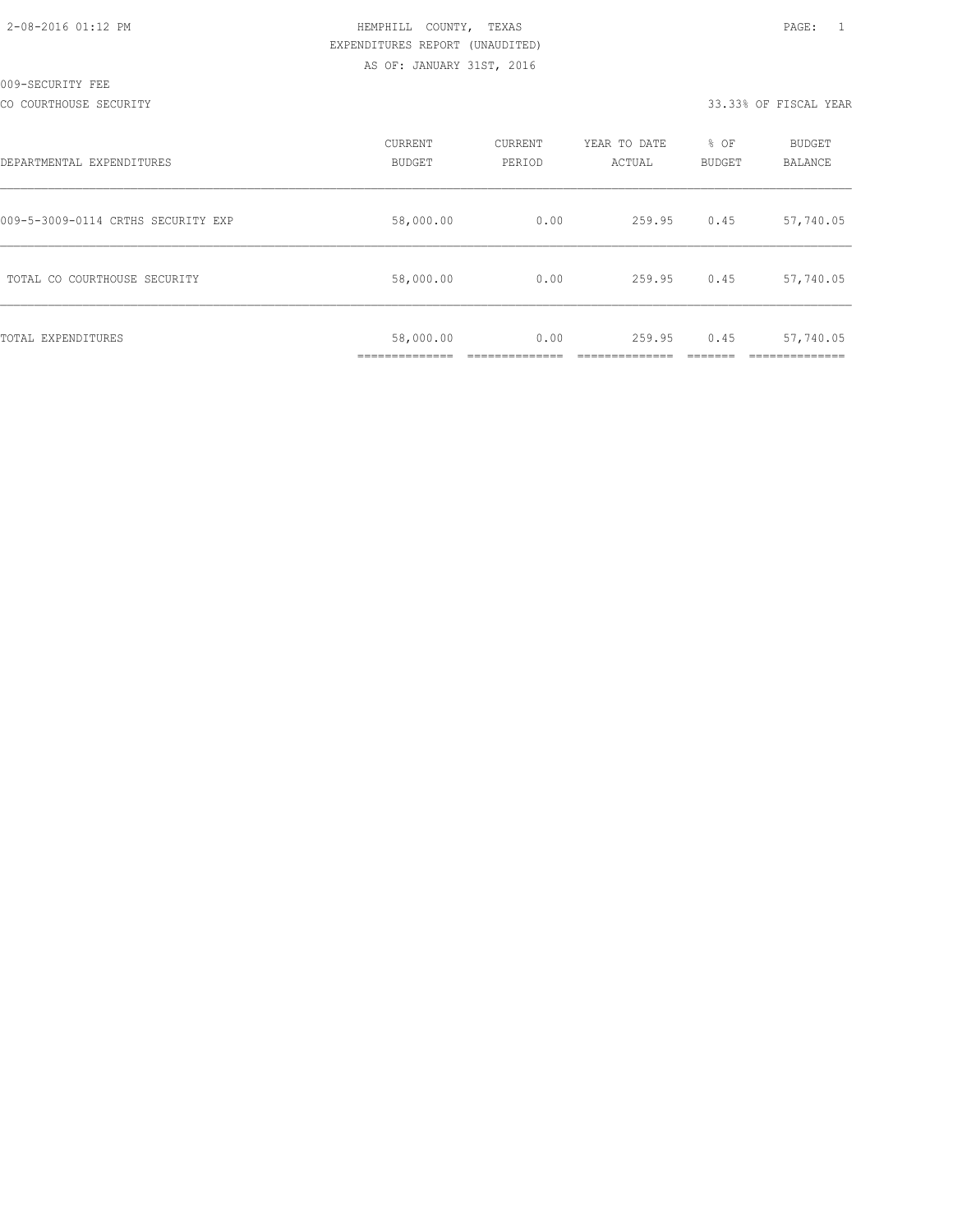010-AIRPORT

AIRPORT 33.33% OF FISCAL YEAR

| DEPARTMENTAL EXPENDITURES                     | <b>CURRENT</b><br><b>BUDGET</b> | CURRENT<br>PERIOD | YEAR TO DATE<br>ACTUAL | % OF<br><b>BUDGET</b> | <b>BUDGET</b><br><b>BALANCE</b> |
|-----------------------------------------------|---------------------------------|-------------------|------------------------|-----------------------|---------------------------------|
|                                               |                                 |                   |                        |                       |                                 |
| 010-5-7010-0109 POSTAGE                       | 200.00                          | 0.00              | 144.00                 | 72.00                 | 56.00                           |
| 010-5-7010-0112 TRAVEL/DUES/PUBLICATIONS      | 1,000.00                        | 0.00              | 0.00                   | 0.00                  | 1,000.00                        |
| 010-5-7010-0122 FUEL & OIL                    | 140,000.00                      | 40.00             | 20,606.94              | 14.72                 | 119,393.06                      |
| 010-5-7010-0124 AIRPORT MGR CONTRACT          | 54,000.00                       | 5,071.90          | 19, 119. 21            | 35.41                 | 34,880.79                       |
| 010-5-7010-0127 FUEL SYSTEM MAINTENANCE       | 5,000.00                        | 0.00              | 124.84                 | 2.50                  | 4,875.16                        |
| 010-5-7010-0131 OTHER EXPENSE                 | 2,000.00                        | 94.85             | 435.59                 | 21.78                 | 1,564.41                        |
| 010-5-7010-0132 AWOS SATELLITE LINK/TELEPHONE | 2,400.00                        | 207.36            | 6,380.85               | $265.87$ (            | 3,980.85                        |
| 010-5-7010-0133 UTILITIES                     | 7,000.00                        | 761.29            | 2,118.90               | 30.27                 | 4,881.10                        |
| 010-5-7010-0134 BONDS & INSURANCE             | 3,000.00                        | 0.00              | 0.00                   | 0.00                  | 3,000.00                        |
| 010-5-7010-0140 SATELLITE TELEVISION          | 1,100.00                        | 990.24            | 1,025.14               | 93.19                 | 74.86                           |
| 010-5-7010-0168 MOWING EQUIP./MAINT.          | 4,000.00                        | 0.00              | 0.00                   | 0.00                  | 4,000.00                        |
| 010-5-7010-0173 NAVIGATION EQUIP/MAINT        | 3,000.00                        | 0.00              | 209.26                 | 6.98                  | 2,790.74                        |
| 010-5-7010-0183 HANGAR-LOUNGE R&M             | 6,000.00                        | 203.27            | 1,355.52               | 22.59                 | 4,644.48                        |
| 010-5-7010-0185 WSI WEATHER                   | 1,800.00                        | 0.00              | 657.00                 | 36.50                 | 1,143.00                        |
| 010-5-7010-0189 INVENTORY                     | 4,000.00                        | 0.00              | 1,641.84               | 41.05                 | 2,358.16                        |
| 010-5-7010-0510 CAPITAL OUTLAY                | 100,000.00                      | 0.00              | 0.00                   | 0.00                  | 100,000.00                      |
| TOTAL AIRPORT                                 | 334,500.00                      | 7,368.91          | 53,819.09              | 16.09                 | 280,680.91                      |
| TOTAL EXPENDITURES                            | 334,500.00<br>==============    | 7,368.91          | 53,819.09              | 16.09                 | 280,680.91<br>==============    |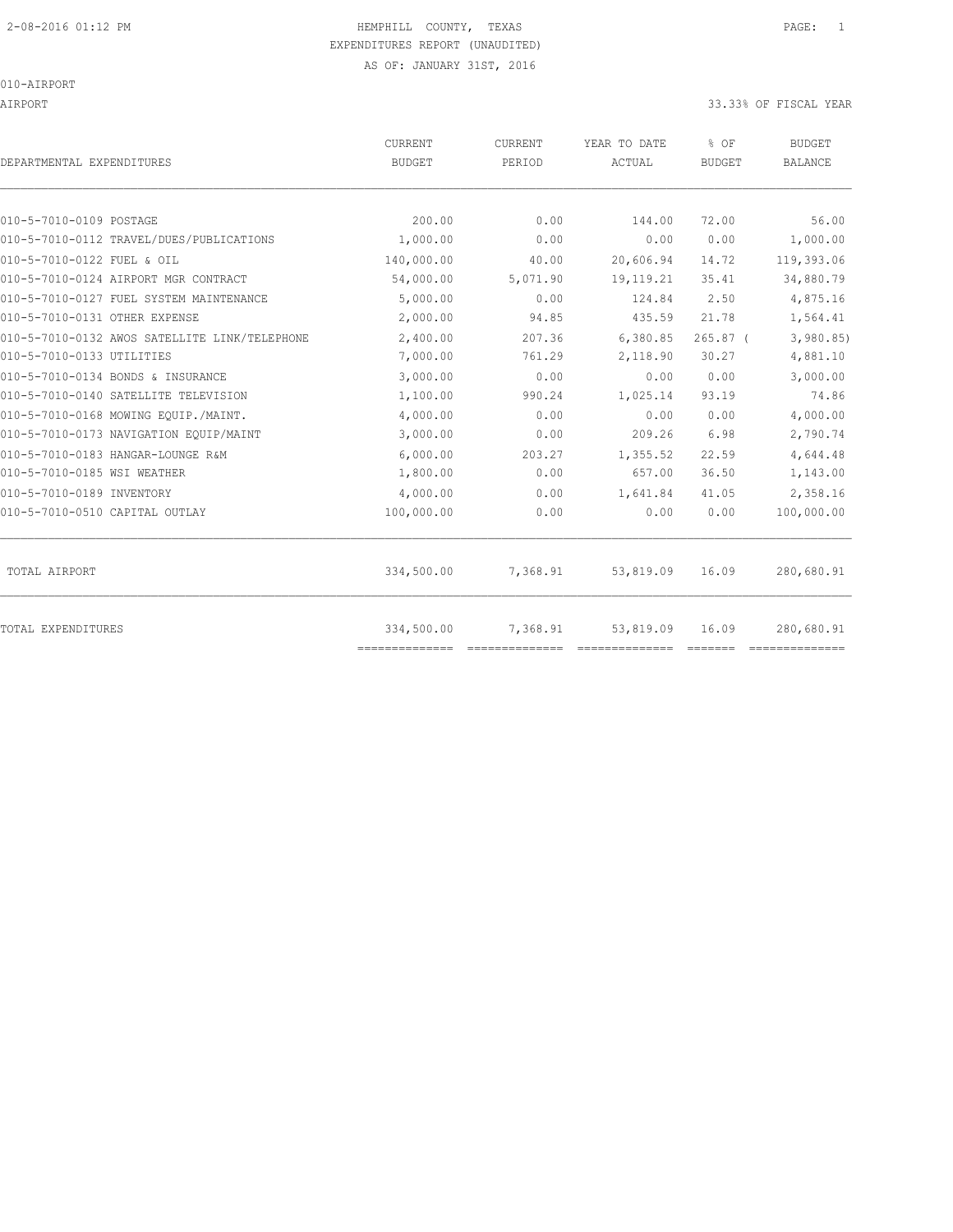ROAD & BRIDGE 1 33.33% OF FISCAL YEAR

| DEPARTMENTAL EXPENDITURES                     | CURRENT<br><b>BUDGET</b>  | CURRENT<br>PERIOD | YEAR TO DATE<br>ACTUAL      | % OF<br><b>BUDGET</b>                                                                                                                                                                                                                                                                                                                                                                                                                                                                                 | <b>BUDGET</b><br>BALANCE    |
|-----------------------------------------------|---------------------------|-------------------|-----------------------------|-------------------------------------------------------------------------------------------------------------------------------------------------------------------------------------------------------------------------------------------------------------------------------------------------------------------------------------------------------------------------------------------------------------------------------------------------------------------------------------------------------|-----------------------------|
| 011-5-4011-0082 OVERTIME                      | 5,000.00                  | 0.00              | 2,916.40                    | 58.33                                                                                                                                                                                                                                                                                                                                                                                                                                                                                                 | 2,083.60                    |
| 011-5-4011-0090 COMMISSIONER-BARTLETT         | 37,595.00                 | 3,120.42          | 12,631.68                   | 33.60                                                                                                                                                                                                                                                                                                                                                                                                                                                                                                 | 24,963.32                   |
| 011-5-4011-0092 SR MAINTENANCE TECH-CERVANTES | 52,530.00                 | 4,365.00          | 17,610.00                   | 33.52                                                                                                                                                                                                                                                                                                                                                                                                                                                                                                 | 34,920.00                   |
| 011-5-4011-0095 MAINTENANCE TECH-MACIAS       | 47,380.00                 | 3,935.84          | 15,893.36                   | 33.54                                                                                                                                                                                                                                                                                                                                                                                                                                                                                                 | 31,486.64                   |
| 011-5-4011-0096 LONGEVITY                     | 3,200.00                  | 250.00            | 1,000.00                    | 31.25                                                                                                                                                                                                                                                                                                                                                                                                                                                                                                 | 2,200.00                    |
| 011-5-4011-0101 SOCIAL SECURITY/MEDICARE      | 11,000.00                 | 861.50            | 3,701.55                    | 33.65                                                                                                                                                                                                                                                                                                                                                                                                                                                                                                 | 7,298.45                    |
| 011-5-4011-0102 RETIREMENT                    | 28,500.00                 | 2,358.24          | 10,097.24                   | 35.43                                                                                                                                                                                                                                                                                                                                                                                                                                                                                                 | 18,402.76                   |
| 011-5-4011-0103 GROUP TERM LIFE               | 500.00                    | 37.72             | 177.03                      | 35.41                                                                                                                                                                                                                                                                                                                                                                                                                                                                                                 | 322.97                      |
| 011-5-4011-0104 GROUP INSURANCE               | 15,000.00                 | 1,285.16          | 5,124.80                    | 34.17                                                                                                                                                                                                                                                                                                                                                                                                                                                                                                 | 9,875.20                    |
| 011-5-4011-0105 UNEMPLOYMENT INSURANCE        | 400.00                    | 29.18             | 29.18                       | 7.30                                                                                                                                                                                                                                                                                                                                                                                                                                                                                                  | 370.82                      |
| 011-5-4011-0106 WORKERS' COMPENSATION         | 1,800.00                  | 0.00              | 719.07                      | 39.95                                                                                                                                                                                                                                                                                                                                                                                                                                                                                                 | 1,080.93                    |
| 011-5-4011-0110 FREIGHT                       | 200.00                    | 0.00              | 0.00                        | 0.00                                                                                                                                                                                                                                                                                                                                                                                                                                                                                                  | 200.00                      |
| 011-5-4011-0112 TRAVEL                        | 2,500.00                  | 0.00              | 0.00                        | 0.00                                                                                                                                                                                                                                                                                                                                                                                                                                                                                                  | 2,500.00                    |
| 011-5-4011-0114 SHARED EXPENSES               | 2,000.00                  | 0.00              | 0.00                        | 0.00                                                                                                                                                                                                                                                                                                                                                                                                                                                                                                  | 2,000.00                    |
| 011-5-4011-0122 FUEL & OIL                    | 40,000.00                 | 174.85            | 2,338.97                    | 5.85                                                                                                                                                                                                                                                                                                                                                                                                                                                                                                  | 37,661.03                   |
| 011-5-4011-0124 MACHINE HIRE/CONT LABOR LABOR | 25,000.00                 | 0.00              | 420.00                      | 1.68                                                                                                                                                                                                                                                                                                                                                                                                                                                                                                  | 24,580.00                   |
| 011-5-4011-0125 TIRES & TUBES                 | 10,000.00                 | 0.00              | 790.63                      | 7.91                                                                                                                                                                                                                                                                                                                                                                                                                                                                                                  | 9,209.37                    |
| 011-5-4011-0126 CALICHE & GRAVEL              | 25,000.00                 | 0.00              | 0.00                        | 0.00                                                                                                                                                                                                                                                                                                                                                                                                                                                                                                  | 25,000.00                   |
| 011-5-4011-0128 MATERIAL & SUPPLIES           | 10,000.00                 | 737.19            | 1,753.22                    | 17.53                                                                                                                                                                                                                                                                                                                                                                                                                                                                                                 | 8,246.78                    |
| 011-5-4011-0130 COMMUNICATION REPAIRS         | 1,000.00                  | 0.00              | 0.00                        | 0.00                                                                                                                                                                                                                                                                                                                                                                                                                                                                                                  | 1,000.00                    |
| 011-5-4011-0131 OTHER EXPENSE                 | 1,000.00                  | 0.00              | 0.00                        | 0.00                                                                                                                                                                                                                                                                                                                                                                                                                                                                                                  | 1,000.00                    |
| 011-5-4011-0132 TELEPHONE                     | 1,600.00                  | 30.00             | 364.06                      | 22.75                                                                                                                                                                                                                                                                                                                                                                                                                                                                                                 | 1,235.94                    |
| 011-5-4011-0133 UTILITIES/PCT 1               | 3,500.00                  | 371.33            | 740.30                      | 21.15                                                                                                                                                                                                                                                                                                                                                                                                                                                                                                 | 2,759.70                    |
| 011-5-4011-0137 VEHICLE R&M                   | 8,000.00                  | 399.31            | 587.12                      | 7.34                                                                                                                                                                                                                                                                                                                                                                                                                                                                                                  | 7,412.88                    |
| 011-5-4011-0144 TIN HORNS/CATTLE GUARDS/CHEM  | 7,000.00                  | 0.00              | 0.00                        | 0.00                                                                                                                                                                                                                                                                                                                                                                                                                                                                                                  | 7,000.00                    |
| 011-5-4011-0173 HEAVY EQUIP - R&M             | 20,000.00                 | 1,500.61          | 2,338.61                    | 11.69                                                                                                                                                                                                                                                                                                                                                                                                                                                                                                 | 17,661.39                   |
| 011-5-4011-0189 INVENTORY                     | 4,000.00                  | 0.00              | 0.00                        | 0.00                                                                                                                                                                                                                                                                                                                                                                                                                                                                                                  | 4,000.00                    |
| 011-5-4011-0190 ROAD GRANT PROJECTS           | 0.00                      | 0.00              | 0.00                        | 0.00                                                                                                                                                                                                                                                                                                                                                                                                                                                                                                  | 0.00                        |
| 011-5-4011-0510 CAPITAL OUTLAY                | 261, 271.00               | 0.00              | 0.00                        | 0.00                                                                                                                                                                                                                                                                                                                                                                                                                                                                                                  | 261, 271.00                 |
| TOTAL ROAD & BRIDGE 1                         | 624,976.00                | 19,456.35         | 79,233.22                   | 12.68                                                                                                                                                                                                                                                                                                                                                                                                                                                                                                 | 545, 742. 78                |
| TOTAL EXPENDITURES                            | 624,976.00<br>----------- | 19,456.35         | 79,233.22<br>============== | 12.68<br>$\begin{array}{c} \multicolumn{3}{c} {\textbf{1}} & \multicolumn{3}{c} {\textbf{2}} & \multicolumn{3}{c} {\textbf{3}} & \multicolumn{3}{c} {\textbf{4}} \\ \multicolumn{3}{c} {\textbf{5}} & \multicolumn{3}{c} {\textbf{6}} & \multicolumn{3}{c} {\textbf{7}} & \multicolumn{3}{c} {\textbf{8}} & \multicolumn{3}{c} {\textbf{9}} \\ \multicolumn{3}{c} {\textbf{6}} & \multicolumn{3}{c} {\textbf{7}} & \multicolumn{3}{c} {\textbf{8}} & \multicolumn{3}{c} {\textbf{9}} & \multicolumn{$ | 545,742.78<br>$=$ ========= |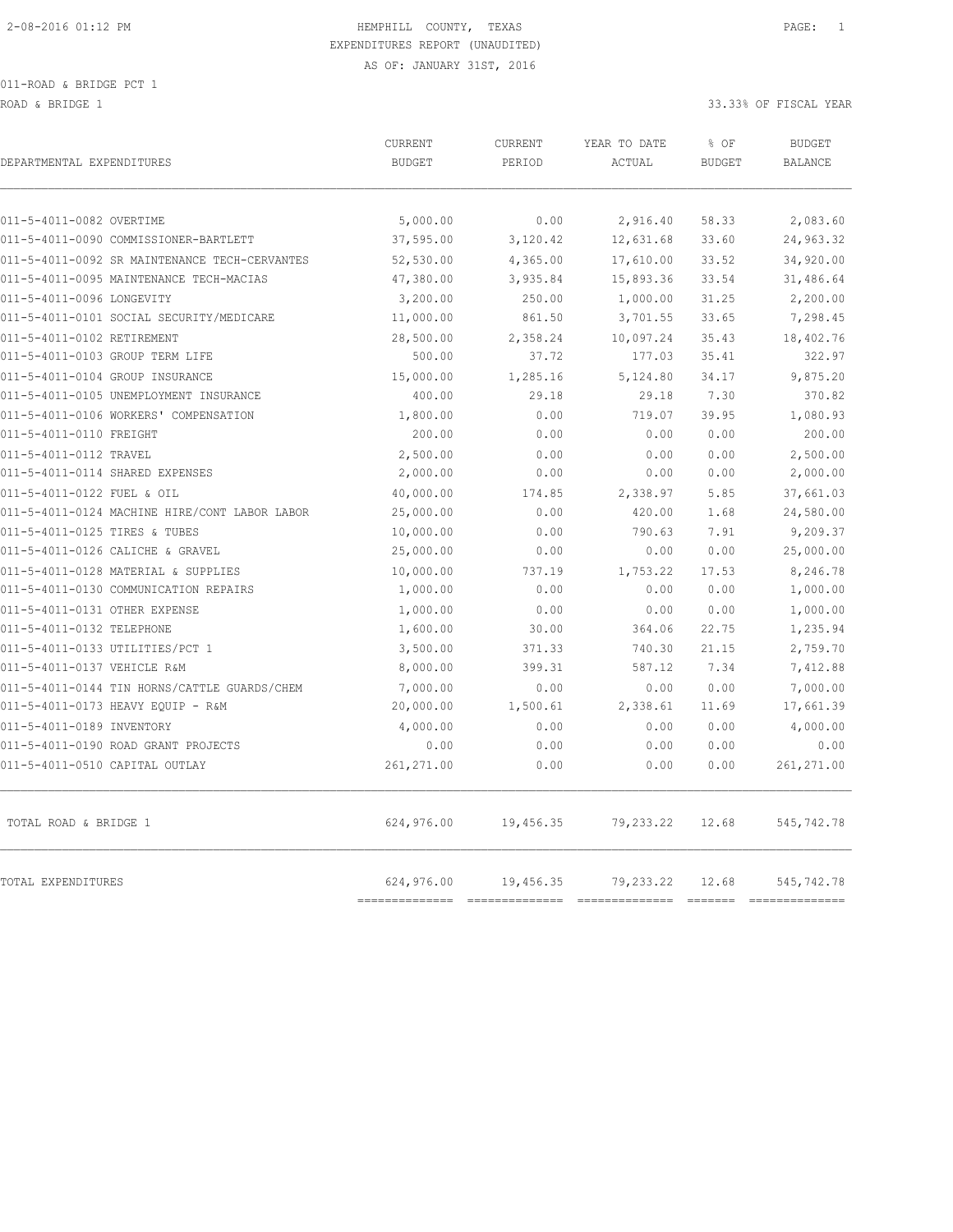| 012-5-4012-0090 COMMISSIONER-ALEXANDER<br>37,595.00<br>3,120.42<br>12,631.68<br>33.60<br>24,963.32<br>34,905.00<br>012-5-4012-0092 SR MAINTENANCE TECH-WALSER<br>52,530.00<br>4,380.00<br>17,625.00<br>33.55<br>012-5-4012-0095 MAINTENANCE TECH-SCHAFER<br>47,380.00<br>3,935.84<br>15,893.36<br>33.54<br>012-5-4012-0096 LONGEVITY<br>400.00<br>28.57<br>1,400.00<br>100.00<br>18,513.14<br>012-5-4012-0097 MAINTENANCE TECH-PT/OT<br>20,000.00<br>0.00<br>1,486.86<br>7.43<br>012-5-4012-0101 SOCIAL SECURITY/MEDICARE<br>29.26<br>12,500.00<br>876.31<br>3,657.11<br>012-5-4012-0102 RETIREMENT<br>9,633.14<br>30.10<br>32,000.00<br>2,315.04<br>012-5-4012-0103 GROUP TERM LIFE<br>600.00<br>37.04<br>168.76<br>28.13<br>012-5-4012-0104 GROUP INSURANCE<br>22,500.00<br>1,337.53<br>5, 215.17<br>23.18<br>400.00<br>6.77<br>012-5-4012-0105 UNEMPLOYMENT INSURANCE<br>27.08<br>27.08<br>012-5-4012-0106 WORKERS' COMPENSATION<br>0.00<br>719.07<br>39.95<br>1,800.00<br>012-5-4012-0110 FREIGHT<br>100.00<br>0.00<br>0.00<br>0.00<br>012-5-4012-0112 TRAVEL<br>3,000.00<br>0.00<br>0.00<br>0.00<br>012-5-4012-0114 SHARED EQUIPMENT EXPENSE W/PCT<br>4,000.00<br>0.00<br>0.00<br>0.00<br>012-5-4012-0122 FUEL & OIL<br>45,000.00<br>5,590.95<br>12.42<br>2,377.26<br>012-5-4012-0124 MACHINE HIRE/CONT LABOR<br>2,000.00<br>735.78<br>735.78<br>36.79<br>012-5-4012-0125 TIRES & TUBES<br>10,000.00<br>0.00<br>0.00<br>0.00<br>012-5-4012-0126 CALICHE & GRAVEL<br>10,000.00<br>0.00<br>0.00<br>0.00<br>012-5-4012-0128 MATERIAL & SUPPLIES<br>7,500.00<br>495.85<br>1,241.97<br>16.56<br>0.00<br>012-5-4012-0130 COMMUNICATIONS EXPENSE<br>1,000.00<br>0.00<br>0.00<br>012-5-4012-0132 TELEPHONE<br>1,000.00<br>93.62<br>340.86<br>34.09<br>012-5-4012-0133 UTILITIES/PCT 2<br>2,100.00<br>219.96<br>21.02<br>441.46<br>012-5-4012-0137 VEHICLE R&M<br>3,000.00<br>17.94<br>157.67<br>5.26<br>012-5-4012-0144 TIN HORN/CATTLE GUARD/CHEM<br>10,000.00<br>0.00<br>0.00<br>0.00<br>012-5-4012-0173 HEAVY EQUIP - R&M<br>15,000.00<br>0.00<br>7,654.04<br>51.03<br>012-5-4012-0189 INVENTORY<br>1,500.00<br>541.00<br>541.00<br>36.07<br>012-5-4012-0510 CAPITAL OUTLAY<br>604,805.00<br>42,016.00<br>42,016.00<br>6.95<br>948,710.00<br>TOTAL ROAD & BRIDGE 2<br>62,626.67<br>126, 176.96<br>13.30<br>TOTAL EXPENDITURES<br>948,710.00<br>62,626.67<br>126, 176.96<br>13.30 | DEPARTMENTAL EXPENDITURES | <b>CURRENT</b><br><b>BUDGET</b> | <b>CURRENT</b><br>PERIOD | YEAR TO DATE<br>ACTUAL | % OF<br><b>BUDGET</b> | <b>BUDGET</b><br><b>BALANCE</b> |
|----------------------------------------------------------------------------------------------------------------------------------------------------------------------------------------------------------------------------------------------------------------------------------------------------------------------------------------------------------------------------------------------------------------------------------------------------------------------------------------------------------------------------------------------------------------------------------------------------------------------------------------------------------------------------------------------------------------------------------------------------------------------------------------------------------------------------------------------------------------------------------------------------------------------------------------------------------------------------------------------------------------------------------------------------------------------------------------------------------------------------------------------------------------------------------------------------------------------------------------------------------------------------------------------------------------------------------------------------------------------------------------------------------------------------------------------------------------------------------------------------------------------------------------------------------------------------------------------------------------------------------------------------------------------------------------------------------------------------------------------------------------------------------------------------------------------------------------------------------------------------------------------------------------------------------------------------------------------------------------------------------------------------------------------------------------------------------------------------------------------------------------------------------------------------------------------------------------------------------------------------------------------------------------------------------------------------------------------------------------------------------|---------------------------|---------------------------------|--------------------------|------------------------|-----------------------|---------------------------------|
|                                                                                                                                                                                                                                                                                                                                                                                                                                                                                                                                                                                                                                                                                                                                                                                                                                                                                                                                                                                                                                                                                                                                                                                                                                                                                                                                                                                                                                                                                                                                                                                                                                                                                                                                                                                                                                                                                                                                                                                                                                                                                                                                                                                                                                                                                                                                                                                  |                           |                                 |                          |                        |                       |                                 |
|                                                                                                                                                                                                                                                                                                                                                                                                                                                                                                                                                                                                                                                                                                                                                                                                                                                                                                                                                                                                                                                                                                                                                                                                                                                                                                                                                                                                                                                                                                                                                                                                                                                                                                                                                                                                                                                                                                                                                                                                                                                                                                                                                                                                                                                                                                                                                                                  |                           |                                 |                          |                        |                       |                                 |
|                                                                                                                                                                                                                                                                                                                                                                                                                                                                                                                                                                                                                                                                                                                                                                                                                                                                                                                                                                                                                                                                                                                                                                                                                                                                                                                                                                                                                                                                                                                                                                                                                                                                                                                                                                                                                                                                                                                                                                                                                                                                                                                                                                                                                                                                                                                                                                                  |                           |                                 |                          |                        |                       | 31,486.64                       |
|                                                                                                                                                                                                                                                                                                                                                                                                                                                                                                                                                                                                                                                                                                                                                                                                                                                                                                                                                                                                                                                                                                                                                                                                                                                                                                                                                                                                                                                                                                                                                                                                                                                                                                                                                                                                                                                                                                                                                                                                                                                                                                                                                                                                                                                                                                                                                                                  |                           |                                 |                          |                        |                       | 1,000.00                        |
|                                                                                                                                                                                                                                                                                                                                                                                                                                                                                                                                                                                                                                                                                                                                                                                                                                                                                                                                                                                                                                                                                                                                                                                                                                                                                                                                                                                                                                                                                                                                                                                                                                                                                                                                                                                                                                                                                                                                                                                                                                                                                                                                                                                                                                                                                                                                                                                  |                           |                                 |                          |                        |                       |                                 |
|                                                                                                                                                                                                                                                                                                                                                                                                                                                                                                                                                                                                                                                                                                                                                                                                                                                                                                                                                                                                                                                                                                                                                                                                                                                                                                                                                                                                                                                                                                                                                                                                                                                                                                                                                                                                                                                                                                                                                                                                                                                                                                                                                                                                                                                                                                                                                                                  |                           |                                 |                          |                        |                       | 8,842.89                        |
|                                                                                                                                                                                                                                                                                                                                                                                                                                                                                                                                                                                                                                                                                                                                                                                                                                                                                                                                                                                                                                                                                                                                                                                                                                                                                                                                                                                                                                                                                                                                                                                                                                                                                                                                                                                                                                                                                                                                                                                                                                                                                                                                                                                                                                                                                                                                                                                  |                           |                                 |                          |                        |                       | 22,366.86                       |
|                                                                                                                                                                                                                                                                                                                                                                                                                                                                                                                                                                                                                                                                                                                                                                                                                                                                                                                                                                                                                                                                                                                                                                                                                                                                                                                                                                                                                                                                                                                                                                                                                                                                                                                                                                                                                                                                                                                                                                                                                                                                                                                                                                                                                                                                                                                                                                                  |                           |                                 |                          |                        |                       | 431.24                          |
|                                                                                                                                                                                                                                                                                                                                                                                                                                                                                                                                                                                                                                                                                                                                                                                                                                                                                                                                                                                                                                                                                                                                                                                                                                                                                                                                                                                                                                                                                                                                                                                                                                                                                                                                                                                                                                                                                                                                                                                                                                                                                                                                                                                                                                                                                                                                                                                  |                           |                                 |                          |                        |                       | 17,284.83                       |
|                                                                                                                                                                                                                                                                                                                                                                                                                                                                                                                                                                                                                                                                                                                                                                                                                                                                                                                                                                                                                                                                                                                                                                                                                                                                                                                                                                                                                                                                                                                                                                                                                                                                                                                                                                                                                                                                                                                                                                                                                                                                                                                                                                                                                                                                                                                                                                                  |                           |                                 |                          |                        |                       | 372.92                          |
|                                                                                                                                                                                                                                                                                                                                                                                                                                                                                                                                                                                                                                                                                                                                                                                                                                                                                                                                                                                                                                                                                                                                                                                                                                                                                                                                                                                                                                                                                                                                                                                                                                                                                                                                                                                                                                                                                                                                                                                                                                                                                                                                                                                                                                                                                                                                                                                  |                           |                                 |                          |                        |                       | 1,080.93                        |
|                                                                                                                                                                                                                                                                                                                                                                                                                                                                                                                                                                                                                                                                                                                                                                                                                                                                                                                                                                                                                                                                                                                                                                                                                                                                                                                                                                                                                                                                                                                                                                                                                                                                                                                                                                                                                                                                                                                                                                                                                                                                                                                                                                                                                                                                                                                                                                                  |                           |                                 |                          |                        |                       | 100.00                          |
|                                                                                                                                                                                                                                                                                                                                                                                                                                                                                                                                                                                                                                                                                                                                                                                                                                                                                                                                                                                                                                                                                                                                                                                                                                                                                                                                                                                                                                                                                                                                                                                                                                                                                                                                                                                                                                                                                                                                                                                                                                                                                                                                                                                                                                                                                                                                                                                  |                           |                                 |                          |                        |                       | 3,000.00                        |
|                                                                                                                                                                                                                                                                                                                                                                                                                                                                                                                                                                                                                                                                                                                                                                                                                                                                                                                                                                                                                                                                                                                                                                                                                                                                                                                                                                                                                                                                                                                                                                                                                                                                                                                                                                                                                                                                                                                                                                                                                                                                                                                                                                                                                                                                                                                                                                                  |                           |                                 |                          |                        |                       | 4,000.00                        |
|                                                                                                                                                                                                                                                                                                                                                                                                                                                                                                                                                                                                                                                                                                                                                                                                                                                                                                                                                                                                                                                                                                                                                                                                                                                                                                                                                                                                                                                                                                                                                                                                                                                                                                                                                                                                                                                                                                                                                                                                                                                                                                                                                                                                                                                                                                                                                                                  |                           |                                 |                          |                        |                       | 39,409.05                       |
|                                                                                                                                                                                                                                                                                                                                                                                                                                                                                                                                                                                                                                                                                                                                                                                                                                                                                                                                                                                                                                                                                                                                                                                                                                                                                                                                                                                                                                                                                                                                                                                                                                                                                                                                                                                                                                                                                                                                                                                                                                                                                                                                                                                                                                                                                                                                                                                  |                           |                                 |                          |                        |                       | 1,264.22                        |
|                                                                                                                                                                                                                                                                                                                                                                                                                                                                                                                                                                                                                                                                                                                                                                                                                                                                                                                                                                                                                                                                                                                                                                                                                                                                                                                                                                                                                                                                                                                                                                                                                                                                                                                                                                                                                                                                                                                                                                                                                                                                                                                                                                                                                                                                                                                                                                                  |                           |                                 |                          |                        |                       | 10,000.00                       |
|                                                                                                                                                                                                                                                                                                                                                                                                                                                                                                                                                                                                                                                                                                                                                                                                                                                                                                                                                                                                                                                                                                                                                                                                                                                                                                                                                                                                                                                                                                                                                                                                                                                                                                                                                                                                                                                                                                                                                                                                                                                                                                                                                                                                                                                                                                                                                                                  |                           |                                 |                          |                        |                       | 10,000.00                       |
|                                                                                                                                                                                                                                                                                                                                                                                                                                                                                                                                                                                                                                                                                                                                                                                                                                                                                                                                                                                                                                                                                                                                                                                                                                                                                                                                                                                                                                                                                                                                                                                                                                                                                                                                                                                                                                                                                                                                                                                                                                                                                                                                                                                                                                                                                                                                                                                  |                           |                                 |                          |                        |                       | 6,258.03                        |
|                                                                                                                                                                                                                                                                                                                                                                                                                                                                                                                                                                                                                                                                                                                                                                                                                                                                                                                                                                                                                                                                                                                                                                                                                                                                                                                                                                                                                                                                                                                                                                                                                                                                                                                                                                                                                                                                                                                                                                                                                                                                                                                                                                                                                                                                                                                                                                                  |                           |                                 |                          |                        |                       | 1,000.00                        |
|                                                                                                                                                                                                                                                                                                                                                                                                                                                                                                                                                                                                                                                                                                                                                                                                                                                                                                                                                                                                                                                                                                                                                                                                                                                                                                                                                                                                                                                                                                                                                                                                                                                                                                                                                                                                                                                                                                                                                                                                                                                                                                                                                                                                                                                                                                                                                                                  |                           |                                 |                          |                        |                       | 659.14                          |
|                                                                                                                                                                                                                                                                                                                                                                                                                                                                                                                                                                                                                                                                                                                                                                                                                                                                                                                                                                                                                                                                                                                                                                                                                                                                                                                                                                                                                                                                                                                                                                                                                                                                                                                                                                                                                                                                                                                                                                                                                                                                                                                                                                                                                                                                                                                                                                                  |                           |                                 |                          |                        |                       | 1,658.54                        |
|                                                                                                                                                                                                                                                                                                                                                                                                                                                                                                                                                                                                                                                                                                                                                                                                                                                                                                                                                                                                                                                                                                                                                                                                                                                                                                                                                                                                                                                                                                                                                                                                                                                                                                                                                                                                                                                                                                                                                                                                                                                                                                                                                                                                                                                                                                                                                                                  |                           |                                 |                          |                        |                       | 2,842.33                        |
|                                                                                                                                                                                                                                                                                                                                                                                                                                                                                                                                                                                                                                                                                                                                                                                                                                                                                                                                                                                                                                                                                                                                                                                                                                                                                                                                                                                                                                                                                                                                                                                                                                                                                                                                                                                                                                                                                                                                                                                                                                                                                                                                                                                                                                                                                                                                                                                  |                           |                                 |                          |                        |                       | 10,000.00                       |
|                                                                                                                                                                                                                                                                                                                                                                                                                                                                                                                                                                                                                                                                                                                                                                                                                                                                                                                                                                                                                                                                                                                                                                                                                                                                                                                                                                                                                                                                                                                                                                                                                                                                                                                                                                                                                                                                                                                                                                                                                                                                                                                                                                                                                                                                                                                                                                                  |                           |                                 |                          |                        |                       | 7,345.96                        |
|                                                                                                                                                                                                                                                                                                                                                                                                                                                                                                                                                                                                                                                                                                                                                                                                                                                                                                                                                                                                                                                                                                                                                                                                                                                                                                                                                                                                                                                                                                                                                                                                                                                                                                                                                                                                                                                                                                                                                                                                                                                                                                                                                                                                                                                                                                                                                                                  |                           |                                 |                          |                        |                       | 959.00                          |
|                                                                                                                                                                                                                                                                                                                                                                                                                                                                                                                                                                                                                                                                                                                                                                                                                                                                                                                                                                                                                                                                                                                                                                                                                                                                                                                                                                                                                                                                                                                                                                                                                                                                                                                                                                                                                                                                                                                                                                                                                                                                                                                                                                                                                                                                                                                                                                                  |                           |                                 |                          |                        |                       | 562,789.00                      |
|                                                                                                                                                                                                                                                                                                                                                                                                                                                                                                                                                                                                                                                                                                                                                                                                                                                                                                                                                                                                                                                                                                                                                                                                                                                                                                                                                                                                                                                                                                                                                                                                                                                                                                                                                                                                                                                                                                                                                                                                                                                                                                                                                                                                                                                                                                                                                                                  |                           |                                 |                          |                        |                       | 822,533.04                      |
| ===========<br>-------------                                                                                                                                                                                                                                                                                                                                                                                                                                                                                                                                                                                                                                                                                                                                                                                                                                                                                                                                                                                                                                                                                                                                                                                                                                                                                                                                                                                                                                                                                                                                                                                                                                                                                                                                                                                                                                                                                                                                                                                                                                                                                                                                                                                                                                                                                                                                                     |                           |                                 |                          |                        |                       | 822,533.04                      |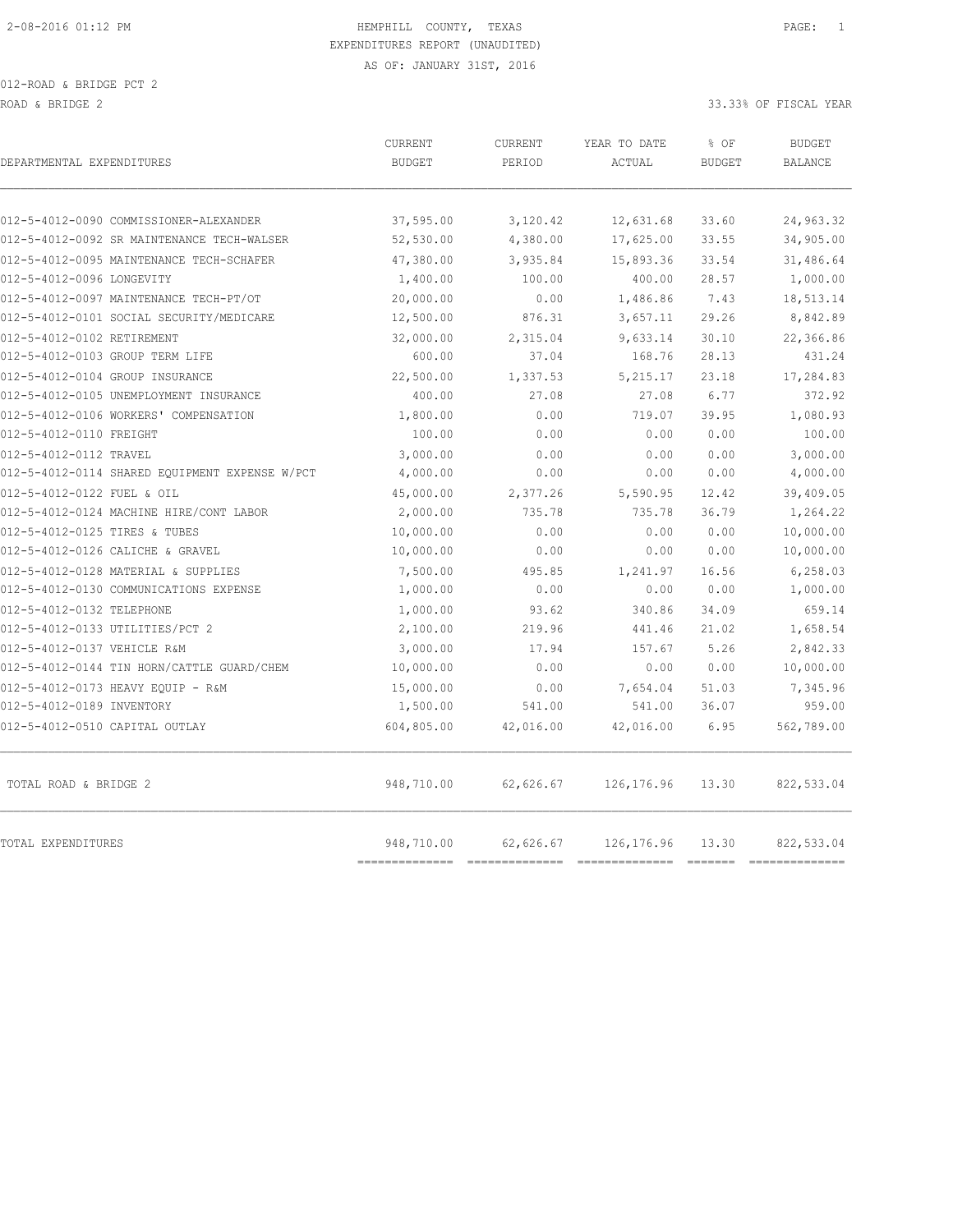| DEPARTMENTAL EXPENDITURES                  | CURRENT<br><b>BUDGET</b>       | CURRENT<br>PERIOD | YEAR TO DATE<br>ACTUAL | % OF<br><b>BUDGET</b> | <b>BUDGET</b><br><b>BALANCE</b>                                                                                                                                                                                                                                                                                                                                                                                                                                                                      |
|--------------------------------------------|--------------------------------|-------------------|------------------------|-----------------------|------------------------------------------------------------------------------------------------------------------------------------------------------------------------------------------------------------------------------------------------------------------------------------------------------------------------------------------------------------------------------------------------------------------------------------------------------------------------------------------------------|
| 013-5-4013-0082 OVERTIME                   | 13,000.00                      | 0.00              | 0.00                   | 0.00                  | 13,000.00                                                                                                                                                                                                                                                                                                                                                                                                                                                                                            |
| 013-5-4013-0090 COMMISSIONER-MEEK          | 37,595.00                      | 3,120.42          | 12,631.68              | 33.60                 | 24,963.32                                                                                                                                                                                                                                                                                                                                                                                                                                                                                            |
| 013-5-4013-0092 SR MAINTENANCE TECH-CLARK  | 52,530.00                      | 4,365.00          | 17,610.00              | 33.52                 | 34,920.00                                                                                                                                                                                                                                                                                                                                                                                                                                                                                            |
| 013-5-4013-0094 MAINTENANCE TECH-ARCHER    | 47,380.00                      | 3,935.84          | 15,893.36              | 33.54                 | 31,486.64                                                                                                                                                                                                                                                                                                                                                                                                                                                                                            |
| 013-5-4013-0095 MAINTENANCE TECH-G.SCOTT   | 47,380.00                      | 3,935.84          | 15,893.36              | 33.54                 | 31,486.64                                                                                                                                                                                                                                                                                                                                                                                                                                                                                            |
| 013-5-4013-0096 LONGEVITY                  | 1,200.00                       | 80.00             | 310.00                 | 25.83                 | 890.00                                                                                                                                                                                                                                                                                                                                                                                                                                                                                               |
| 013-5-4013-0097 MAINTENANCE TECH-FARRAR    | 47,380.00                      | 3,935.84          | 15,893.36              | 33.54                 | 31,486.64                                                                                                                                                                                                                                                                                                                                                                                                                                                                                            |
| 013-5-4013-0098 MAINTENANCE TECH-PARSLEY   | 47,380.00                      | 3,935.84          | 15,893.36              | 33.54                 | 31,486.64                                                                                                                                                                                                                                                                                                                                                                                                                                                                                            |
| 013-5-4013-0101 SOCIAL SECURITY/MEDICARE   | 22,500.00                      | 1,679.00          | 6, 915.70              | 30.74                 | 15,584.30                                                                                                                                                                                                                                                                                                                                                                                                                                                                                            |
| 013-5-4013-0102 RETIREMENT                 | 59,000.00                      | 4,713.32          | 19,032.48              | 32.26                 | 39,967.52                                                                                                                                                                                                                                                                                                                                                                                                                                                                                            |
| 013-5-4013-0103 GROUP TERM LIFE            | 1,000.00                       | 75.42             | 333.19                 | 33.32                 | 666.81                                                                                                                                                                                                                                                                                                                                                                                                                                                                                               |
| 013-5-4013-0104 GROUP INSURANCE            | 45,000.00                      | 3,855.48          | 15, 374.40             | 34.17                 | 29,625.60                                                                                                                                                                                                                                                                                                                                                                                                                                                                                            |
| 013-5-4013-0105 UNEMPLOYMENT INSURANCE     | 1,000.00                       | 62.09             | 62.09                  | 6.21                  | 937.91                                                                                                                                                                                                                                                                                                                                                                                                                                                                                               |
| 013-5-4013-0106 WORKERS' COMPENSATION      | 4,000.00                       | 0.00              | 1,438.14               | 35.95                 | 2,561.86                                                                                                                                                                                                                                                                                                                                                                                                                                                                                             |
| 013-5-4013-0110 FREIGHT                    | 100.00                         | 0.00              | 0.00                   | 0.00                  | 100.00                                                                                                                                                                                                                                                                                                                                                                                                                                                                                               |
| 013-5-4013-0112 TRAVEL                     | 3,000.00                       | 0.00              | 748.89                 | 24.96                 | 2,251.11                                                                                                                                                                                                                                                                                                                                                                                                                                                                                             |
| 013-5-4013-0122 FUEL & OIL                 | 100,000.00                     | 784.85            | 3,605.72               | 3.61                  | 96,394.28                                                                                                                                                                                                                                                                                                                                                                                                                                                                                            |
| 013-5-4013-0124 MACHINE HIRE/CONT LABOR    | 25,000.00                      | 4,027.50          | 5,747.30               | 22.99                 | 19,252.70                                                                                                                                                                                                                                                                                                                                                                                                                                                                                            |
| 013-5-4013-0125 TIRES & TUBES              | 13,000.00                      | 1,265.82          | 2,188.67               | 16.84                 | 10,811.33                                                                                                                                                                                                                                                                                                                                                                                                                                                                                            |
| 013-5-4013-0126 CALICHE & GRAVEL           | 30,000.00                      | 0.00              | 960.00                 | 3.20                  | 29,040.00                                                                                                                                                                                                                                                                                                                                                                                                                                                                                            |
| 013-5-4013-0128 MATERIAL & SUPPLIES        | 25,000.00                      | 405.61            | 878.52                 | 3.51                  | 24, 121.48                                                                                                                                                                                                                                                                                                                                                                                                                                                                                           |
| 013-5-4013-0130 COMMUNICATIONS EXPENSES    | 1,000.00                       | 0.00              | 0.00                   | 0.00                  | 1,000.00                                                                                                                                                                                                                                                                                                                                                                                                                                                                                             |
| 013-5-4013-0131 OTHER EXPENSE              | 1,000.00                       | 0.00              | 0.00                   | 0.00                  | 1,000.00                                                                                                                                                                                                                                                                                                                                                                                                                                                                                             |
| 013-5-4013-0132 TELEPHONE                  | 2,000.00                       | 30.00             | 120.00                 | 6.00                  | 1,880.00                                                                                                                                                                                                                                                                                                                                                                                                                                                                                             |
| 013-5-4013-0133 UTILITIES/PCT 3            | 3,000.00                       | 408.39            | 889.97                 | 29.67                 | 2,110.03                                                                                                                                                                                                                                                                                                                                                                                                                                                                                             |
| 013-5-4013-0137 VEHICLE R&M                | 20,000.00                      | 391.05            | 457.38                 | 2.29                  | 19,542.62                                                                                                                                                                                                                                                                                                                                                                                                                                                                                            |
| 013-5-4013-0144 TIN HORN/CATTLE GUARD/CHEM | 10,000.00                      | 0.00              | 0.00                   | 0.00                  | 10,000.00                                                                                                                                                                                                                                                                                                                                                                                                                                                                                            |
| 013-5-4013-0173 HEAVY EQUIP - R&M          | 50,000.00                      | 1,432.84          | 7,274.53               | 14.55                 | 42,725.47                                                                                                                                                                                                                                                                                                                                                                                                                                                                                            |
| 013-5-4013-0189 INVENTORY                  | 18,000.00                      | 0.00              | 0.00                   | 0.00                  | 18,000.00                                                                                                                                                                                                                                                                                                                                                                                                                                                                                            |
| 013-5-4013-0190 ROAD GRANT PROJECTS        | 850,000.00                     | 0.00              | 110,565.24             | 13.01                 | 739,434.76                                                                                                                                                                                                                                                                                                                                                                                                                                                                                           |
| 013-5-4013-0510 CAPITAL OUTLAY             | 490,975.00                     | 0.00              | 0.00                   | 0.00                  | 490,975.00                                                                                                                                                                                                                                                                                                                                                                                                                                                                                           |
| TOTAL ROAD & BRIDGE 3                      | 2,068,420.00                   | 42,440.15         | 270, 717.34            | 13.09                 | 1,797,702.66                                                                                                                                                                                                                                                                                                                                                                                                                                                                                         |
| TOTAL EXPENDITURES                         | 2,068,420.00<br>============== | 42,440.15         | 270, 717.34            | 13.09                 | 1,797,702.66<br>$\begin{array}{cccccc} \multicolumn{2}{c}{} & \multicolumn{2}{c}{} & \multicolumn{2}{c}{} & \multicolumn{2}{c}{} & \multicolumn{2}{c}{} & \multicolumn{2}{c}{} & \multicolumn{2}{c}{} & \multicolumn{2}{c}{} & \multicolumn{2}{c}{} & \multicolumn{2}{c}{} & \multicolumn{2}{c}{} & \multicolumn{2}{c}{} & \multicolumn{2}{c}{} & \multicolumn{2}{c}{} & \multicolumn{2}{c}{} & \multicolumn{2}{c}{} & \multicolumn{2}{c}{} & \multicolumn{2}{c}{} & \multicolumn{2}{c}{} & \multic$ |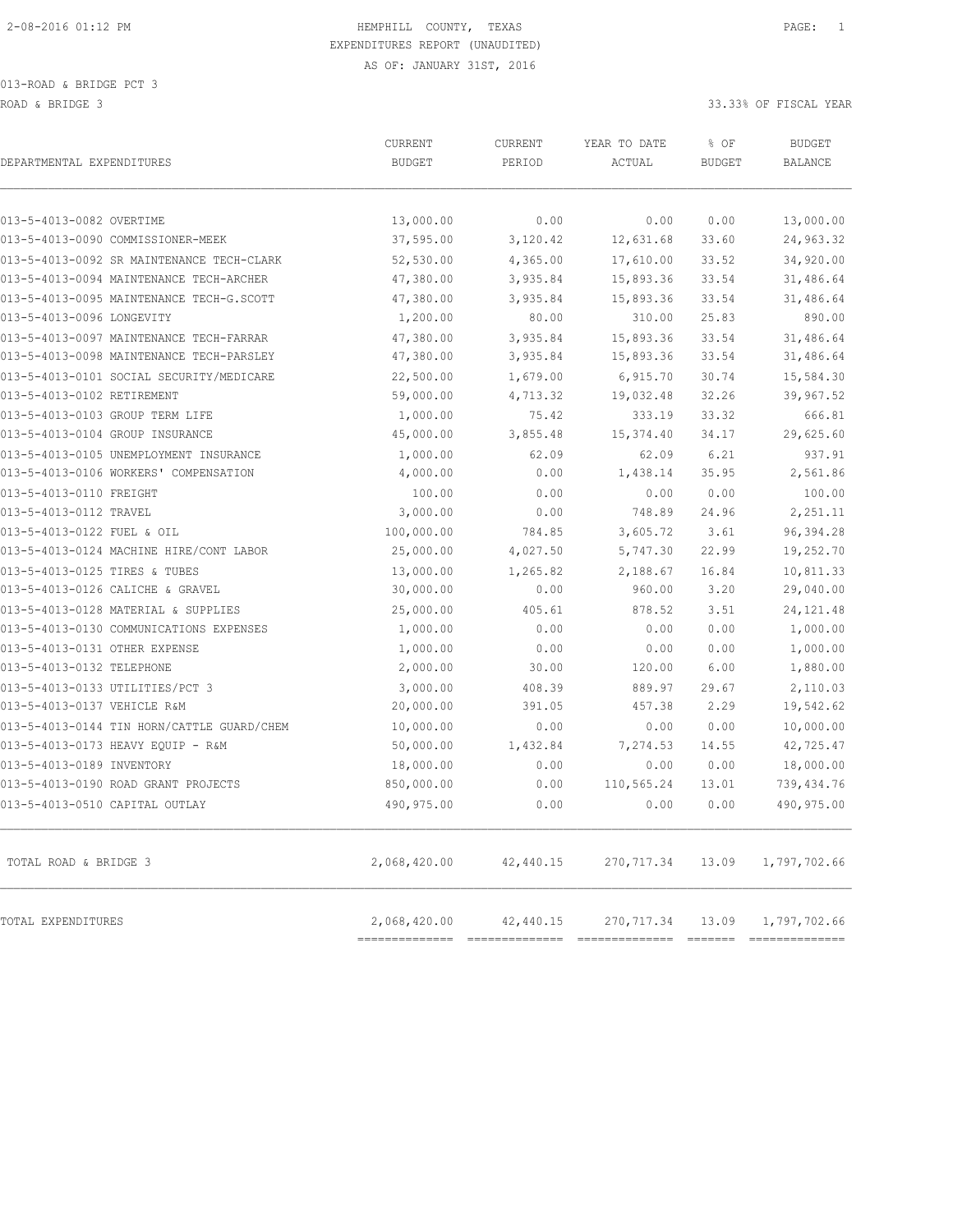ROAD & BRIDGE 4 33.33% OF FISCAL YEAR

| DEPARTMENTAL EXPENDITURES                      | <b>CURRENT</b><br><b>BUDGET</b> | <b>CURRENT</b><br>PERIOD    | YEAR TO DATE<br>ACTUAL       | % OF<br><b>BUDGET</b> | <b>BUDGET</b><br><b>BALANCE</b> |
|------------------------------------------------|---------------------------------|-----------------------------|------------------------------|-----------------------|---------------------------------|
| 014-5-4014-0082 PART-TIME/OVERTIME             | 13,000.00                       | 0.00                        | 1,030.40                     | 7.93                  | 11,969.60                       |
| 014-5-4014-0090 COMMISSIONER-THOMAS            | 37,595.00                       | 3,120.42                    | 12,631.68                    | 33.60                 | 24,963.32                       |
| 014-5-4014-0092 SR MAINTENANCE TECH-CROSGROVE  | 52,530.00                       | 4,380.00                    | 17,625.00                    | 33.55                 | 34,905.00                       |
| 014-5-4014-0094 MAINTENANCE TECH-SCOTT         | 47,380.00                       | 3,935.84                    | 15,893.36                    | 33.54                 | 31,486.64                       |
| 014-5-4014-0095 MAINTENANCE TECH-WRIGHT        | 47,380.00                       | 3,935.84                    | 15,893.36                    | 33.54                 | 31,486.64                       |
| 014-5-4014-0096 LONGEVITY                      | 2,000.00                        | 165.00                      | 615.00                       | 30.75                 | 1,385.00                        |
| 014-5-4014-0097 MAINTENANCE TECH-HARRISON      | 47,380.00                       | 3,935.84                    | 15,893.36                    | 33.54                 | 31,486.64                       |
| 014-5-4014-0101 SOCIAL SECURITY/MEDICARE       | 19,000.00                       | 1,480.94                    | 6,078.78                     | 31.99                 | 12,921.22                       |
| 014-5-4014-0102 RETIREMENT                     | 50,000.00                       | 3,934.16                    | 16,090.92                    | 32.18                 | 33,909.08                       |
| 014-5-4014-0103 GROUP TERM LIFE                | 1,000.00                        | 62.95                       | 281.79                       | 28.18                 | 718.21                          |
| 014-5-4014-0104 GROUP INSURANCE                | 37,500.00                       | 2,622.69                    | 10,451.16                    | 27.87                 | 27,048.84                       |
| 014-5-4014-0105 UNEMPLOYMENT INSURANCE         | 1,500.00                        | 51.27                       | 51.27                        | 3.42                  | 1,448.73                        |
| 014-5-4014-0106 WORKERS' COMPENSATION          | 3,500.00                        | 0.00                        | 1,198.45                     | 34.24                 | 2,301.55                        |
| 014-5-4014-0110 FREIGHT                        | 500.00                          | 0.00                        | 0.00                         | 0.00                  | 500.00                          |
| 014-5-4014-0112 TRAVEL                         | 3,000.00                        | 0.00                        | 0.00                         | 0.00                  | 3,000.00                        |
| 014-5-4014-0122 FUEL & OIL                     | 80,000.00                       | 1,069.80                    | 4,365.04                     | 5.46                  | 75,634.96                       |
| 014-5-4014-0124 MACHINE HIRE/CONT LABOR        | 3,000.00                        | 0.00                        | 507.40                       | 16.91                 | 2,492.60                        |
| 014-5-4014-0125 TIRES & TUBES                  | 10,000.00                       | 462.94                      | 841.37                       | 8.41                  | 9,158.63                        |
| 014-5-4014-0126 CALICHE & GRAVEL               | 50,000.00                       | 9,149.01                    | 9,149.01                     | 18.30                 | 40,850.99                       |
| 014-5-4014-0128 MATERIAL & SUPPLIES            | 10,000.00                       | 320.45                      | 3,583.10                     | 35.83                 | 6,416.90                        |
| 014-5-4014-0130 COMMUNICATIONS EXPENSES        | 1,500.00                        | 0.00                        | 0.00                         | 0.00                  | 1,500.00                        |
| 014-5-4014-0131 OTHER EXPENSE                  | 5,000.00                        | 0.00                        | 0.00                         | 0.00                  | 5,000.00                        |
| 014-5-4014-0132 TELEPHONE                      | 2,000.00                        | 138.51                      | 475.51                       | 23.78                 | 1,524.49                        |
| 014-5-4014-0133 UTILITIES/PCT 4                | 8,000.00                        | 414.91                      | 917.50                       | 11.47                 | 7,082.50                        |
| 014-5-4014-0137 VEHICLE R&M                    | 5,000.00                        | 387.76                      | 946.30                       | 18.93                 | 4,053.70                        |
| 014-5-4014-0144 TIN HORNS, CATTLE GUARDS, CHEM | 5,000.00                        | 0.00                        | 0.00                         | 0.00                  | 5,000.00                        |
| 014-5-4014-0173 HEAVY EQUIP - R&M              | 20,000.00                       | 149.64                      | 5,159.50                     | 25.80                 | 14,840.50                       |
| 014-5-4014-0189 INVENTORY                      | 10,000.00                       | 0.00                        | 0.00                         | 0.00                  | 10,000.00                       |
| 014-5-4014-0190 ROAD GRANT PROJECTS            | 445,000.00                      | 0.00                        | 156,395.62                   | 35.15                 | 288,604.38                      |
| 014-5-4014-0225 RENT                           | 4,500.00                        | 750.00                      | 3,000.00                     | 66.67                 | 1,500.00                        |
| 014-5-4014-0510 CAPITAL OUTLAY                 | 726,321.00                      | 0.00                        | 12,450.00                    | 1.71                  | 713,871.00                      |
| TOTAL ROAD & BRIDGE 4                          | 1,748,586.00                    | 40,467.97                   | 311,524.88                   | 17.82                 | 1,437,061.12                    |
| TOTAL EXPENDITURES                             | 1,748,586.00<br>--------------- | 40,467.97<br>============== | 311,524.88<br>============== | 17.82<br>=======      | 1,437,061.12<br>--------------- |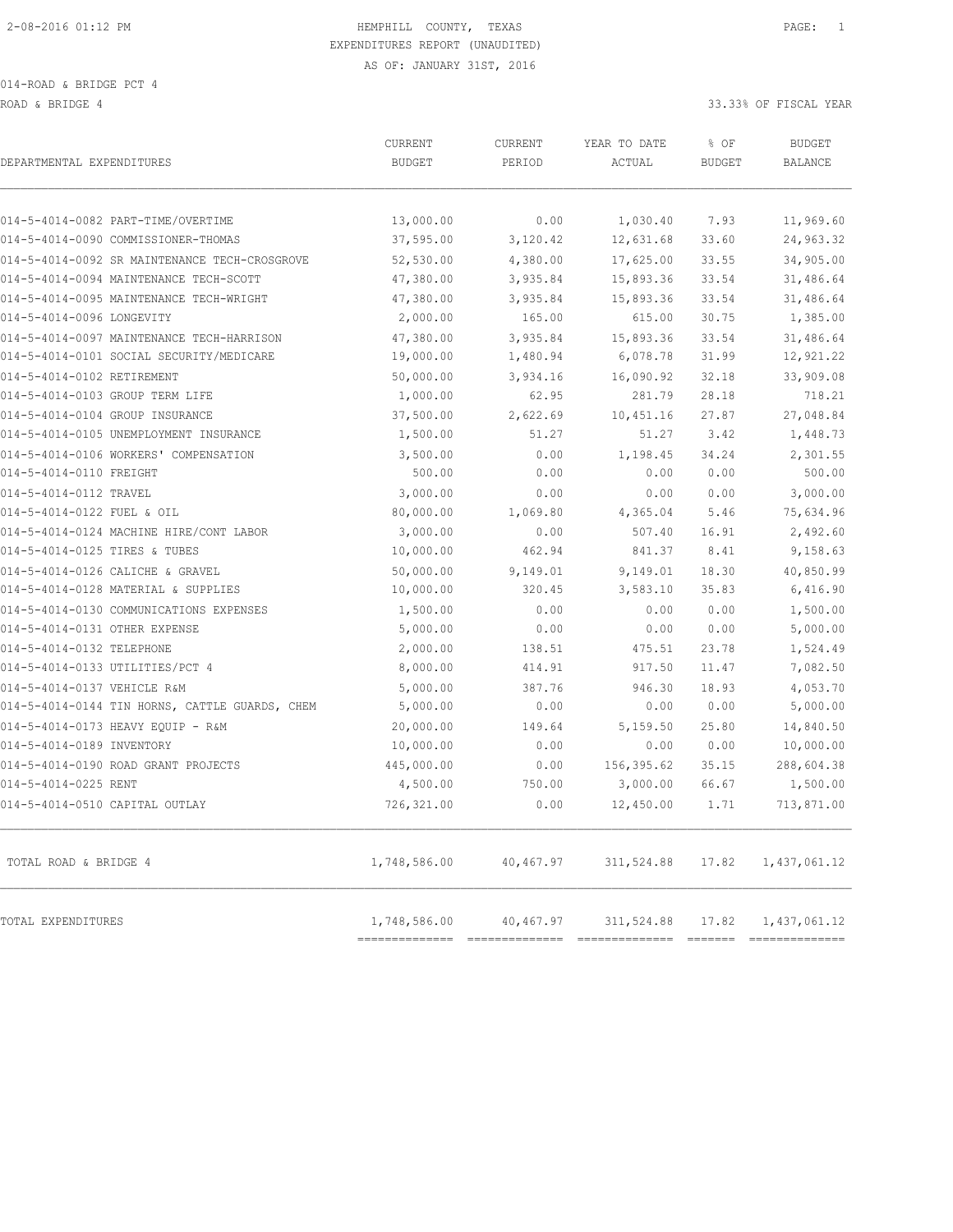# 022-CO RECORDS PRESERVATION

CO RECORDS PRESERVATION 33.33% OF FISCAL YEAR

| DEPARTMENTAL EXPENDITURES             | <b>CURRENT</b>              | CURRENT | YEAR TO DATE | % OF          | <b>BUDGET</b>               |
|---------------------------------------|-----------------------------|---------|--------------|---------------|-----------------------------|
|                                       | <b>BUDGET</b>               | PERIOD  | ACTUAL       | <b>BUDGET</b> | <b>BALANCE</b>              |
| 022-5-1022-0114 COUNTY RPF-EXPENSE    | 42,000.00                   | 0.00    | 0.00         | 0.00          | 42,000.00                   |
| 022-5-1022-0115 CO RECORDS MANAGEMENT | 50,000.00                   | 0.00    | 0.00         | 0.00          | 50,000.00                   |
| TOTAL CO RECORDS PRESERVATION         | 92,000.00                   | 0.00    | 0.00         | 0.00          | 92,000.00                   |
| TOTAL EXPENDITURES                    | 92,000.00<br>______________ | 0.00    | 0.00         | 0.00          | 92,000.00<br>-------------- |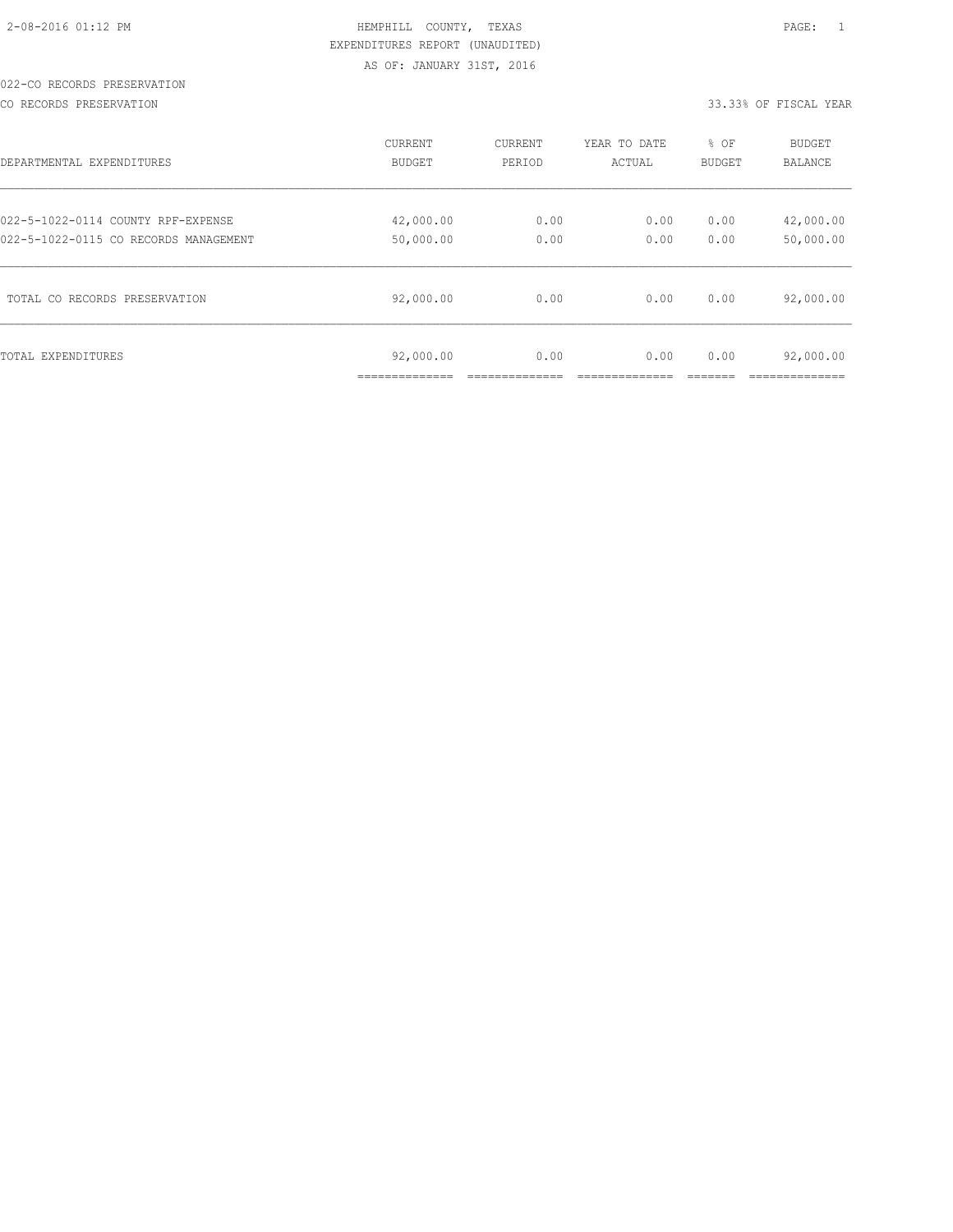| $2 - 08 - 2016$ 01:12 PM |  |
|--------------------------|--|
|                          |  |

#### 023-CLK'S RECORDS PRESERVE

#### CLERK REC PRESERVATION 33.33% OF FISCAL YEAR

| DEPARTMENTAL EXPENDITURES                     | <b>CURRENT</b>                        | CURRENT                | YEAR TO DATE           | % OF          | <b>BUDGET</b>            |
|-----------------------------------------------|---------------------------------------|------------------------|------------------------|---------------|--------------------------|
|                                               | BUDGET                                | PERIOD                 | ACTUAL                 | BUDGET        | <b>BALANCE</b>           |
| 023-5-1023-0114 CLK'S RECORD PRESERVATION EXP | 800.00                                | 0.00                   | 0.00                   | 0.00          | 800.00                   |
| 023-5-1023-0510 RPF-CAPITAL OUTLAY            | 0.00                                  | 0.00                   | 0.00                   | 0.00          | 0.00                     |
| TOTAL CLERK                                   | 800.00                                | 0.00                   | 0.00                   | 0.00          | 800.00                   |
| TOTAL EXPENDITURES                            | 800.00<br>______________<br>--------- | 0.00<br>______________ | 0.00<br>______________ | 0.00<br>_____ | 800.00<br>______________ |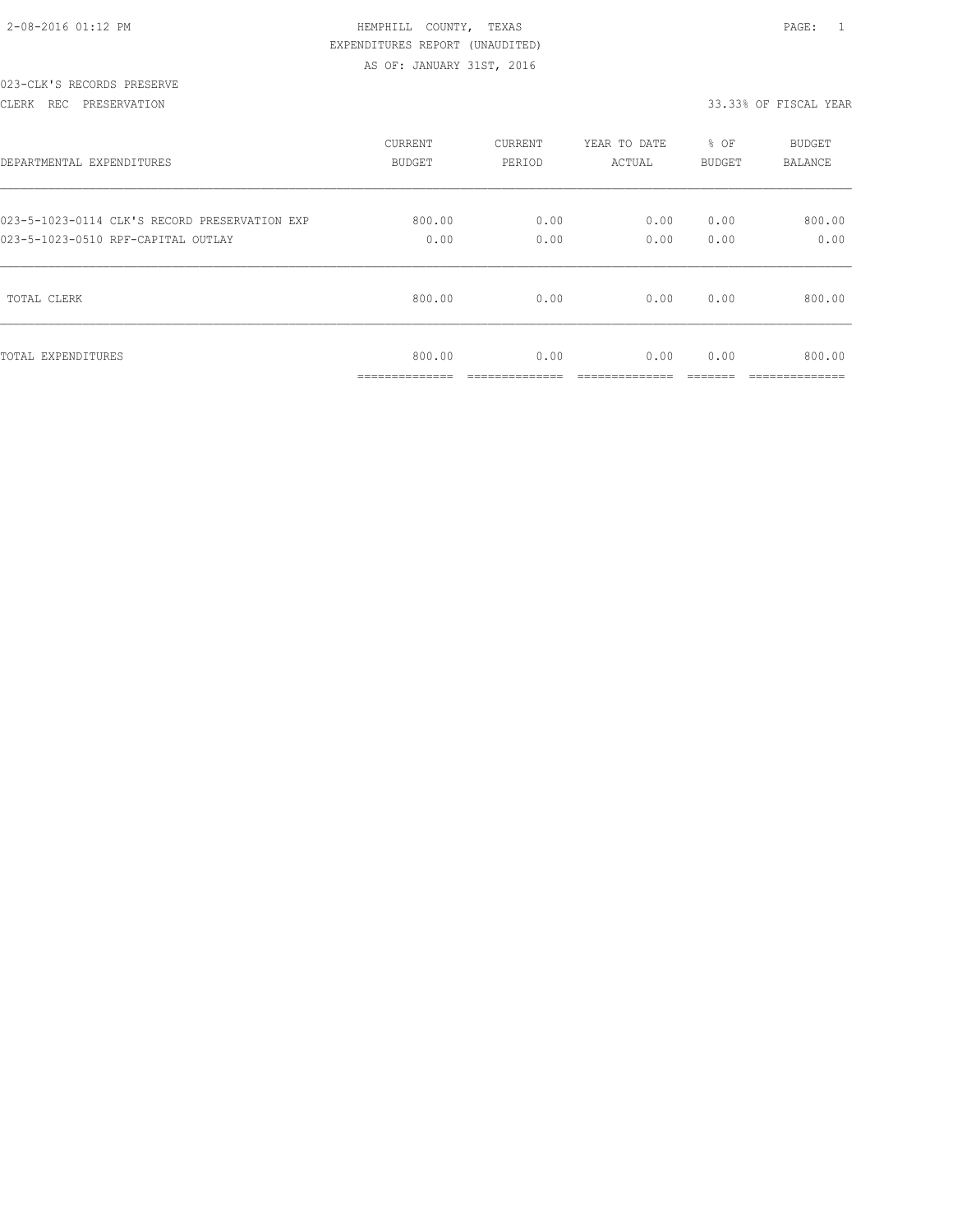#### 024-JUSTICE COURT TECH FUND JUSTICE COURT TECH 33.33% OF FISCAL YEAR

| DEPARTMENTAL EXPENDITURES     | CURRENT<br><b>BUDGET</b>   | CURRENT<br>PERIOD | YEAR TO DATE<br>ACTUAL | % OF<br>BUDGET | <b>BUDGET</b><br>BALANCE |
|-------------------------------|----------------------------|-------------------|------------------------|----------------|--------------------------|
| 024-5-2024-0114 TECH EXPENSES | 13,000.00                  | 112.66            | 112.66                 | 0.87           | 12,887.34                |
| TOTAL JUSTICE COURT TECH      | 13,000.00                  | 112.66            | 112.66                 | 0.87           | 12,887.34                |
| TOTAL EXPENDITURES            | 13,000.00<br>------------- | 112.66            | 112.66                 | 0.87           | 12,887.34<br>___________ |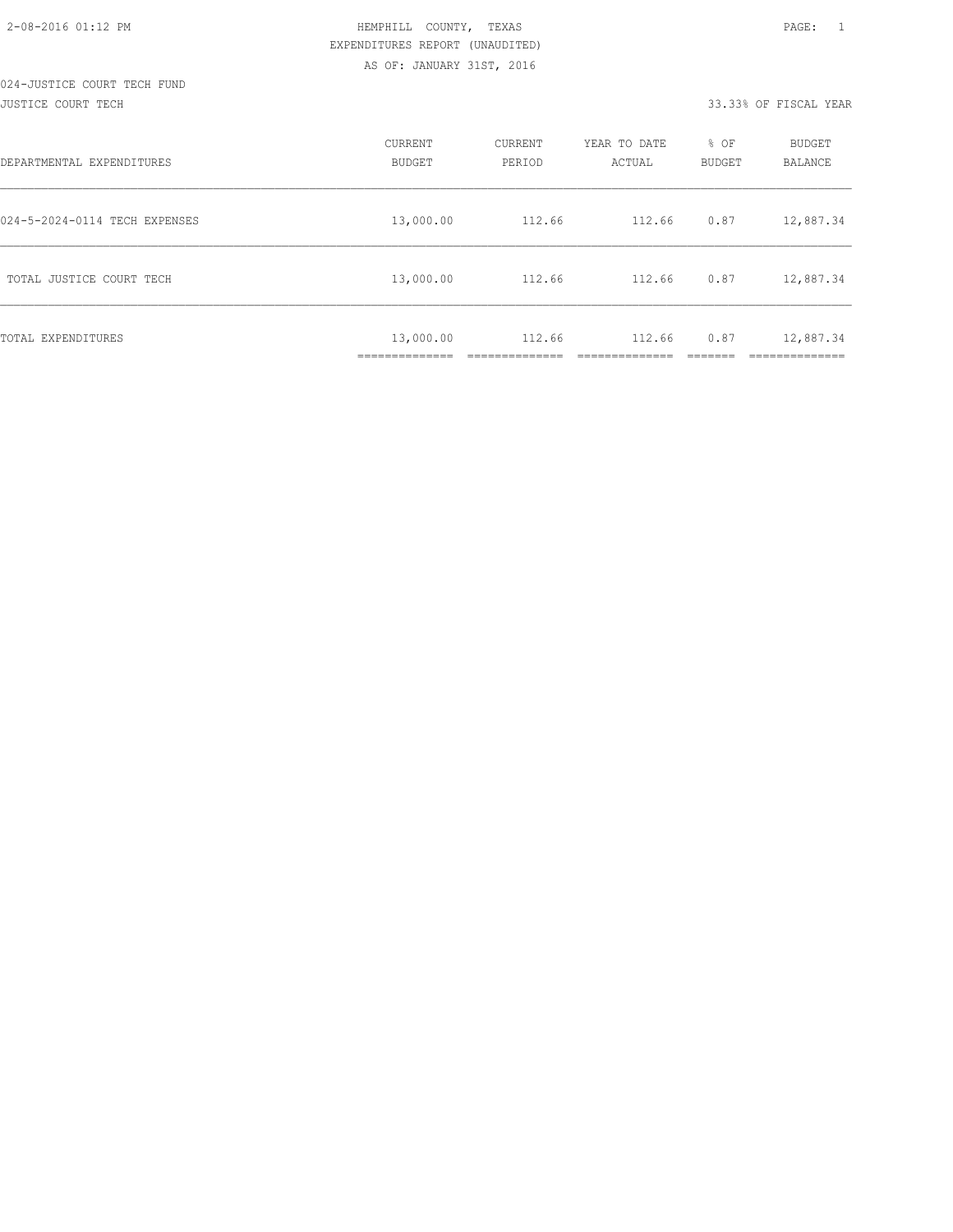# 032-CHK COLLECTION/CO ATTY

#### CHECK COLLECTION 33.33% OF FISCAL YEAR

|                                    | <b>CURRENT</b>              | <b>CURRENT</b> | YEAR TO DATE | % OF          | <b>BUDGET</b> |
|------------------------------------|-----------------------------|----------------|--------------|---------------|---------------|
| DEPARTMENTAL EXPENDITURES          | <b>BUDGET</b>               | PERIOD         | ACTUAL       | <b>BUDGET</b> | BALANCE       |
|                                    |                             |                |              |               |               |
| 032-5-2032-0109 OTHER MISC. EXP    | 5,500.00                    | 0.00           | 0.00         | 0.00          | 5,500.00      |
| 032-5-2032-0128 SUPPLIES           | 0.00                        | 0.00           | 0.00         | 0.00          | 0.00          |
| 032-5-2032-0168 LAW LIBRARY- BOOKS | 0.00                        | 0.00           | 0.00         | 0.00          | 0.00          |
| 032-5-2032-0510 CAPITAL OUTLAY     | 12,000.00                   | 0.00           | 0.00         | 0.00          | 12,000.00     |
| TOTAL CHECK COLLECTION             | 17,500.00                   | 0.00           | 0.00         | 0.00          | 17,500.00     |
| TOTAL EXPENDITURES                 | 17,500.00<br>============== | 0.00           | 0.00         | 0.00          | 17,500.00     |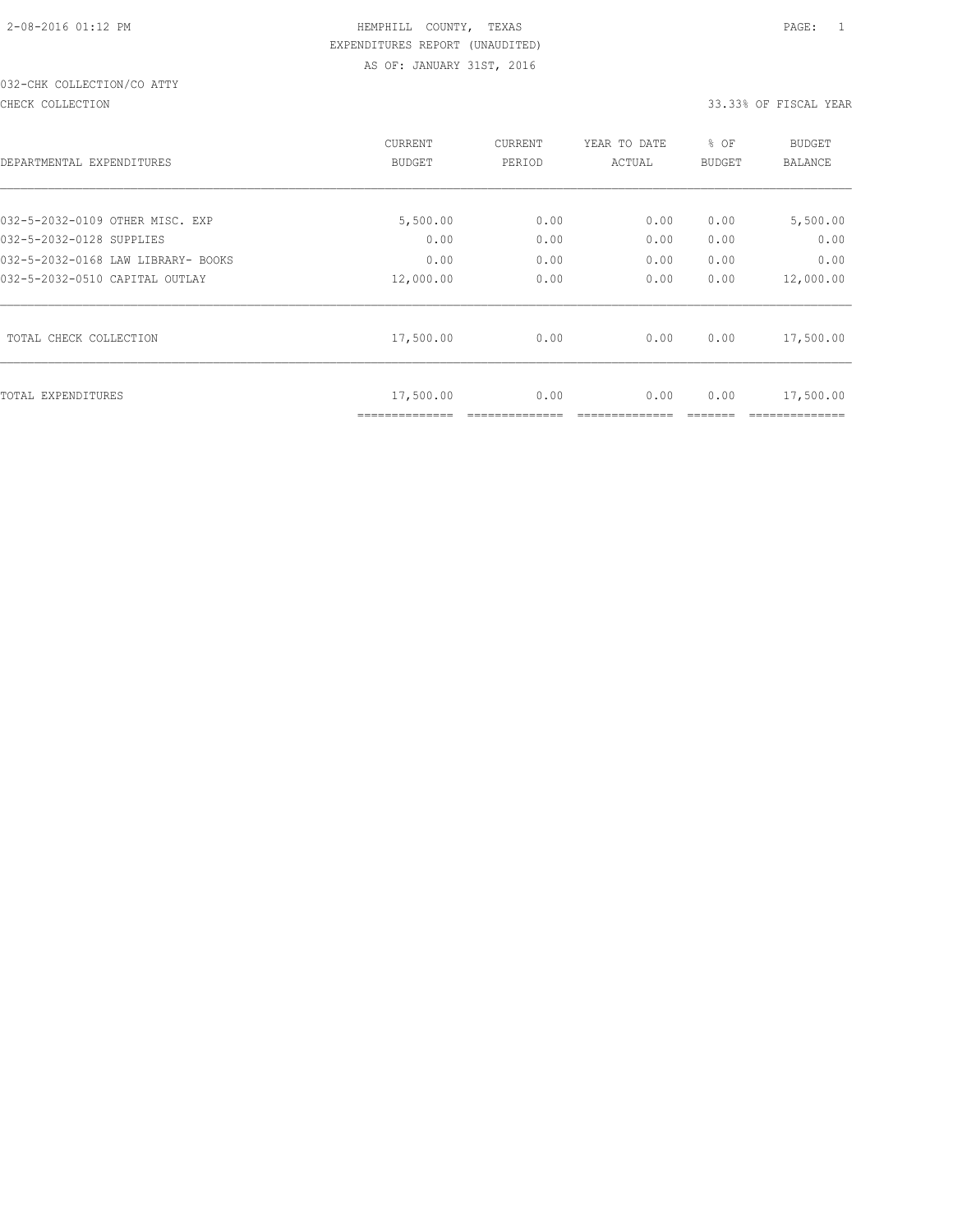ANNUAL LEOSE/LAW 33.33% OF FISCAL YEAR

| DEPARTMENTAL EXPENDITURES            | CURRENT<br><b>BUDGET</b> | CURRENT<br>PERIOD | YEAR TO DATE<br>ACTUAL | % OF<br><b>BUDGET</b> | <b>BUDGET</b><br>BALANCE |
|--------------------------------------|--------------------------|-------------------|------------------------|-----------------------|--------------------------|
| 036-5-3036-0112 CONTINUING EDUCATION | 8,000.00                 | 590.00            | 679.83                 | 8.50                  | 7,320.17                 |
| TOTAL ANNUAL LEOSE/LAW               | 8,000.00                 | 590.00            | 679.83                 | 8.50                  | 7,320.17                 |
| TOTAL EXPENDITURES                   | 8,000.00                 | 590.00            | 679.83                 | 8.50                  | 7,320.17                 |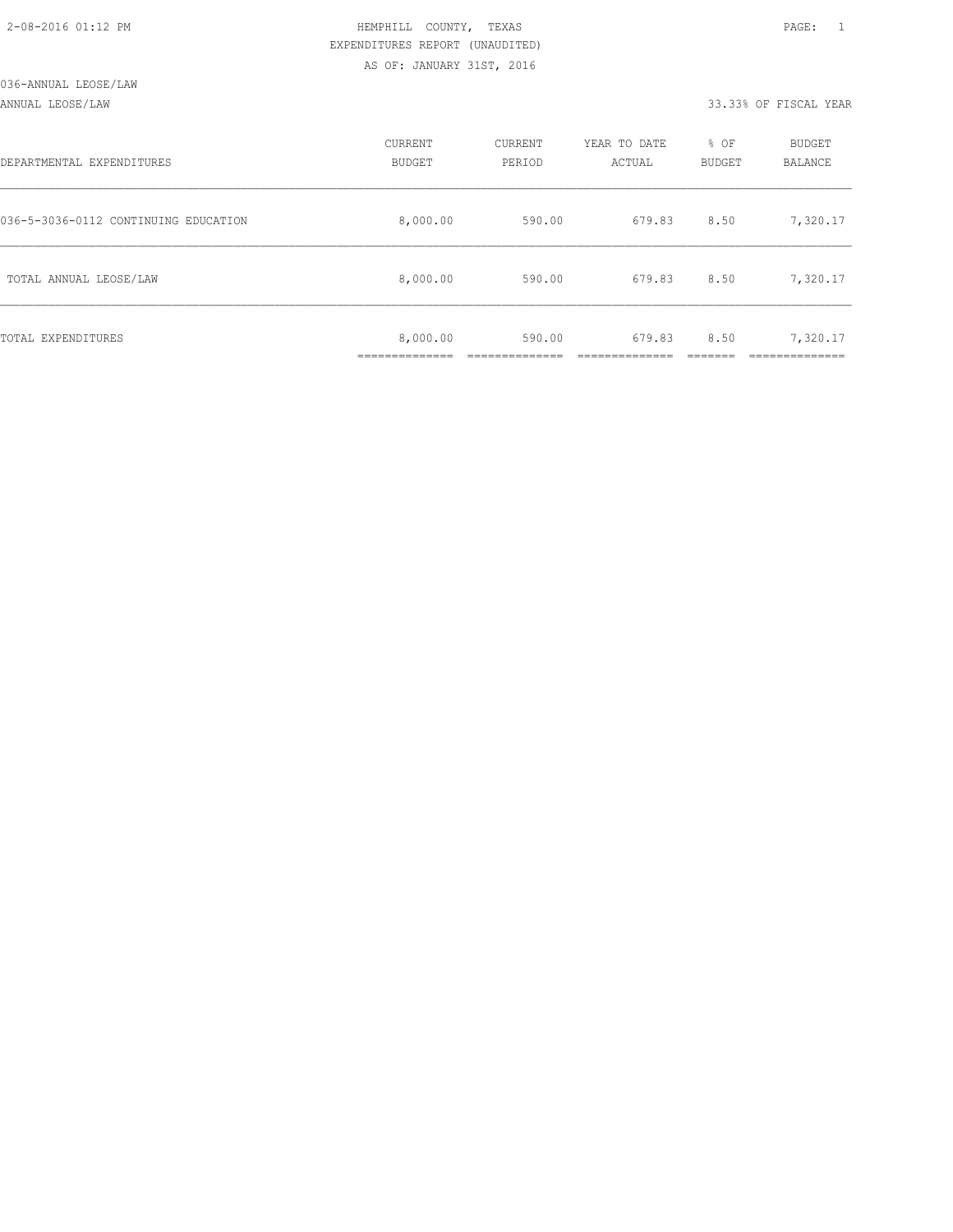046-SCAAP

SCAAP 33.33% OF FISCAL YEAR

| DEPARTMENTAL EXPENDITURES              | <b>CURRENT</b><br>BUDGET | CURRENT<br>PERIOD | YEAR TO DATE<br>ACTUAL | % OF<br>BUDGET | <b>BUDGET</b><br>BALANCE |
|----------------------------------------|--------------------------|-------------------|------------------------|----------------|--------------------------|
| 046-5-3046-0124 CONTRACT LABOR/JBI     | 2,000.00                 | 0.00              | 710.38                 | 35.52          | 1,289.62                 |
| 046-5-3046-0183 REPAIRS & IMPROVEMENTS | 35,000.00                | 0.00              | 0.00                   | 0.00           | 35,000.00                |
| 046-5-3046-0185 OTHER APPROVED EXP     | 20,000.00                | 0.00              | 0.00                   | 0.00           | 20,000.00                |
| TOTAL SCAAP                            | 57,000.00                | 0.00              | 710.38                 | 1.25           | 56,289.62                |
| TOTAL EXPENDITURES                     | 57,000.00                | 0.00              | 710.38                 | 1.25           | 56,289.62                |